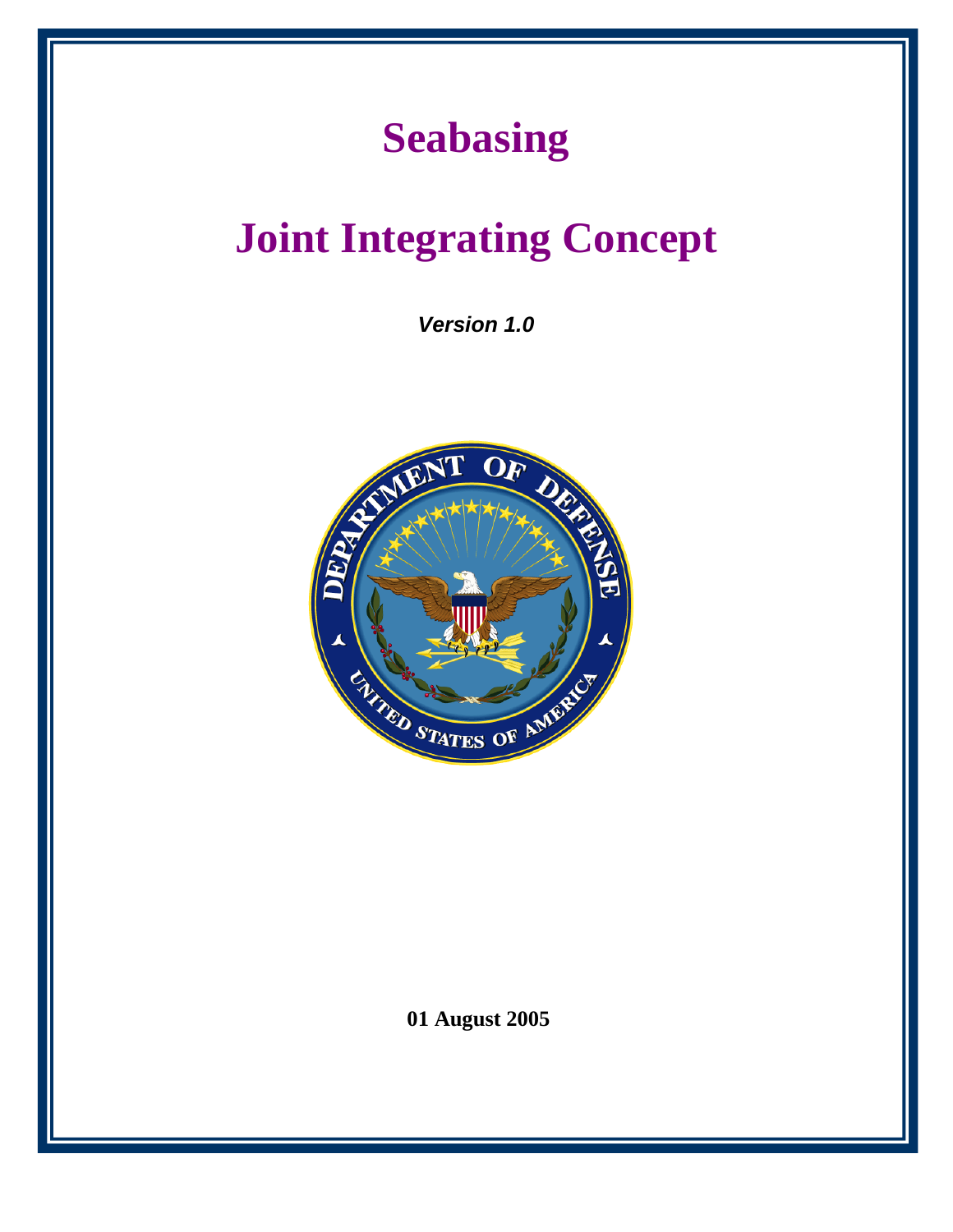#### **Table of Contents EXECUTIVE SUMMARY 4 Section 1 – Purpose 10 Section 2 – Scope 11 2.1 Strategic Guidance 11 2.2 Timeframe 11 2.3 Definition 11 2.4 Assumptions 11 2.5 Assessment of Risk 12 2.6 Future Joint Context Documents 13 2.7 Applicable Military Operations 13 2.8 Applicable Military Functions and Activities 13 2.9 Relationship to Joint Concepts 14 Section 3 – Central and Supporting Ideas 16 3.1 Statement of Military Problem 16 3.2 Synopsis of the Central Idea 17 3.3 Principles of Seabasing 20 3.4 Application of Concept within a Campaign 22 3.5 Illustrative Concept of Operations 23 Section 4 –Lines of Operation, Tasks, Attributes, and Standards and Conditions 35 4.1 Lines of Operation 35 4.2 Attributes 35 4.3 Conditions and Standards 35 Section 5 – Implications 39 5.1 Implications for National Security 39 5.2 Implications for Development and Acquisition 39 5.2 Implications for Joint Experimentation 41 Annex A – Reference Documents 43 Annex B – Glossary and Acronyms 45 Annex C – Lines of Operation, Associated Tasks, Attributes, Standards & Conditions 62 Annex D – Scenario, Intelligence, Illustrative CONOPS (Classified) 90 Appendix 1 Major Combat Operations (SDTE) CONOPS Appendix 2 Major Combat Operations (Pre-emptive) CONOPS Appendix 3 Humanitarian Assistance CONOPS Appendix 4 Counterinsurgency Operations CONOPS Appendix 5 Supporting Data**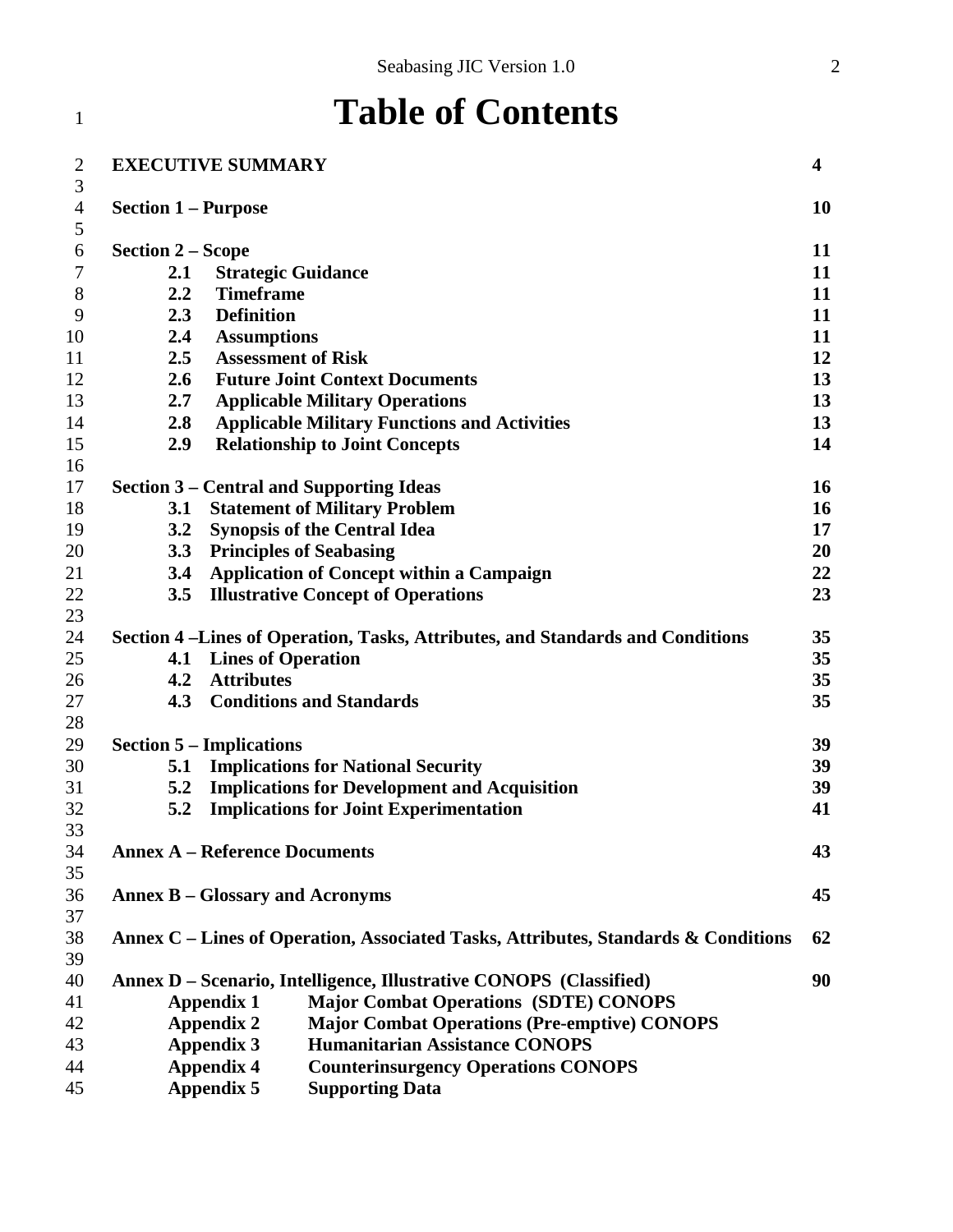*This JIC contains titles or language similar to existing or future programs, solution sets, etc. which are intended to create a common understanding of future joint concepts and capabilities. In particular, Annex D contains detailed illustrative CONOPS. Programs, solution sets, etc. used in these CONOPS are not intended to justify future programs and solution sets or constrain the Capability Based Assessment (CBA) but to illustrate the concept.*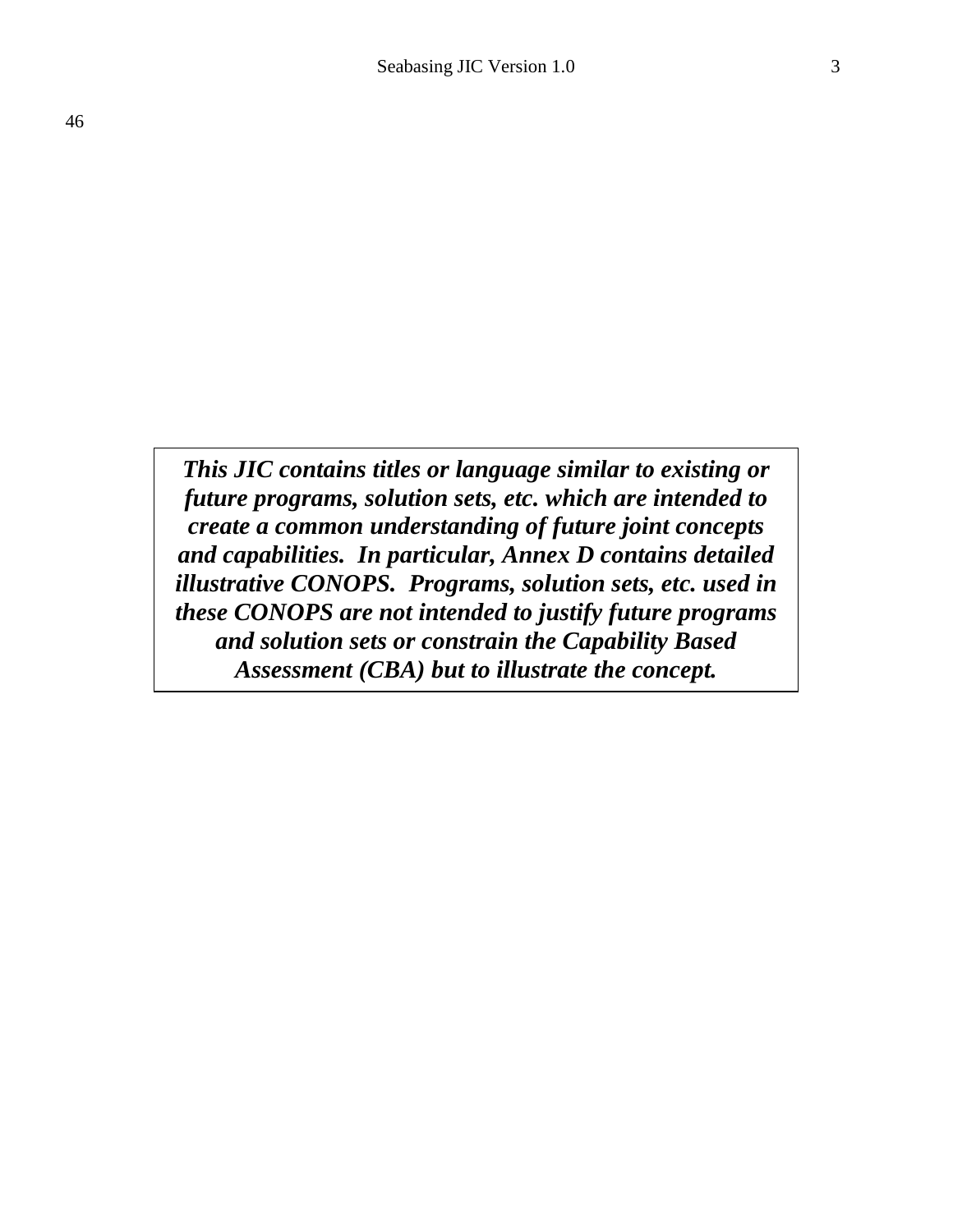#### **EXECUTIVE SUMMARY**

A joint concept is a visualization of future operations that describe how a commander, using

military art and science, might employ capabilities to achieve desired effects and objectives. It

[1](#page-3-0) need not be limited by current or programmed capabilities.<sup>1</sup> Seabasing is one of several

evolving Joint Integrating Concepts (JIC) that describes, "…how a Joint Force Commander

(JFC) 10-20 years in the future will integrate capabilities to generate effects and achieve an

54 objective."<sup>[2](#page-3-1)</sup> This document describes how Seabasing will complement, integrate and enable

joint military capabilities throughout the littorals with minimal or no access to nearby land bases.

It defines joint Seabasing, explains its relevance to strategic guidance and joint concepts, lays out

assumptions and risks, identifies essential capabilities, defines attributes, and provides guidelines

of how joint Seabasing can be executed to support national military objectives.

*U.S. forces must react promptly to theater needs from a posture that minimizes footprint. DOD is changing U.S. global basing policy, placing more emphasis on the ability to surge quickly to trouble spots across the globe, and making U.S. forces more agile and expeditionary. The new challenge is to project joint power more rapidly to confront unexpected threats.*

*DOD Congressional Testimony, 2005 "Statement Of Secretary Of Defense Donald H. Rumsfeld FY 2006 Department Of Defense Budget Senate Armed Services Committee", February 17, 2005, p. 3*

This JIC outlines the concept for Seabasing. It describes closing, assembling, employing,

sustaining and reconstituting joint forces from a sea base during a range of military operations in

the 2015 to 2025 timeframe, including:

- 
- Major Combat Operation (MCO)
- Preemptive MCO with limited forward access
- Humanitarian Assistance (HA) Operation
- Counterinsurgency Operation (COIN)
- 

<span id="page-3-1"></span><span id="page-3-0"></span><sup>&</sup>lt;sup>1</sup> *Joint Concept Development and Revision Plan* approved by CJCS July 2004<sup>2</sup> *IRID*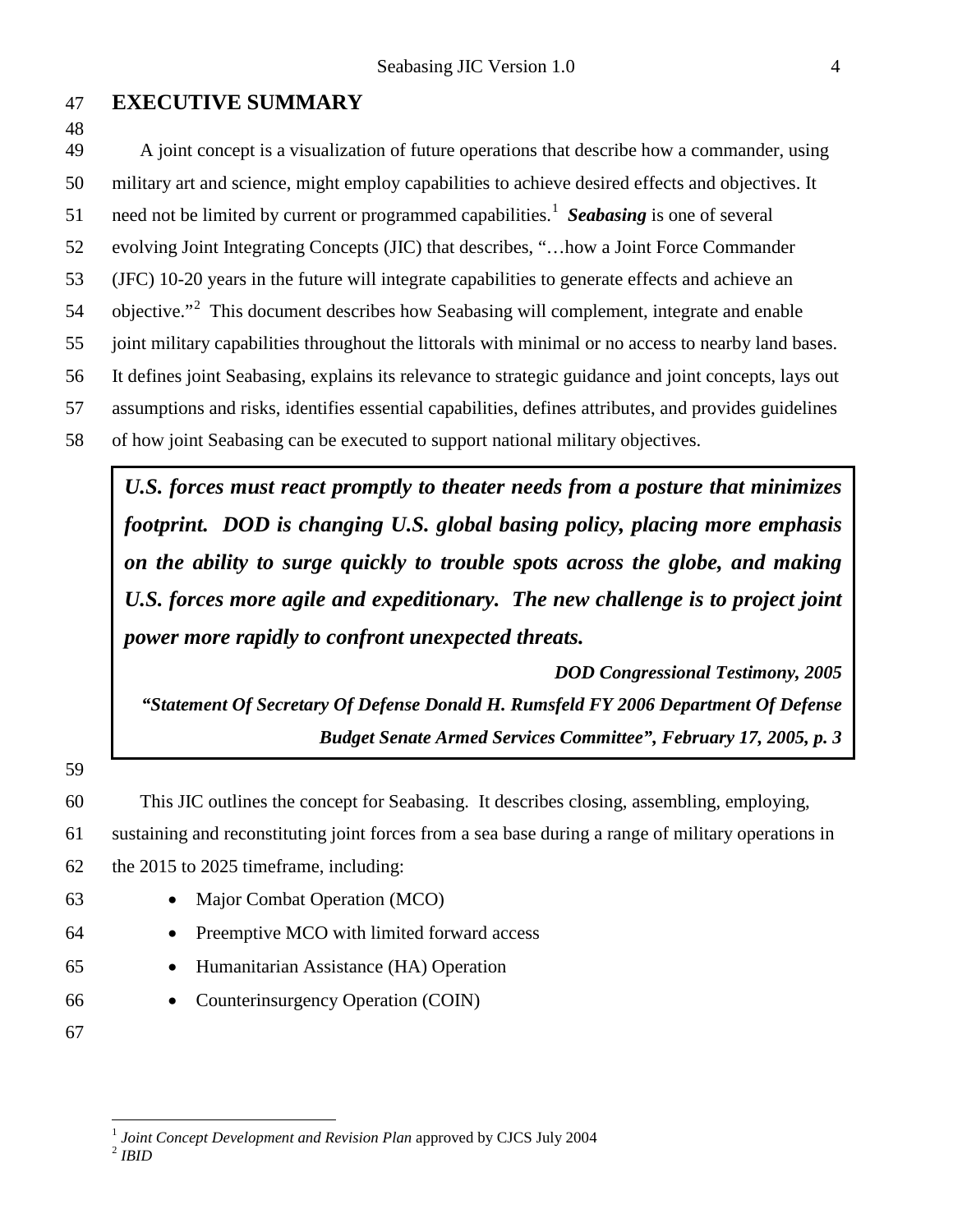Seabasing is defined as the rapid deployment, assembly, command, projection, reconstitution, and re-employment of joint combat power from the sea, while providing continuous support, sustainment, and force protection to select expeditionary joint forces without reliance on land bases within the Joint Operations Area (JOA). These capabilities expand operational maneuver options, and facilitate assured access and entry from the sea.

 These scenarios can be conducted as stand-alone operations or in a near-simultaneous scenario. Success in these operations requires a rapid global response with an integrated array of capabilities, from combat capabilities to defeat the forces that threaten stability and security, to capabilities integrated with DOD and non-DOD agencies for stability and security operations. Seabasing enables early arrival and synchronization of joint force capabilities providing strategic speed, access, and persistence for military operations including presence, through combat against conventional as well as irregular threats. Capitalizing on the capabilities of forward deployed, pre-positioned and immediate/rapid response forces, Seabasing improves operational tempo while seizing the initiative without an operational pause. Seabasing also reduces force protection challenges ashore, especially during the early stages of a crisis, and increases joint force operational maneuver by allowing the JFC to fully exploit the sea as maneuver space to enhance capabilities and gain advantage over the adversary. Some operational capabilities attributed to Seabasing are not available today; however once realized, Seabasing will: 82 • Complement overseas presence and forward basing strategy as described in the IGPBS. • Provide the ability to rapidly assemble forces at the sea base with minimal or no in- theater host and coalition nation support. This enables force closure and employment of 85 joint force capabilities when forward access is denied. • Enable joint force access, complement existing basing, and enhance power projection. Seabasing provides commanders with greater flexibility to rapidly and effectively build and integrate joint capabilities during the early stages of operations particularly when the political situation restricts basing, overflight or US presence. Seabasing supports setting the conditions for the immediate integration of follow-on sustainment of personnel, equipment, and supplies while minimizing footprint ashore. • Support parallel and concurrent execution of all phases of forcible entry by enabling

shorter response times and the simultaneous defeat of multi-dimensional threats.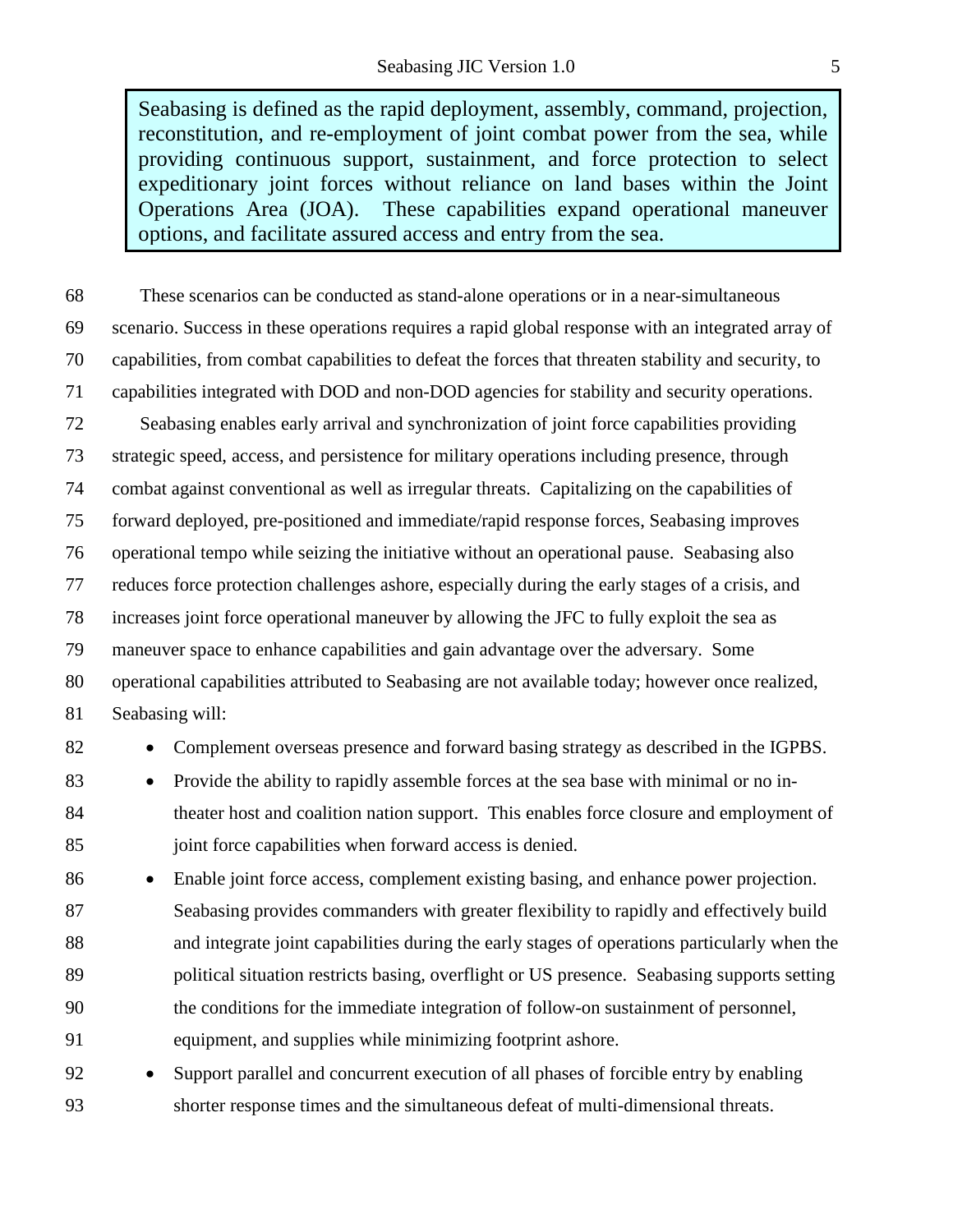| 94  |           | Provide a dynamic, mobile, networked set of platforms from which selected joint forces      |  |
|-----|-----------|---------------------------------------------------------------------------------------------|--|
| 95  |           | can operate in relative safety, while reducing risk to vulnerable facilities ashore. It can |  |
| 96  |           | also diminish the political implications of host government support for US forces by        |  |
| 97  |           | reducing insurgent ability to exploit our presence as a propaganda tool.                    |  |
| 98  |           | Provide an array of joint force options and sustained employment through the flexibility    |  |
| 99  |           | afforded by projecting and sustaining forces through the sea base (strike, forcible entry,  |  |
| 100 |           | security operations, special operations, freedom of navigation, humanitarian assistance     |  |
| 101 |           | or disaster relief).                                                                        |  |
| 102 | $\bullet$ | Enhance the sustainment of future expeditionary joint force operations and minimize the     |  |
| 103 |           | operational pause associated with the build-up of large logistic stockpiles.                |  |
| 104 |           | Support high tempo, distributed joint operations and the capabilities for unit recovery,    |  |
| 105 |           | replenishment, reconstitution, re-positioning, and reemployment allowing rapid response     |  |
| 106 |           | to emerging asymmetrical and conventional threats within or outside the area of             |  |
| 107 |           | operations.                                                                                 |  |
| 108 |           | Provide three force employment options that can be exploited by the Combatant               |  |
| 109 |           | Command (COCOM): 1) preemptive battlespace shaping through early joint integration          |  |
| 110 |           | of immediate response forces; 2) seizing the initiative through accelerated closure and     |  |
| 111 |           | sustainment of rapid response forces; and 3) seamless preparation for decisive              |  |
| 112 |           | operations <sup>3</sup> through rapid reinforcement by follow on forces.                    |  |
| 113 |           | These advantages are embodied in the principles of joint Seabasing:                         |  |
| 114 |           | <b>PRINCIPLES OF SEABASING</b>                                                              |  |
| 115 |           | 1) Use the sea as maneuver space.                                                           |  |
| 116 |           | Leverage forward presence and joint interdependence<br>2)                                   |  |
|     |           | Protect joint force operations.<br>3)                                                       |  |
|     |           | Provide scalable, responsive joint power projection.<br>4)                                  |  |
|     |           | Sustain joint force operations from the sea.<br>5)                                          |  |
|     |           | Expand access options and reduce dependence on land bases.<br>6)                            |  |
|     |           | Create uncertainty for our adversaries.                                                     |  |
|     |           |                                                                                             |  |
| 117 |           | Through joint Seabasing, the President and/or the Secretary of Defense and military leaders |  |

<span id="page-5-0"></span>118 have the capability to rapidly build and integrate credible joint combat power and command and

<sup>&</sup>lt;sup>3</sup> The current 4 phases of a campaign is being revised to include 6 total phases: 1) Shape; 2) Deter; 3) Seize the Initiative; 4) Dominate; 5) Stabilize; and 6) Enable Civil Authority. This change will be reflected in the next revision of the Seabasing JIC.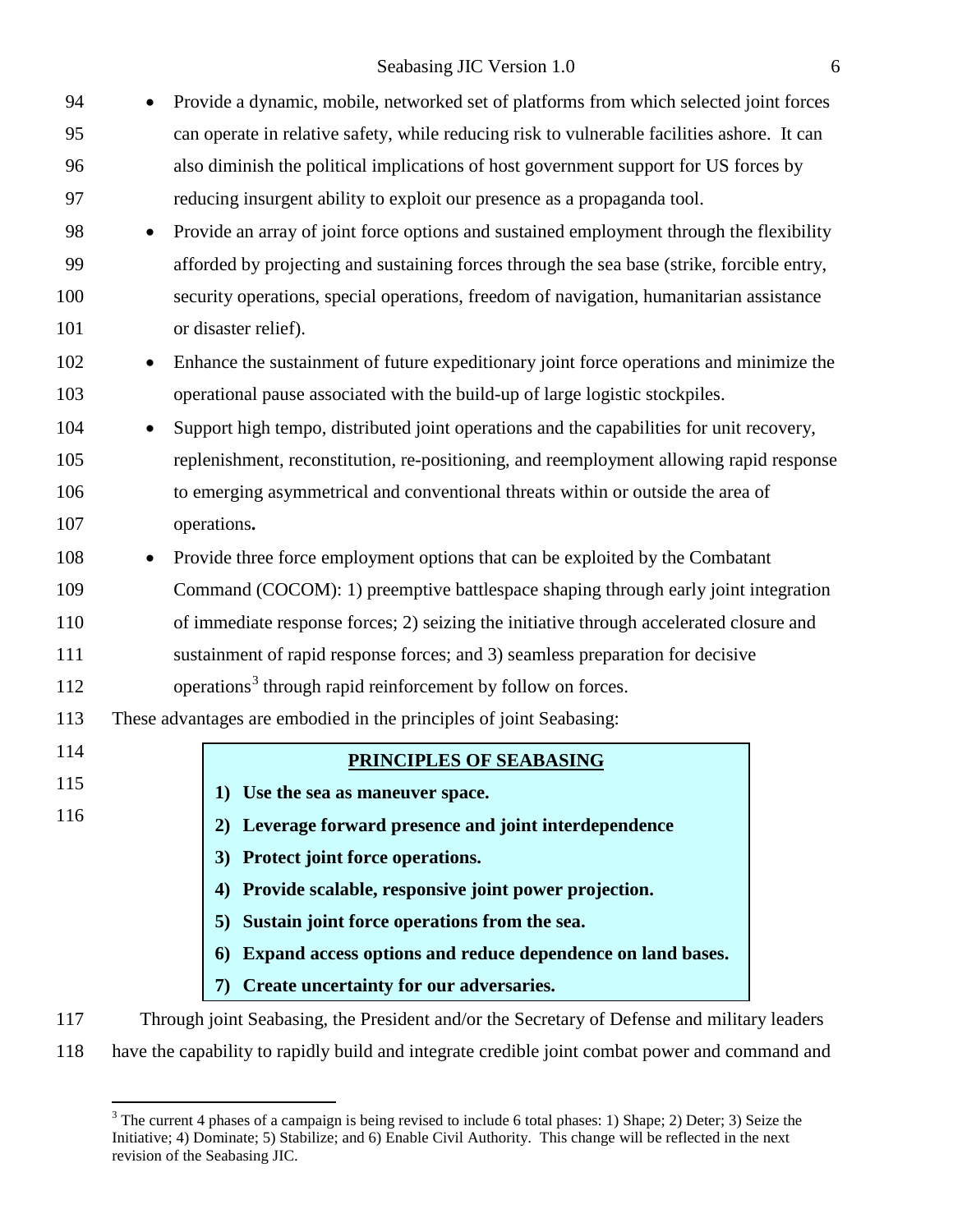control (C2) forward to deter escalation, enhance security, and provide assistance. In an MCO

- this includes seizing the initiative, and providing synchronized projection of joint force
- capability to achieve initial military objectives. This may include defeating anti-access
- challenges and setting conditions to enable the rapid build-up of joint combat power through the
- use of simultaneous force flows by air and sea across multiple entry points.
- The Seabasing JIC integrates capabilities from Joint Operating Concepts (JOCs), Joint
- Functional Concepts and Joint Integrating Concepts, and distills them into five lines of operation
- with associated tasks, attributes, conditions and standards. Specific tasks, conditions and
- standards are identified in Annex C.

#### **LINES OF OPERATION**

- **CLOSE** rapid closure of joint force capability to an area of crisis.
- **ASSEMBLE** seamless integration of scalable joint force capabilities on and around secure sea-based assets.
- **EMPLOY** flexible employment of joint force capabilities to meet mission objectives supported from the sea base.
- **SUSTAIN** persistent sustainment of selected joint forces afloat and ashore, through transition to decisive combat operations ashore.
- **RECONSTITUTE** the capability to rapidly recover, reconstitute and redeploy joint combat capabilities within and around the maneuverable sea base for subsequent operations.

- Lines of operation are discussed in greater detail throughout the document. In addition, the
- following attributes of Seabasing capabilities assist in qualifying metrics, conditions and
- standards:
- 
- 
- 
- 
- 
-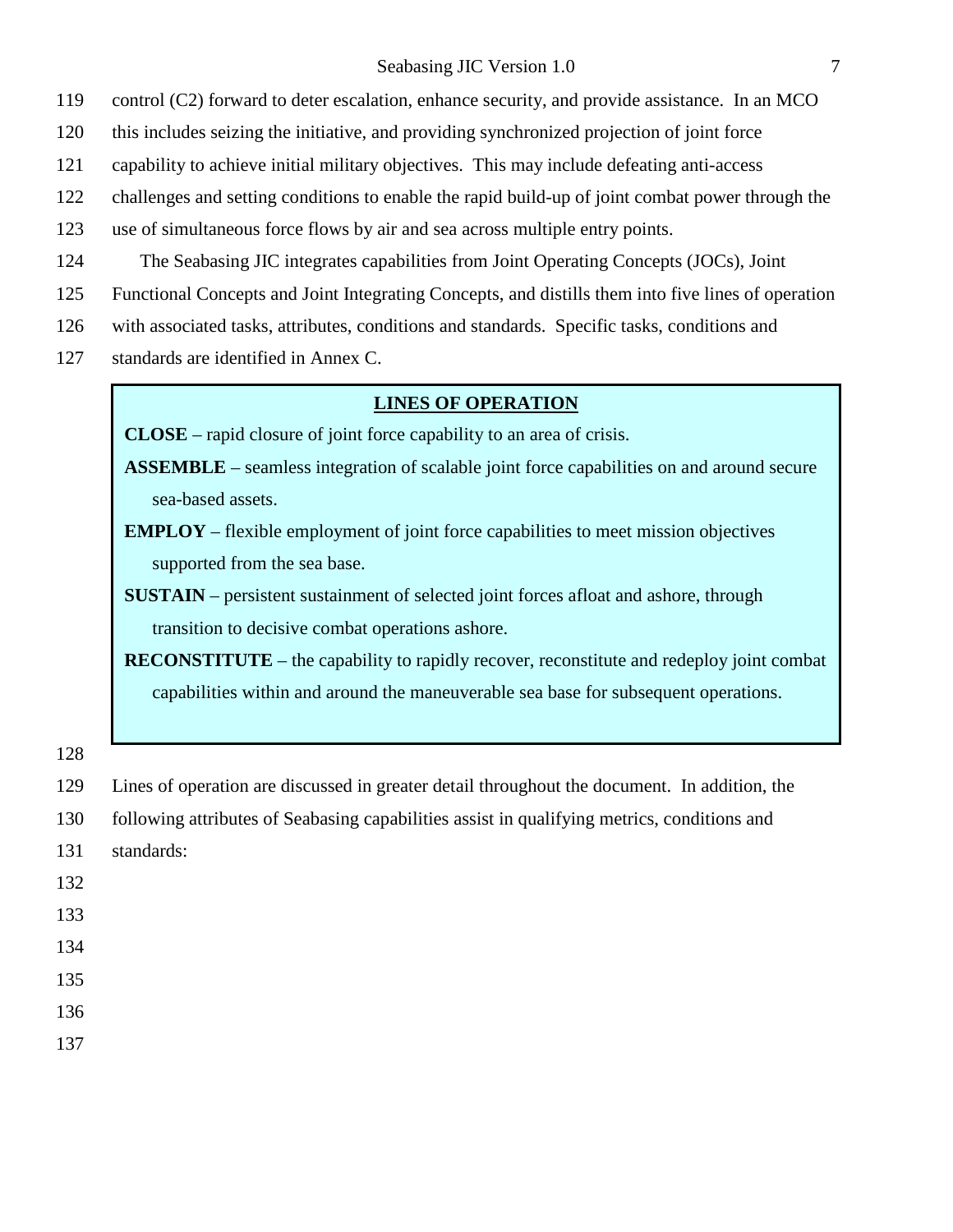#### **CAPABILITY ATTRIBUTES**

**CAPACITY –** the measure of how much joint force capability can be supported.

**RATE** – how fast things can be accomplished to support joint force capability over a given time under standard sets of conditions.

**INFRASTRUCTURE** – the measure of a family of systems and capabilities that provide essential services toward accomplishing the mission.

**INTEROPERABILITY –** the degree to which Seabasing can seamlessly integrate and support joint force capability.

**SURVIVABILITY** – the degree to which Seabasing can protect joint force capabilities.

**ACCESSIBILITY –** the flexibility to bypass or operate within the physical constraints presented by terrain, hydrography, weather, depth of operations, and threat.

138

- 139 The Seabasing JIC, amplified by four detailed, illustrative Concept of Operations (CONOPS)
- 140 (Annex D), supports the following top-level measures of performance to assist Capabilities
- 141 Based Assessment (CBA), joint experimentation (e.g., Sea Viking, Nimble Viking, Unified
- 142 Course, Unified Quest, etc.), acquisition, and future concept development.

#### **TOP-LEVEL MEASURES OF PERFORMANCE (THRESHOLD)**

- **CLOSE** joint sea-based capabilities, including elements of JC2, to a JOA to support major combat operations within 10-14 days of execution order.
- **ASSEMBLE** and integrate joint capabilities from the sea base to support major combat operations within 24-72 hours of arrival within the JOA.
- **EMPLOY** over-the-horizon from the sea base at least one (1) brigade for JFEO within a period of darkness (8-10 hrs).
- **SUSTAIN** joint sea-based operations, including up to at least two (2) joint brigades operating ashore, for an indefinite period using secure advanced bases up to 2000 nm away; also support selected joint maintenance and provide level III medical within the sea base.

**RECONSTITUTE** one (1) brigade from ashore to the sea base and reemploy within 10-14 days of execution order.

143 Seabasing provides a new paradigm from which to examine and balance the strategic

144 mobility triad (airlift, sealift, and pre-positioning). Current strategic mobility cannot project and

145 sustain US forces in distant anti-access or area-denial environments without reliance on land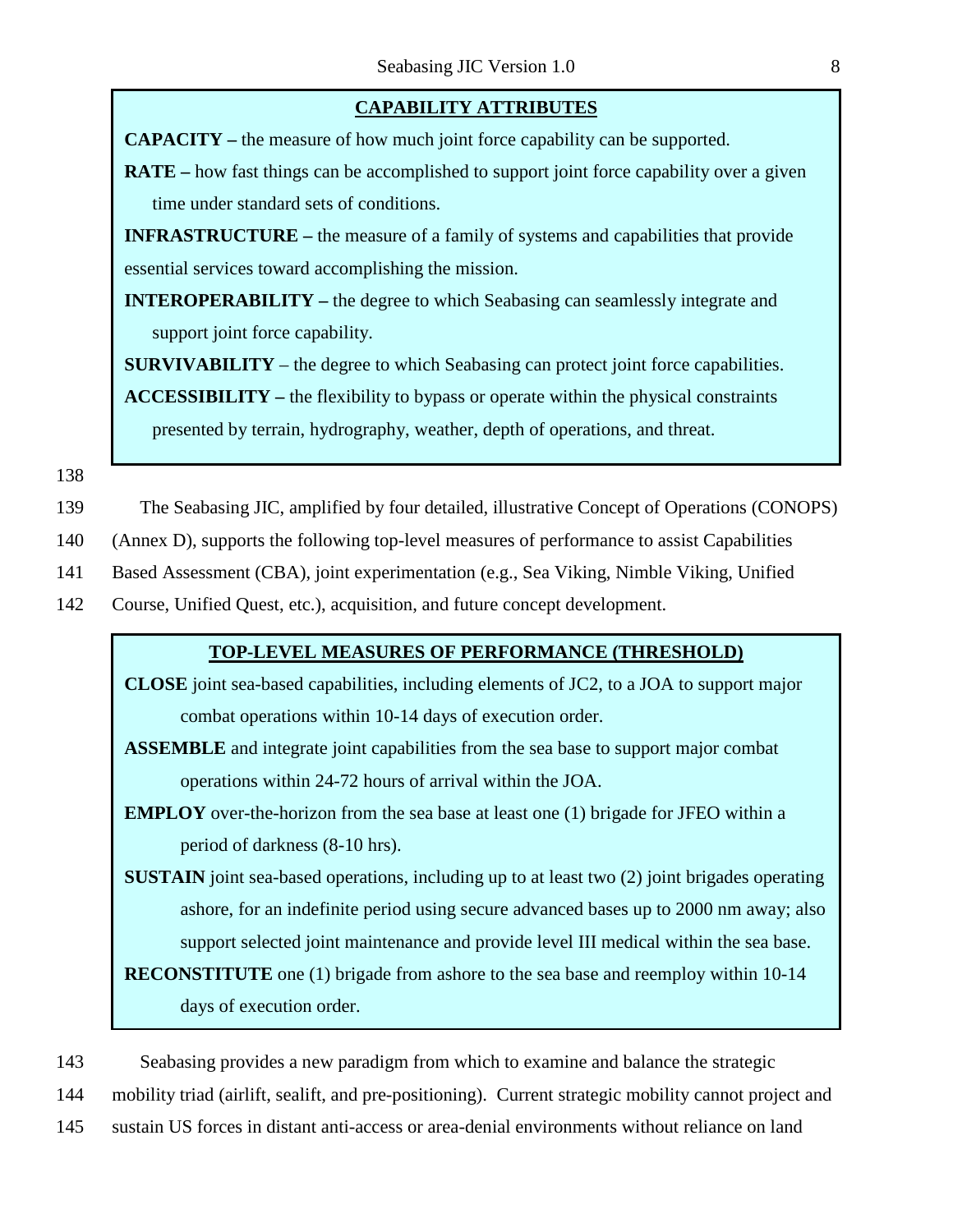bases within the Joint Operating Area in order to seize the initiative within minimal or moderate

risk. A balanced strategic mobility triad that includes additional high-speed sealift and

operationalized maritime pre-positioning capabilities is needed to improve future mobility and

sustainment capabilities. This document illustrates interdependence between a balanced strategic

mobility triad and a compressed timeline to rapidly close, assemble, employ, sustain and

reconstitute joint forces.

Seabasing is a transformational joint concept that provides a means to achieve strategic

military goals. Our national leaders will use Seabasing as a strategic enabler combining the

aspects of forward presence and engagement with the capability to rapidly deploy and employ

forces to meet the future security challenges presented by traditional, disruptive, catastrophic,

and irregular threats within the range of military operations. As an operational enabler,

Seabasing exploits the maneuver space and sovereignty of the sea to provide the COCOMs with

greater operational independence. As a JIC, Seabasing is interdependent with emerging joint and

service concepts and complements the IGPBS.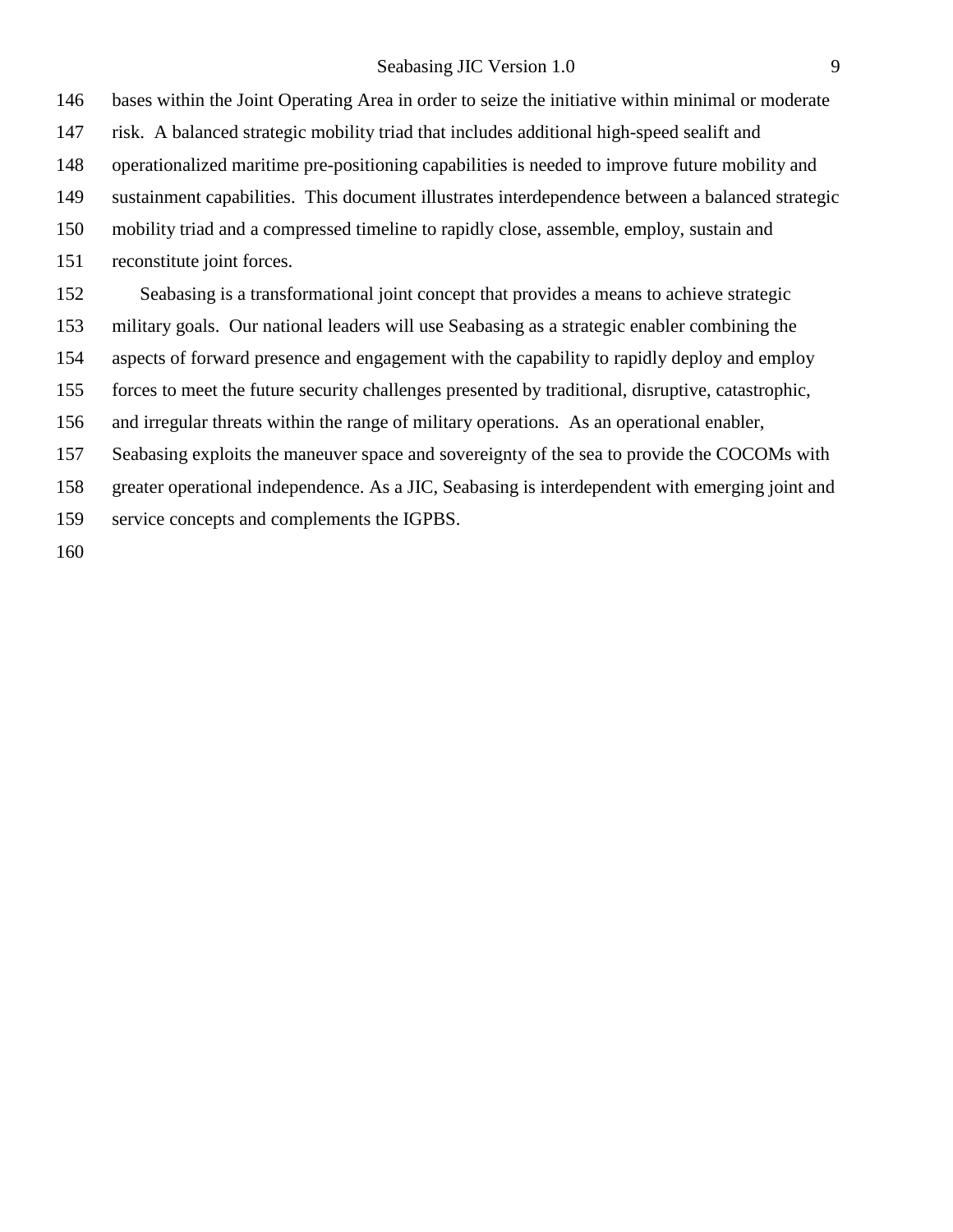| 161 | <b>Section 1 – PURPOSE</b>                                                                                        |
|-----|-------------------------------------------------------------------------------------------------------------------|
| 162 |                                                                                                                   |
| 163 | "We are developing joint sea bases that will allow our forces to strike from floating                             |
| 164 | platforms close to the action, instead of being dependent on land bases far from the fight."                      |
| 165 |                                                                                                                   |
| 166 | <b>President George W. Bush</b>                                                                                   |
| 167 | <b>2005 USNA Commencement Address</b>                                                                             |
| 168 |                                                                                                                   |
| 169 | Future security environments will become increasingly complicated through changing                                |
| 170 | international relationships, increased acts of terrorism, the expanded influence of non-state                     |
| 171 | actors, and the proliferation of weapons of mass destruction. As the United States' security                      |
| 172 | strategy for the 21 <sup>st</sup> Century continues to evolve, our nation remains committed to its global         |
| 173 | responsibilities to ensure national security through peace, prosperity, and freedom. However, US                  |
| 174 | options to extend global influence through forward basing of military capability are diminishing                  |
| 175 | or being adversely altered <sup>4</sup> . The implications of this are still being studied, but the challenge for |
| 176 | our national and military leaders will be to maintain global presence and security in the face of                 |
| 177 | uncertain access.                                                                                                 |
| 178 | The Seabasing JIC describes how the presence, closure and assembly, employment,                                   |
| 179 | sustainment, reconstitution, and re-employment of operational capabilities at sea, through the                    |
| 180 | sea, and from the sea will enhance stability through engagement, assure access to critical regions                |
| 181 | and expand maneuver options across the range of military operations (ROMO) in 2015-2025. A                        |
| 182 | rigorous assessment and analysis of capability gaps and excesses based on this document will be                   |
| 183 | conducted in order to reach appropriate materiel and non-materiel solutions. As the basis for                     |
| 184 | performing this assessment, this concept defines lines of operation, tasks, attributes, conditions,               |
| 185 | and standards for conducting future sea-based operations.                                                         |
| 186 | This JIC will shape joint and service experimentation to address identified capability gaps                       |
| 187 | and provide the framework for recommending potential solutions across the range of Doctrine,                      |
| 188 | Organization, Training, Materiel, Leadership and Education, Personnel, and Facilities                             |
| 189 | (DOTMLPF) solutions.                                                                                              |
| 190 |                                                                                                                   |
| 191 |                                                                                                                   |

<span id="page-9-0"></span><sup>&</sup>lt;sup>4</sup> In the Overseas Basing Commission Report, the Commission expressed concern that the air and sea ports, internodal connectivities and other mobility enabling systems are not adequate to meet political contingencies.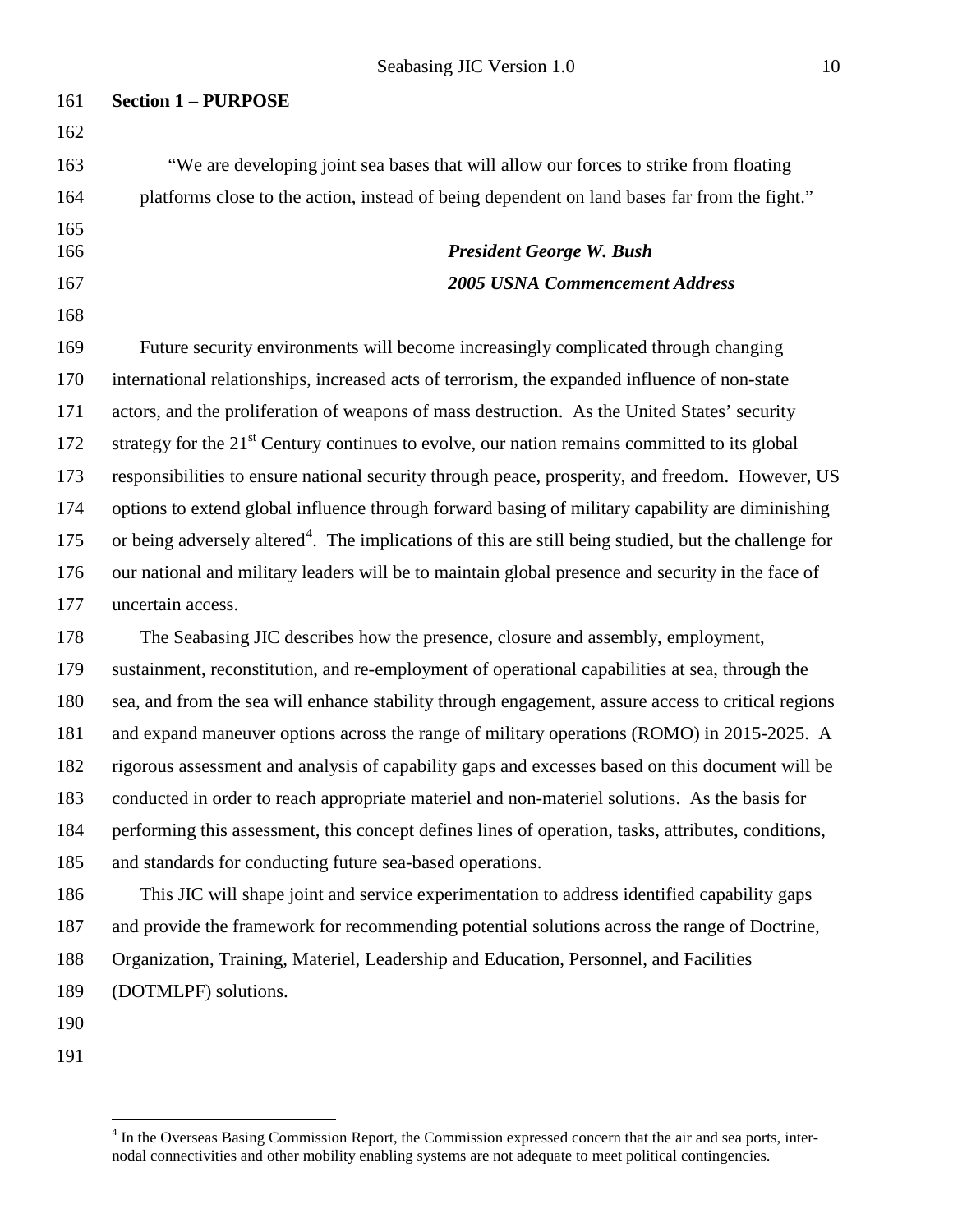| 192        | <b>Section 2 – SCOPE</b>                                                                           |
|------------|----------------------------------------------------------------------------------------------------|
| 193        |                                                                                                    |
| 194        | A sea base is not just a ship, not just pre-positioned materiel, not just helicopter assault       |
| 195        | $-$ it represents a complex capability. One must think of a sea base as a hybrid system of         |
| 196        | systems consisting of concepts of operations, ships, forces, offensive and defensive               |
| 197        | weapons, aircraft, communications and logistics, all of which involve careful planning,            |
| 198        | coordination and exercising to operate smoothly."                                                  |
| 199<br>200 | <b>Defense Science Board</b>                                                                       |
| 201<br>202 | <b>Task Force on Sea Basing, Aug 2003</b>                                                          |
| 203        | 2.1 Strategic Guidance. The need for military access to retain global freedom of action is a       |
| 204        | consistent theme throughout the National Security Strategy, National Defense Strategy, and the     |
| 205        | National Military Strategy. The Seabasing concept conforms to strategic guidance and is an         |
| 206        | extension of the reference documents found in Annex A. Specifically, Seabasing supports the        |
| 207        | goals of assuring allies and friends, deterring aggression, dissuading potential adversaries,      |
| 208        | rapidly responding to irregular, catastrophic and disruptive challenges, and if necessary, quickly |
| 209        | defeating foes in combat.                                                                          |
| 210        |                                                                                                    |
| 211        | 2.2 Timeframe. This concept focuses on the 2015-2025 timeframe.                                    |
| 212        |                                                                                                    |
| 213        | 2.3 Definition. Seabasing is the rapid deployment, assembly, command, projection,                  |
| 214        | reconstitution, and re-employment of joint combat power from the sea, while providing              |
| 215        | continuous support, sustainment, and force protection to select expeditionary joint forces without |
| 216        | reliance on land bases within the JOA. These capabilities expand operational maneuver options,     |
| 217        | and facilitate assured access and entry from the sea.                                              |
| 218        |                                                                                                    |
| 219        | <b>2.4 Assumptions.</b> The following assumptions were used in the development of this JIC:        |
| 220        | Reduced access to forward operations bases (FOBs) (insight taken from Overseas Basing<br>$\bullet$ |
| 221        | Commission Report <sup>5</sup> ).                                                                  |
| 222        | US joint forces will be required to conduct operations in anti-access environments.<br>$\bullet$   |

<span id="page-10-0"></span><sup>&</sup>lt;sup>5</sup> In the Overseas Basing Commission Report, the Commission expressed concern that the air and sea ports, internodal connectivities and other mobility enabling systems are not adequate to meet political contingencies.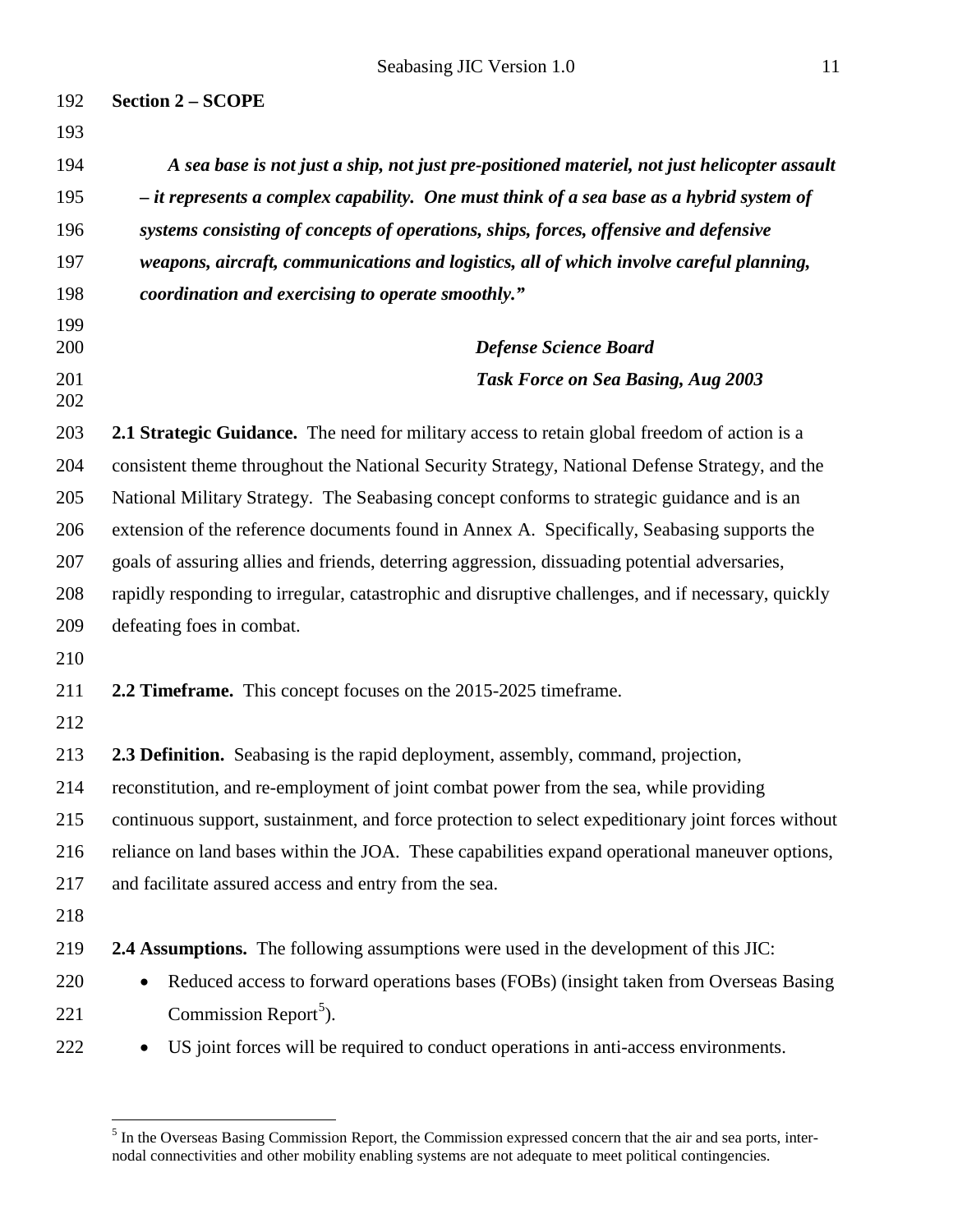Seabasing JIC Version 1.0 12

| 223 | CONOPS and force structure based on Baseline Security Posture (BSP), Defense                           |
|-----|--------------------------------------------------------------------------------------------------------|
| 224 | Planning Scenario(s) (DPS) and Multi-Service Force Deployment (MSFD) campaigns                         |
| 225 | with the following deviations:                                                                         |
| 226 | Seabasing will complement existing OPLANS, CONPLANS, and FUNCPLANS by                                  |
| 227 | reducing footprint at land bases, denying the adversary Essential Elements of Friendly                 |
| 228 | Information (EEFI), reducing transloads and minimizing enroute stops, and                              |
| 229 | compressing reception, staging, onward movement and integration of joint forces.                       |
| 230 | $\triangleright$ Future Seabasing systems, platforms, and capabilities will be employed (e.g., high-   |
| 231 | speed inter and intra-theater connectors (air/surface), selective off-load, etc.).                     |
| 232 | $\triangleright$ Key Seabasing elements will continue to be forward deployed or pre-positioned in      |
| 233 | accordance with current and future defense strategies.                                                 |
| 234 | In addition, to support the scope of the effort, CONOPS development was bounded by the                 |
| 235 | following considerations:                                                                              |
| 236 | Examining an operational force capable of supporting four scenarios, including Major<br>$\bullet$      |
| 237 | Combat Operations (MCO)(SDTE and Preemptive), Counterinsurgency Operations                             |
| 238 | (COIN), and Humanitarian Assistance (HA) Operations.                                                   |
| 239 | No specific force size has been established for these operations, however to support<br>$\bullet$      |
| 240 | capabilities and CONOPS development, the JIC referred to the 2003 Defense Science                      |
| 241 | Board (DSB) Task Force on Seabasing that examined Seabasing in support of brigade-                     |
| 242 | sized or larger combat operations.                                                                     |
| 243 |                                                                                                        |
| 244 | 2.5 Assessment of Risk. In any operation, a variety of factors can pose risks to execution. The        |
| 245 | JFC can mitigate these risks by accounting for and addressing these factors in advance. Many of        |
| 246 | these factors are common across most, if not all, operations. Some factors have a greater impact       |
| 247 | on Seabasing operations and are detailed below:                                                        |
| 248 | Enemy anti-access capability – mines, missiles, aircraft, submarines, ships, and<br>$\bullet$          |
| 249 | surveillance assets – threaten or delay the sea base's ability to achieve maritime and                 |
| 250 | air/space superiority.                                                                                 |
| 251 | Force protection assets supporting the sea base must provide sufficient protection for the<br>٠        |
| 252 | sea base and employed forces.                                                                          |
| 253 | Adverse weather conditions and sea state impact sea-based operations and affect the rapid<br>$\bullet$ |
| 254 | build-up of combat power and timely sustainment of employed forces.                                    |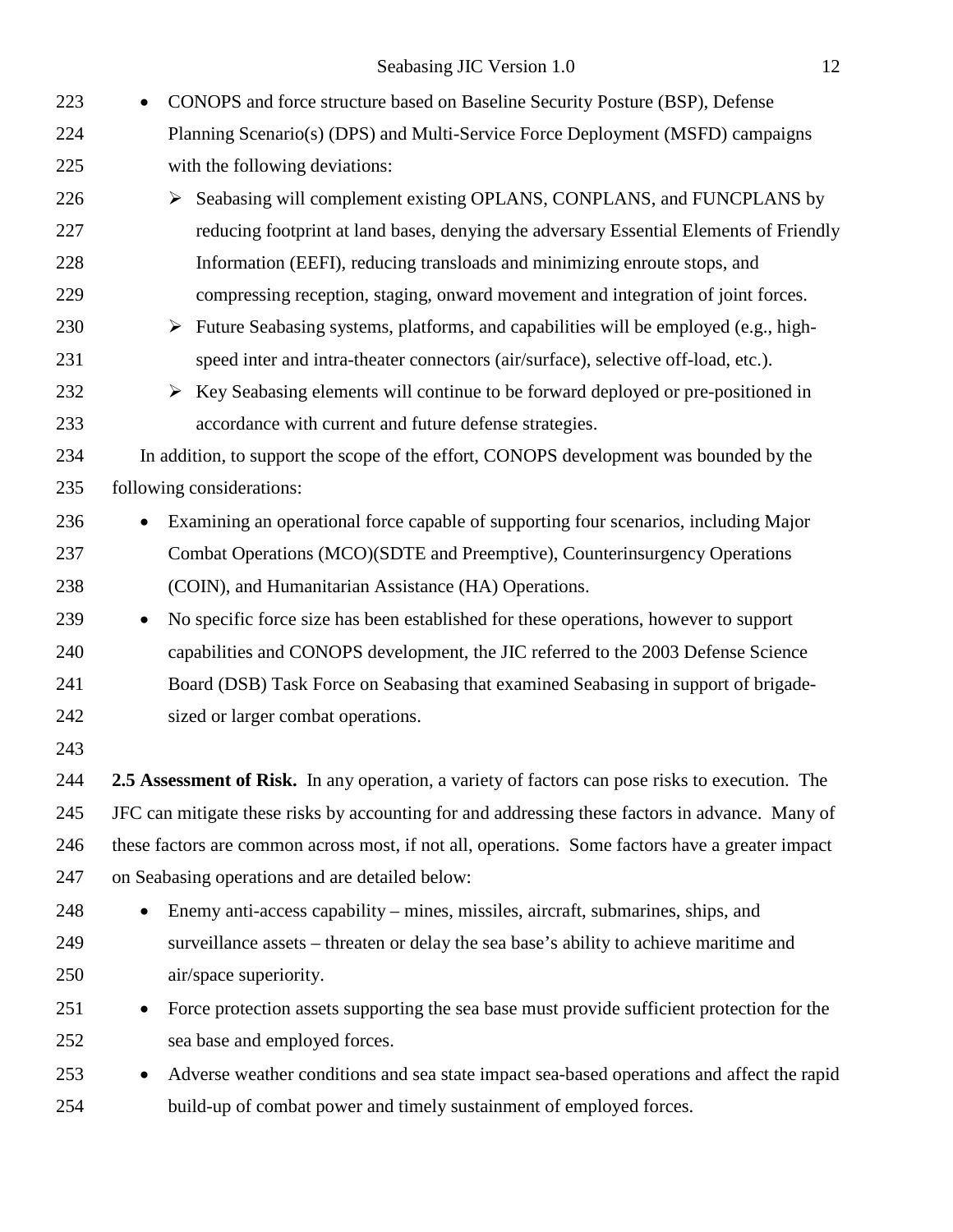| 255 | Capacity, rate, and survivability of high-speed inter and intra-theater connectors<br>$\bullet$          |
|-----|----------------------------------------------------------------------------------------------------------|
| 256 | (air/surface) must be sufficient to provide for the timely closure, assembly and                         |
| 257 | sustainment of the sea base.                                                                             |
| 258 | Capacity, rate, and survivability of prime movers and connectors (air/surface) must be<br>$\bullet$      |
| 259 | sufficient to provide for the timely projection and sustainment of necessary combat power                |
| 260 | ashore.                                                                                                  |
| 261 | Range of operations can be affected by need for self-protection and the size, distance, and<br>$\bullet$ |
| 262 | distribution of joint forces that need to be sustained.                                                  |
| 263 | Sea-based joint C2 is dependent on a secure, reliable, net-centric environment that<br>$\bullet$         |
| 264 | supports distributed, on-the-move (OTM), over-the-horizon (OTH) operations.                              |
| 265 | Future treaties and international laws may impact Seabasing operations.<br>$\bullet$                     |
| 266 | CONUS-based and forward land-based platforms/points of embarkation are vulnerable to<br>$\bullet$        |
| 267 | terrorist attack.                                                                                        |
| 268 | Surface vessels have unique decontamination requirements when subjected to<br>$\bullet$                  |
| 269 | chemical/biological attack.                                                                              |
| 270 |                                                                                                          |
| 271 | 2.6 Future Joint Context Documents. The Seabasing concept supports future joint context                  |
| 272 | documents.                                                                                               |
| 273 |                                                                                                          |
| 274 | 2.7 Applicable Military Operations. Seabasing supports a wide range of military operations,              |
| 275 | from presence and deterrence missions to contributing to the conduct of an MCO.                          |
| 276 |                                                                                                          |
| 277 | 2.8 Applicable Military Functions and Activities. The following military functions and                   |
| 278 | activities apply to Seabasing:                                                                           |
| 279 | Force Application (FA). The FA capabilities of maneuver and engagement are key<br>$\bullet$              |
| 280 | capabilities in the Seabasing concept, with the specific application that these joint                    |
| 281 | capabilities are projected from the sea.                                                                 |
| 282 | Joint Command and Control (Joint C2). Seabasing supports applicable Joint C2,<br>$\bullet$               |
| 283 | including elements of JFC, component, and multinational staffs. Specific application                     |
| 284 | includes: monitoring/collecting data, developing situational awareness, developing                       |
| 285 | courses of action/plan, executing and monitoring the plan; and using collaborative C2                    |
| 286 | capabilities for preparation, planning, virtual rehearsal, and simulation in support of                  |
| 287 | employment.                                                                                              |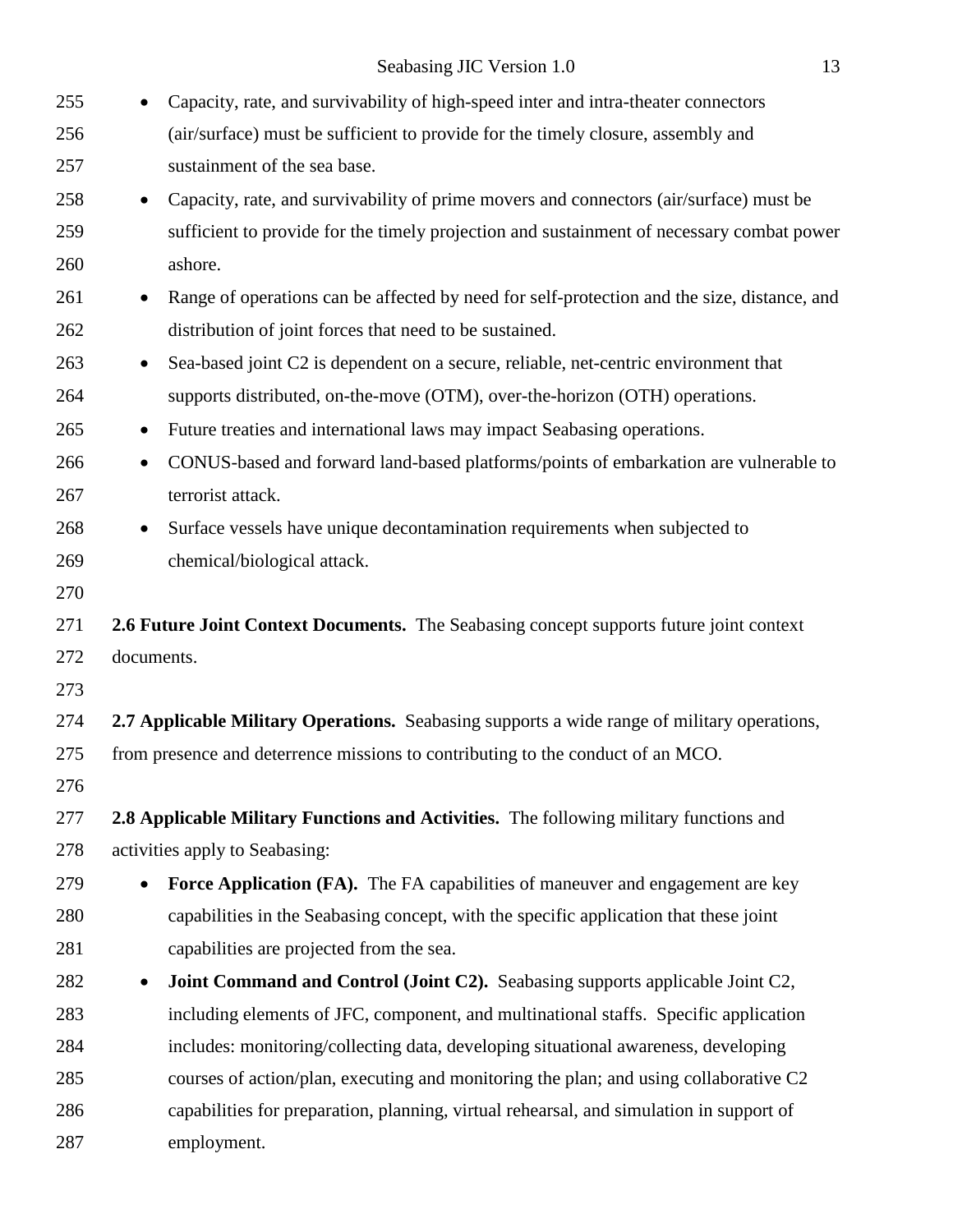- **Force Protection (FP).** A key application is the integrated protection of joint forces afloat and ashore within the JOA through the use of core FP capabilities (detect, assess, warn, defend, and recover).
- **Battlespace Awareness (BA).** The application of BA in Seabasing includes all domains (air/space, cyber, maritime, and land). The actions necessary to support Seabasing operations include monitoring, tasking and integration of intelligence, as well as predictive analysis of adversary intentions, goals, and objectives. These capabilities require persistent observation and reconnaissance. ISR assets must conduct surveillance over large areas and also concentrate on specific areas and items of interest in order to find, identify, focus, and continuously track specific contacts of interest.
- **Focused Logistics (FL).** Key applications include joint at-sea arrival and assembly, selective on-load/off-load, medical, maintenance, total asset/in-transit visibility, flexible/tailored sustainment, and reconstitution.
- **Net Centric (NC).** Seabasing requires the networking of all joint force elements to support information discovery, sharing, and management; collaboration; adaptive organizations; exploitation of force interdependencies; and a greater unity of effort via synchronization of the force at the tactical and operational levels.NC includes distributed OTH/OTM communications.
- **Force Management (FM).** The sea base provides the JFC with additional options for conducting the full range of military operations within the integrated global basing posture.
- 

 **2.9 Relationship to Joint Concepts.** Seabasing is fundamentally about conducting operations from the sea. It serves as an at-sea enabler for numerous other joint concepts, including:

- **Joint Forcible Entry Operations (JFEO) JIC.** Seabasing and JFEO are complementary concepts, as Seabasing provides additional options for operational
- maneuver and forcible entry. This is particularly relevant considering the risks cited within the JFEO JIC for limited future basing options.
- **Global Strike JIC.** Seabasing complements global strike by providing sea-based strike assets, forward positioned C2 capabilities, and other joint force capabilities.
- **Joint Undersea Superiority (JUSS) JIC.** Seabasing both enables and is enabled by Undersea Superiority – this includes providing assets from the sea base to achieve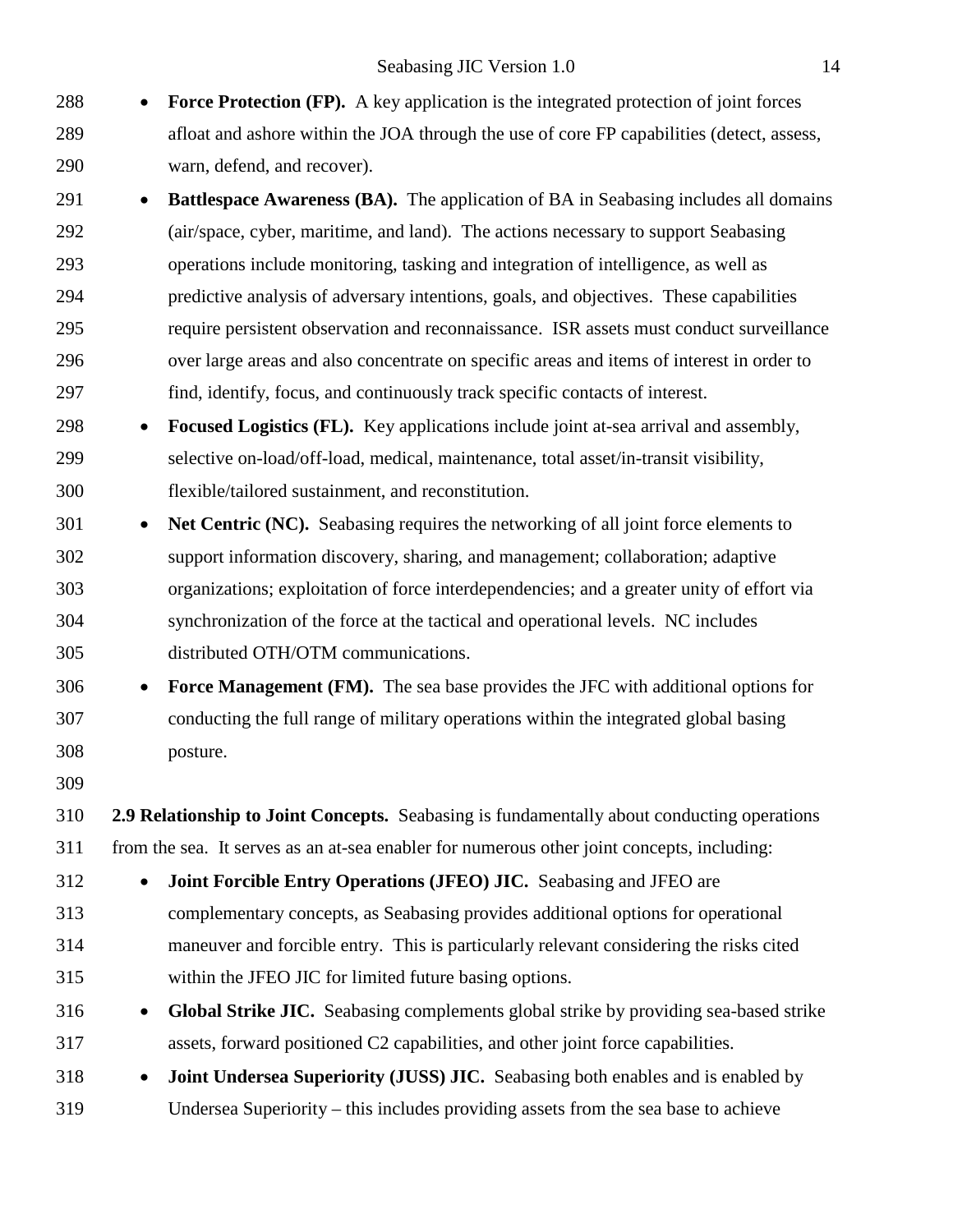Seabasing JIC Version 1.0 15

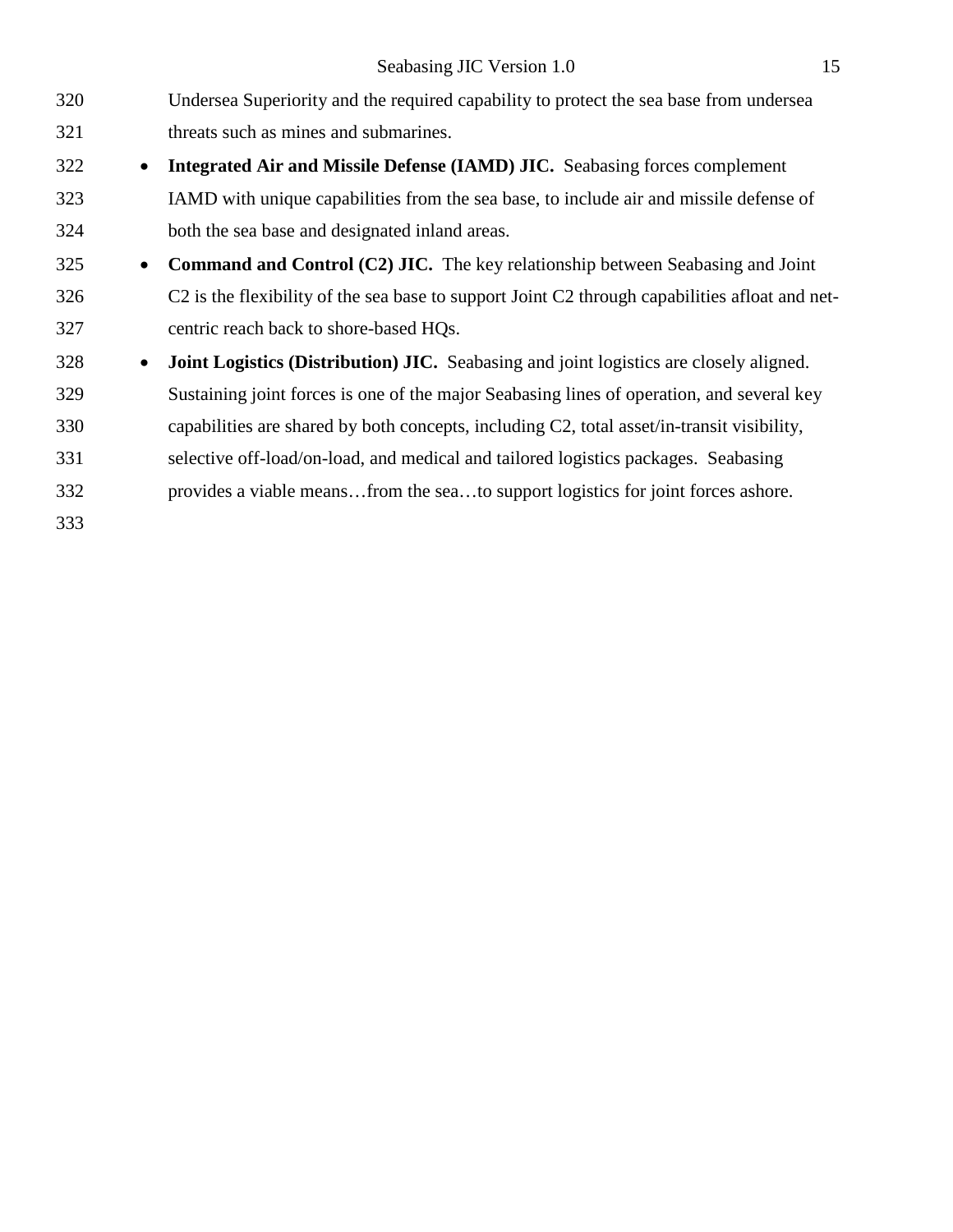| 335 |                                                                                                    |
|-----|----------------------------------------------------------------------------------------------------|
| 336 | "From the beginning, America has sought international support for our operations in                |
| 337 | Afghanistan and Iraq, and we have gained much support. There is a difference, however,             |
| 338 | between leading a coalition of many nations, and submitting to the objections of a few.            |
| 339 | America will never seek a permission slip to defend the security of our country."                  |
| 340 |                                                                                                    |
| 341 | <b>President George W. Bush</b>                                                                    |
| 342 | State of the Union Address, 20 Jan 04                                                              |
| 343 |                                                                                                    |
| 344 | 3.1 Statement of Military Problem. Future security environments will become increasingly           |
| 345 | complicated through international political relationships, increased acts of terrorism, the        |
| 346 | expanded influence of non-state actors, and the proliferation of weapons of mass destruction       |
| 347 | (WMD). Potential enemies are more likely to attack US forces abroad with increasingly lethal       |
| 348 | weapons, including WMD, either developed by indigenous industries or purchased abroad.             |
| 349 | Many nations may find it politically untenable to host US bases or allow access through their      |
| 350 | territory (as illustrated in Figure 3.1). Recent Congressional testimony emphasizes that US        |
| 351 | forces must react promptly to theater needs from a posture that minimizes footprint, partly due to |
| 352 | increasingly low regional tolerance for long-term foreign military presence no matter how well     |
| 353 | intentioned, and partly because of the regions' dynamic nature requiring maximum flexibility.      |
| 354 | Furthermore, changes to DOD global basing will emphasize forward presence and engagement           |
| 355 | as well as the ability to surge quickly to trouble spots. This requires forces that are more agile |
| 356 | and expeditionary. The new challenge is to project concentrated joint power more quickly to        |
| 357 | confront unexpected threats. <sup>6</sup>                                                          |
| 358 | As indicated in strategic guidance, the US still requires secure strategic access and the          |

**Section 3 – CENTRAL AND SUPPORTING IDEAS**

freedom to act globally.

<span id="page-15-0"></span> "Statement Of Secretary Of Defense Donald H. Rumsfeld FY 2006 Department Of Defense Budget Senate Armed Services Committee", February 17, 2005, p. 3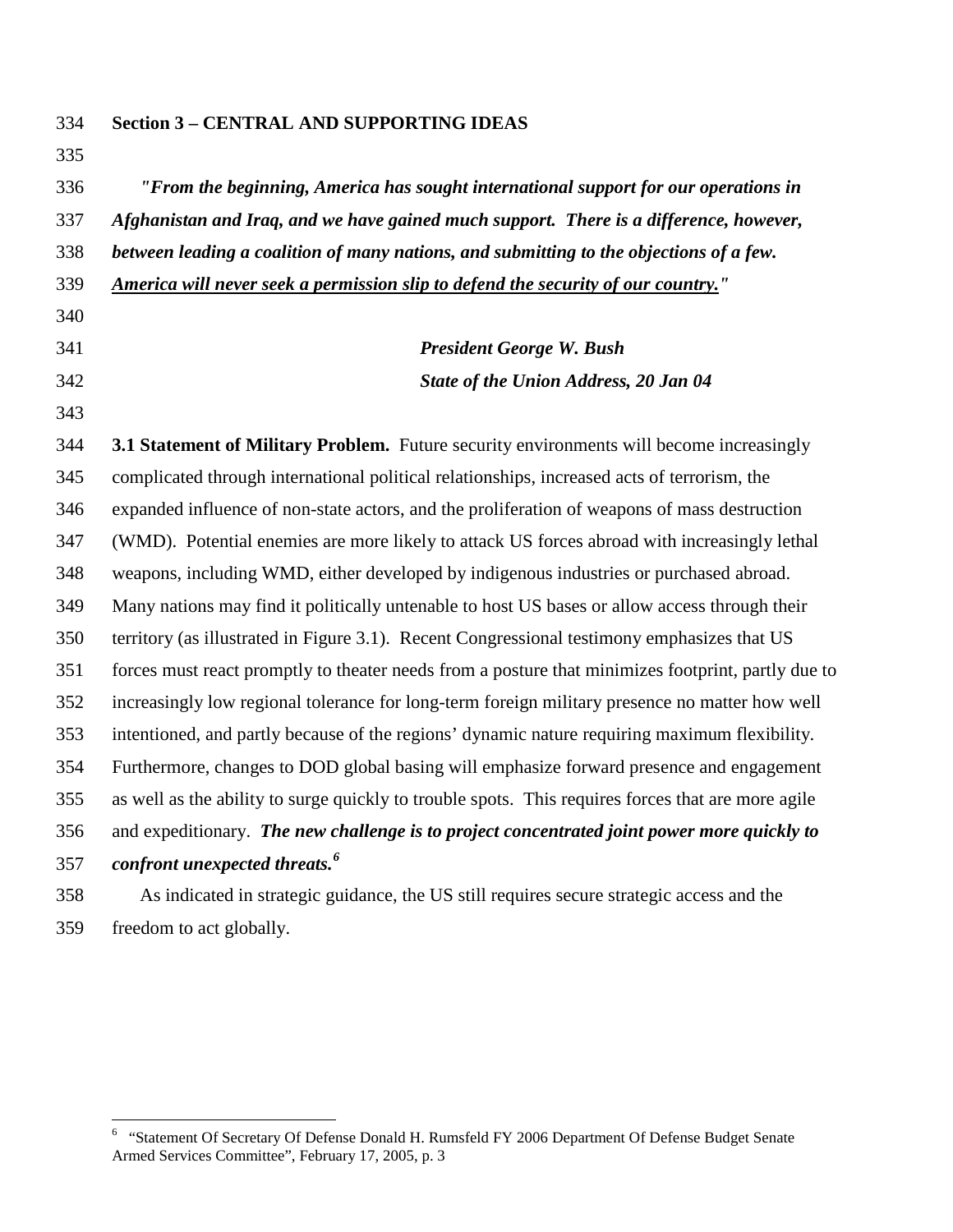- However, during periods
- of crisis, COCOMs will

 need the capability to contain the crisis by

- deterring potential
- 
- adversaries or seizing
- the initiative to swiftly
- defeat enemy actions.
- Given the likely
- operational environment,
- the JFC must be able to



**Figure 3-1 Reduced Overseas Basing**

 project power when forward basing may not be available. Even where FOBs are otherwise available, their use may be politically undesirable or operationally restricted for military use, and the JFC may desire to reduce the footprint and visibility of the joint force. In addition, US presence at FOBs may be a source of friction in some coalition situations and present security challenges that threaten operational objectives. Lastly, where potential air, sea, and land entry points are available, their predictability allows the enemy to focus his anti-access capabilities against our forces. As a result, Seabasing will be a critical capability for joint forces in 2015- 2025 that increases options while decreasing liabilities both politically and militarily. Projecting and sustaining joint combat power from the seas, Seabasing assures joint access

 by leveraging the operational maneuver of sovereign, distributed, and networked forces operating globally. Seabasing capitalizes on the maritime dominance gained by our nation's forces, and uses the maneuver space and freedom of action afforded by the sea to stage, project and sustain joint combat power from an inherently mobile aggregation of distributed and networked platforms.

 The US cannot predict with any certainty the political agreements that will be required to conduct operations in support of its security interests. Nevertheless, our military will be required to maintain a significant presence in critical regions outside its homeland in order to pursue national interests. Presence capitalizes on opportunities to engage with government, military, and other representatives from other countries. Seabasing forces complement the presence provided by forces based on land near or within an objective area. Forces at sea and present in the critical regions can close to objective areas and facilitate the at-sea closure of other forces from distant bases outside those objective areas.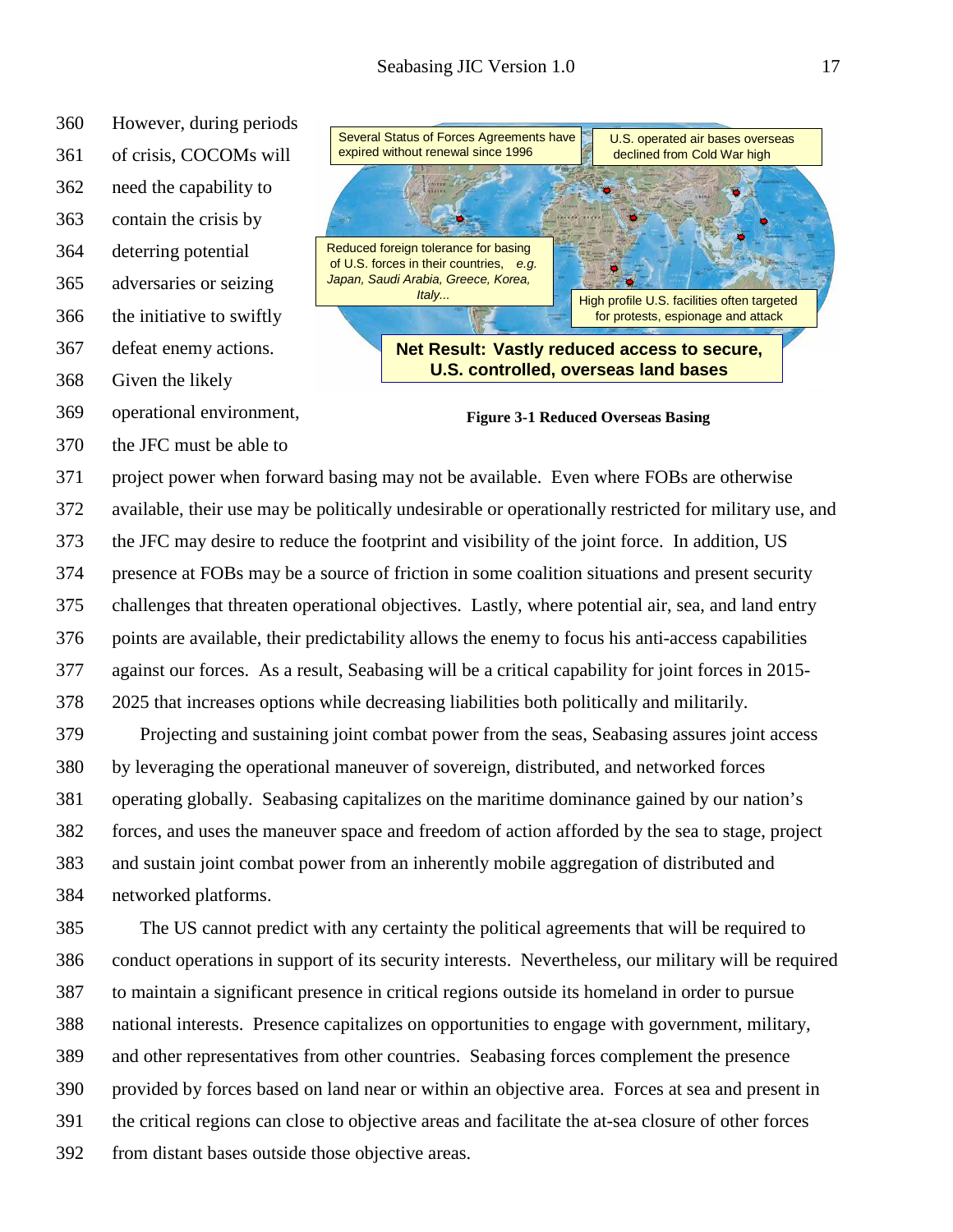**3.2 Synopsis of the Central Idea.** Seabasing provides commanders with greater flexibility to rapidly and effectively build and integrate joint capabilities during the early stages of operations with minimal or no access to nearby land bases. When the political situation restricts or denies basing, overflight or US presence, Seabasing leverages flexible forward presence to provide early availability of joint combat power to exploit unpredictable points of entry, even in austere environments. It enables joint force access and enhances power projection by complementing existing basing. Seabasing offers the COCOM and JFC additional options to close, assemble, employ and sustain a joint force. It also complements, integrates and enables joint military capabilities throughout the littorals. Exploiting opportunities created by maritime superiority and the sovereign freedom of forces operating from international waters, Seabasing allows JFCs to expand the joint operations' maneuver space into the sea. Through the protection provided by maneuvering platforms under a defensive power projection shield, Seabasing provides the opportunity to retain a myriad of support functions (sustainment, fire support, medical, and maintenance, etc.) at sea and reduces the need for the build-up of a large vulnerable support infrastructure ashore, particularly during the early stages of combat operations. Seabasing also restricts the adversary's intelligence collection efforts by closing and assembling portions of the 410 joint force at sea.

 The foundation of Seabasing is the sea base, an inherently maneuverable, scalable aggregation of distributed, networked platforms and organizations, capable of receiving deploying forces and supporting the employment of those forces. Depending on the capabilities of assigned sea base platforms, this support could include the full range of C2, combat support and combat service support functions. The capacity and capability of the sea base could increase over time as more platforms arrive in the operating area. The sea base is organized as a networked entity with interdependent capabilities.

 Joint forces rapidly deploy and close by a combination of means to the sea base, or points in the objective area, where they organize for operations and from which they receive protection, 420 C2, combat support, and combat service support. These forces then project combat power ashore from the sea base, exploiting the operational freedom of action that maritime superiority provides. The sea base continues to support those forces during operations ashore. Joint forces deploy directly from Continental United States (CONUS)/Outside CONUS (OCONUS) or through secure advanced bases to the sea base using high-speed inter and intra-

theater connectors (air/surface) where they join forward deployed and pre-positioned assets.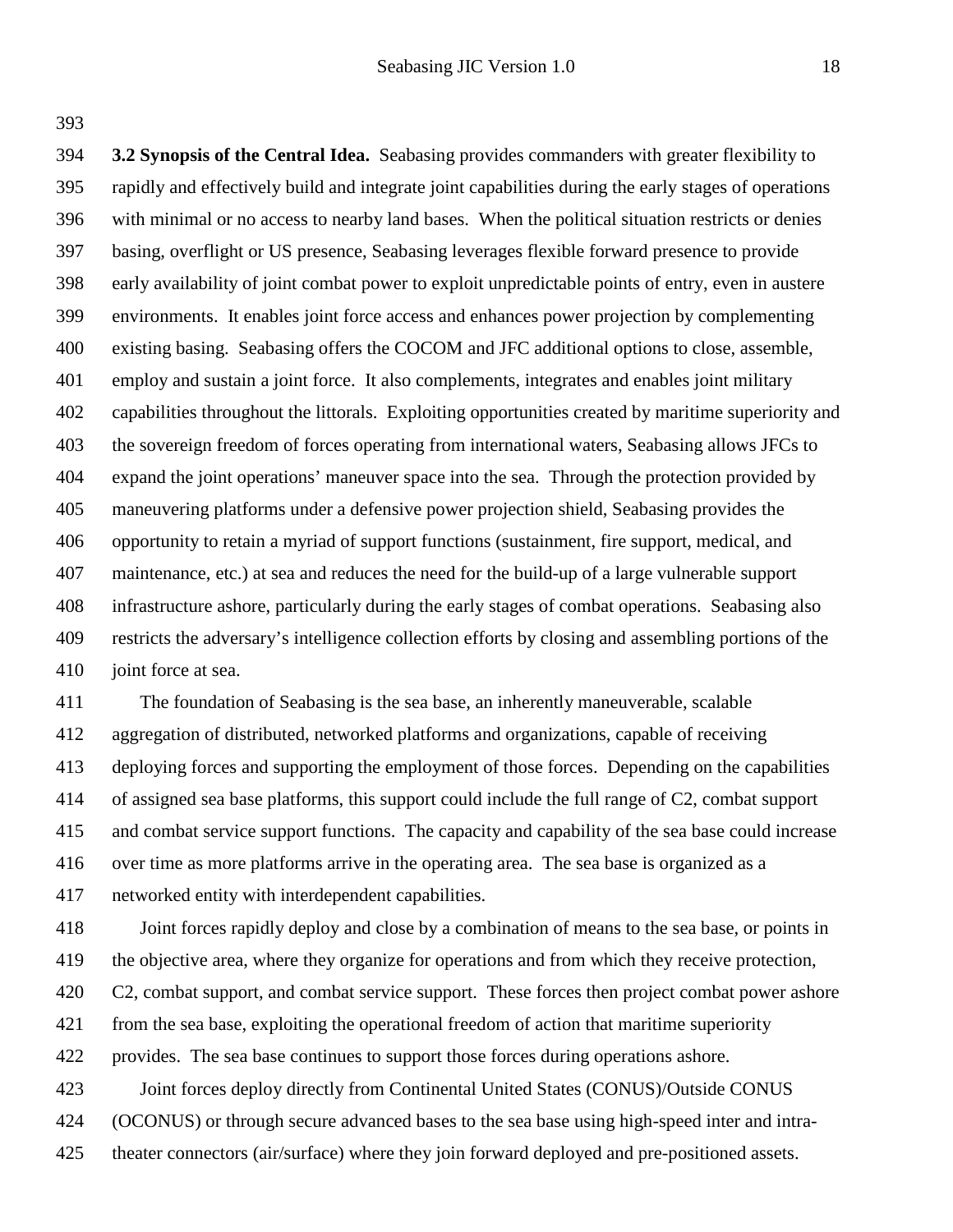Some aviation forces may self-deploy. The platforms of the sea base might already be in place

or might be closing on the designated location simultaneously with deploying forces. Some

deploying forces could link up with sea base platforms while enroute to the objective area. The

joint forces assemble and organize at the sea base. Combinations of surface and air connector

systems transfer assets among the platforms of the sea base as the force organizes for its mission.

These connector assets could be forward deployed or deployed to the theater.

 Sea-based and global assets perform integrated force protection. The sea-based portion of that protection is provided by assets organic to the sea base. These forces include surface combatants, submarines, aircraft, and air and missile defenses as well as assets organic to forces assembling at the sea base.

 The sea base provides C2 capabilities for the JFC, designated component and multinational staffs. This capability includes seamless C2 of forces throughout the battlespace.

 Selected combat support for operations ashore originate from the sea base; examples include Intelligence Surveillance Reconnaissance (ISR), Combat Search and Rescue (CSAR), Special Operations, Naval Fire Support (NFS), and Offensive Air Support (OAS).

 Forces maneuver from the sea base to operational depths ashore using a combination of air and surface means in austere environments. These could include the same means originally used to deploy those forces to the sea base or by means specifically intended for employment of forces from the sea base. Depending on the situation, forces may continue to operate from the sea base, operating ashore only long enough to perform specific missions before returning to the sea base. As forces flow ashore, additional forces may deploy to the sea base as part of a continuous build- up of combat power. Seabasing operations may open additional early entry points for rapid continued build-up of forces ashore directly from CONUS/OCONUS locations, advanced bases, 449 or intermediate staging bases. Theater access enablers<sup>[7](#page-18-0)</sup> may provide entry forces with the means to mitigate the limitations brought about by the environment, weather, infrastructure, terrain, and enemy occupation.

 From the initiation of operations, Seabasing provides persistent joint logistics integrated with operations to ensure the continuous sustainment of select forces afloat and ashore. Seabasing capabilities that support projection and sustainment of joint combat power can also be used to recover, reconstitute and redeploy select joint forces for further employment.

<span id="page-18-0"></span> Theater Access Enablers include US Army Theater Opening Packages, US Air Force Contingency Response Groups and US Navy NMCB and NAVELSF.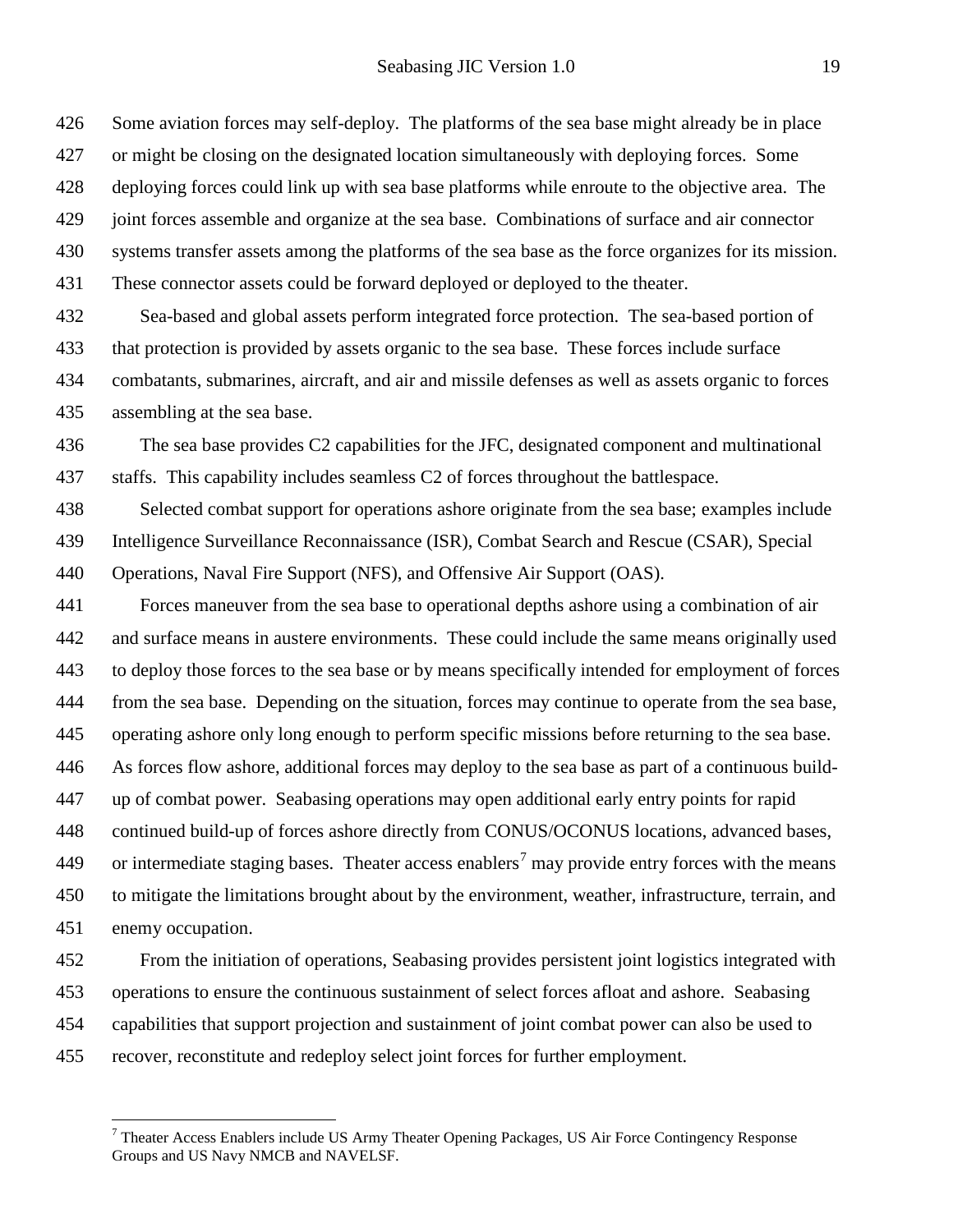| 456        | From the period prior to the onset of a crisis through the completion of stabilization                                |
|------------|-----------------------------------------------------------------------------------------------------------------------|
| 457        | operations, Seabasing provides scalable power projection options to the JFC through the                               |
| 458        | sequential and concurrent integration of the five primary Seabasing lines of operation outlined                       |
| 459        | below. These lines of operation provide a framework for the range of capabilities available to                        |
| 460        | the JFC through Seabasing and are described as:                                                                       |
| 461        | $Close - rapid closure of joint force capabilities to an area of crisis.$                                             |
| 462<br>463 | <b>Assemble</b> – seamless integration of scalable joint force capabilities on and around<br>secure sea-based assets. |
| 464        | <b>Employ</b> – flexible employment of joint force capabilities to meet mission objectives                            |
| 465        | supported from the sea base.                                                                                          |
| 466        | <b>Sustain</b> – persistent sustainment of selected joint forces afloat and ashore, through<br>$\bullet$              |
| 467        | transition to decisive combat operations ashore.                                                                      |
| 468        | <b>Reconstitute</b> – the capability to rapidly recover, reconstitute and redeploy joint combat<br>$\bullet$          |
| 469        | capabilities within and around the maneuverable sea base for subsequent operations.                                   |
| 470        | Figure 3-2 depicts an overarching Operational View of these joint Seabasing lines of operation.                       |
| 471        |                                                                                                                       |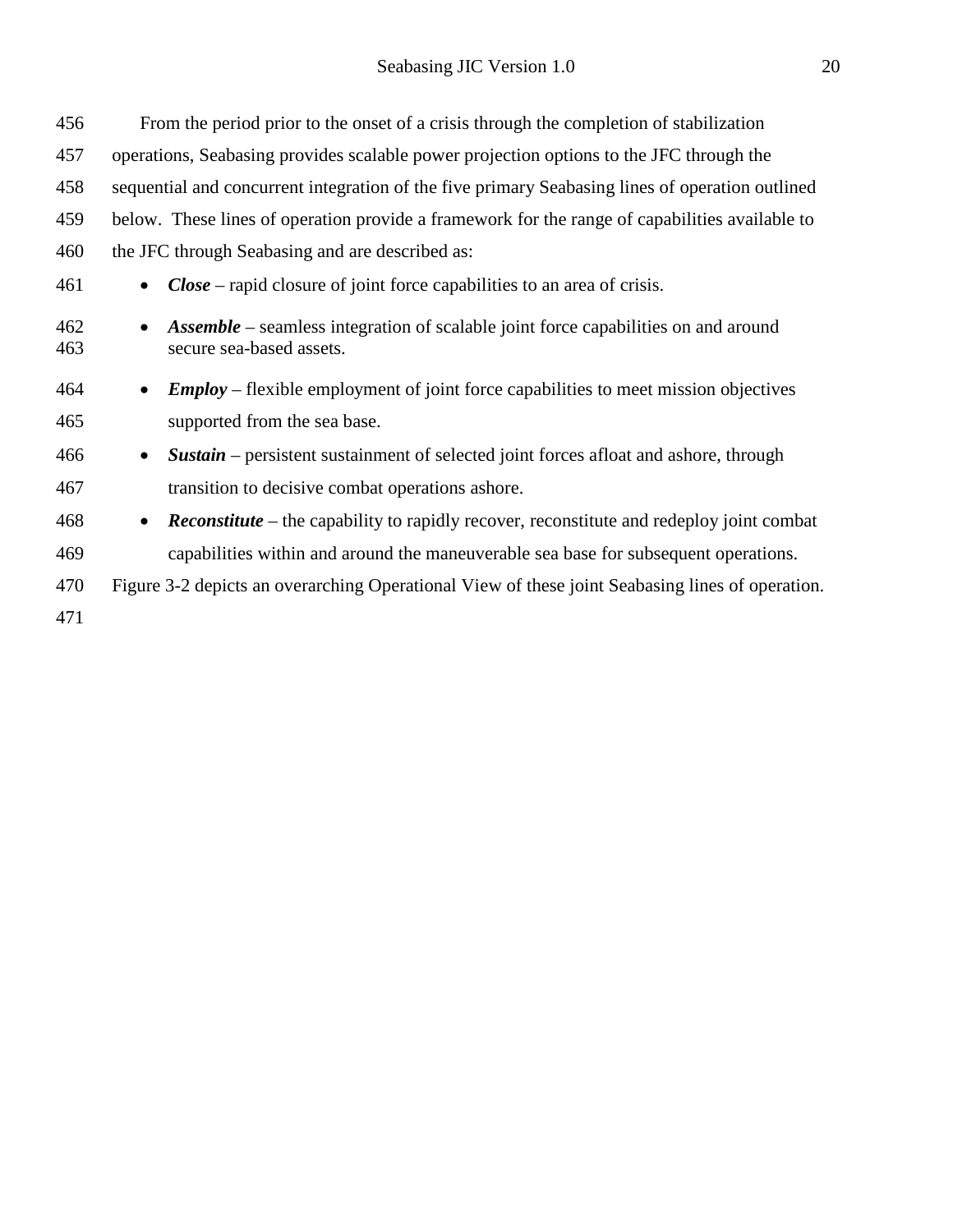

**Figure 3-2 Seabasing Overarching View**

 **3.3 Principles of Seabasing.** Seabasing presents options to the JFC that complement the use of land bases in the JOA, and maximize advantages to exploit adversary weaknesses. This includes the rapid employment of joint forces across the spectrum of conflict to deter or disrupt an adversary's hostile course of action and seize the initiative from the adversary before he can fully integrate an anti-access strategy. Furthermore, Seabasing supports the transition to decisive operations by establishing conditions for an early favorable conclusion and closing the gap between early entry and follow-on forces.

- There are seven overarching Seabasing principles that apply across a wide range of scenarios:
- **Use the sea as maneuver space.** Seabasing exploits the freedom of the high seas to conduct operational maneuver in the maritime (to include littoral) environment relatively unconstrained by political and diplomatic restrictions, for rapid deployment and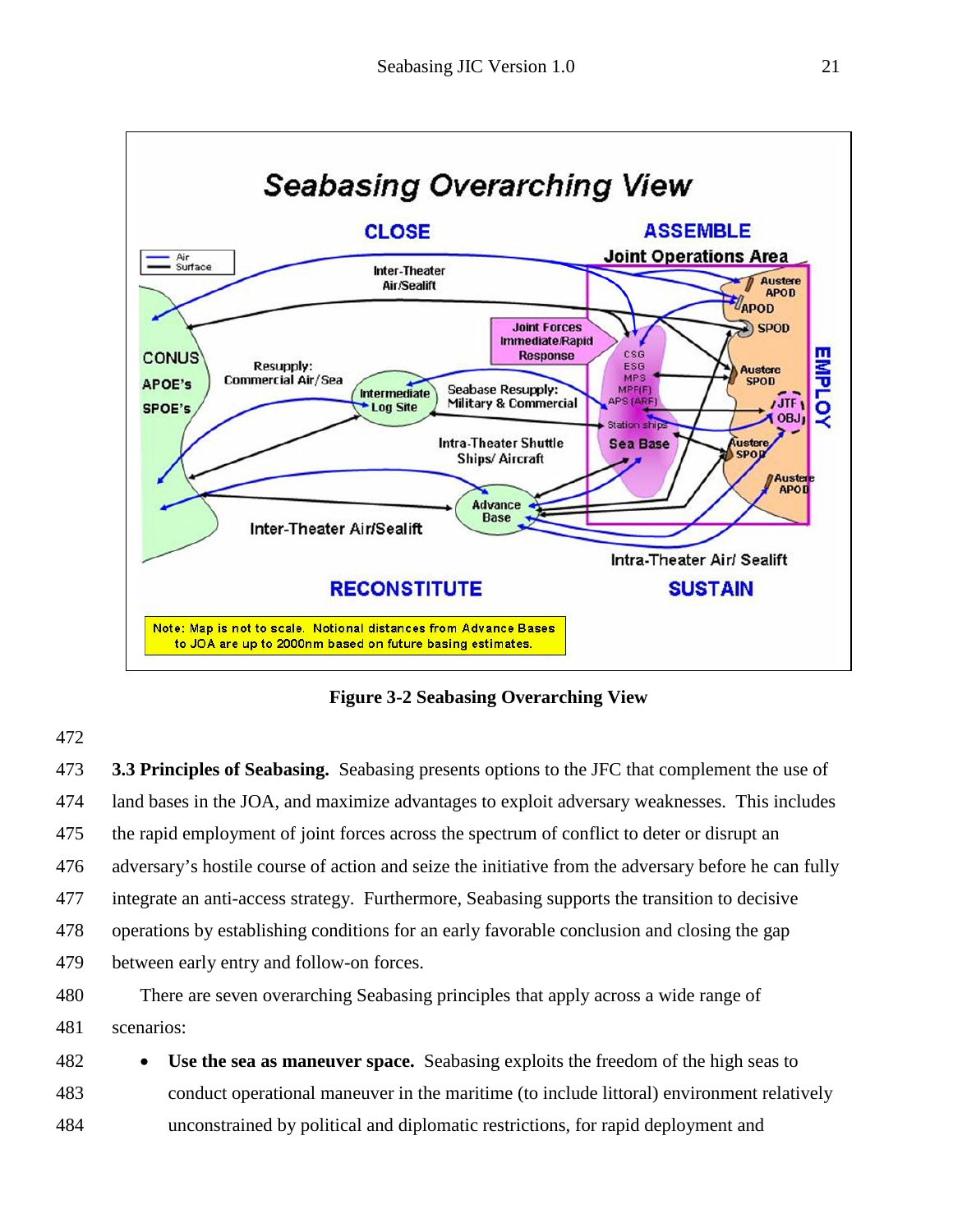- immediate employment. Sea-based operations provide JFCs with an operational flexibility to support the immediate deployment/employment/sustainment of forces across the extended depth and breadth of the battlespace.
- **Leverage forward presence and joint interdependence.** Joint forces operating from the sea base, in conjunction with other globally based joint forces; provide the JFC an on- scene, credible offensive and defensive capability during the early stages of a crisis. Combined with other elements of this joint interdependent force, forward deployed joint forces can help to deter or preclude a crisis or enable the subsequent introduction of additional forces, equipment, and sustainment.
- **Protect joint force operations.** Seabasing provides a large measure of inherent force protection derived from its freedom of operational maneuver in a maritime environment. The combined capabilities of joint platforms in multiple mediums (surface, sub-surface, and air) provide the joint forces a defensive shield both at sea and ashore. The integration of these capabilities and freedom of maneuver effectively degrades the enemy's ability to successfully target and engage friendly forces while facilitating joint force deployment, employment, and sustainment.
- **Provide scalable, responsive joint power projection**. Forces rapidly closing the sea base by multi-dimensional means (air, surface, and subsurface) give the JFC the ability to rapidly scale and tailor forces/capabilities to the mission. Seabasing provides an option to the JFC to mass, disperse, or project joint combat power throughout the battlespace at the desired time to influence, deter, contain, or defeat an adversary.
- **Sustain joint force operations from the sea.** Sea-based logistics entails sustaining forces through an increasingly anticipatory and responsive logistics system to support forces afloat and select joint/multinational forces operating ashore. The sea base is sustained through the interface with support bases and strategic logistics pipelines enabling joint forces to remain on station, where needed, for extended periods of time. Seabasing uses selective off-load to assemble and deliver tailored sustainment packages directly to joint forces operating ashore.
- **Expand access options and reduce dependence on land bases.** Seabasing integrates global and sea-based power projection capabilities to provide the JFC with multiple access options to complement forward basing in the JOA, and reduces reliance on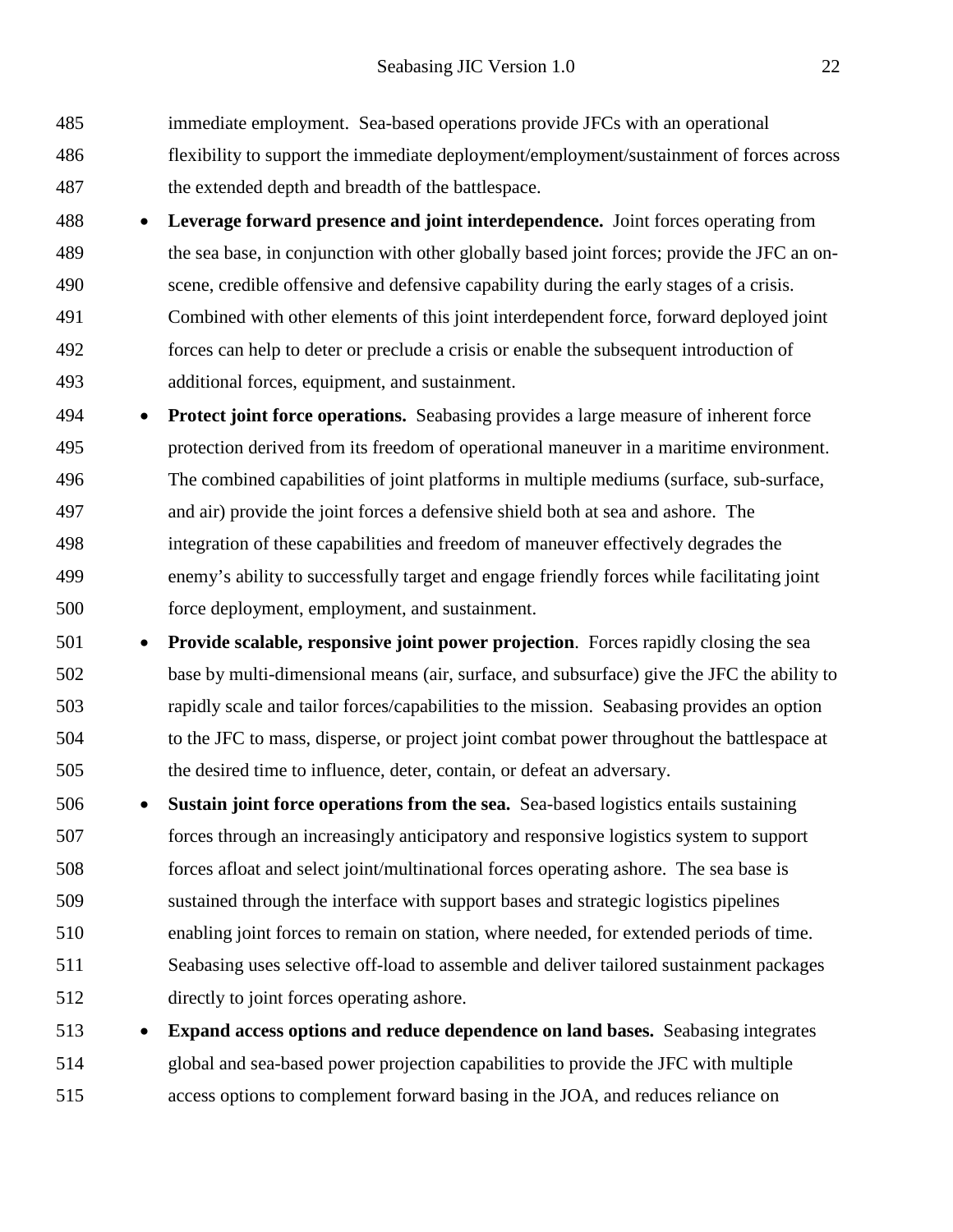forward basing when the security environment dictates. This includes theater access capabilities at improved and unimproved ports and airfields.

- **Create uncertainty for adversaries.** Seabasing places an adversary in a dilemma through the conduct of dispersed and distributed operations.The options of multiple points and means of entry require an adversary to either disperse or concentrate his forces, creating opportunities to exploit seams and gaps in defenses.
- 

 **3.4 Application of Concept within a Campaign.** Seabasing is a flexible and scalable concept that supports a wide range of military operations, including an MCO.The scalable and distributed nature of Seabasing provides the JFC with a means to escalate or deescalate a conflict, through the application of military pressure when and where required, independent of coalition basing. Employing Seabasing, joint forces can assemble and integrate combat capabilities in-theater without necessarily exacerbating or prematurely escalating a crisis. The JFC will use Seabasing to rapidly build, integrate, and project combat power from over-the- horizon with distributed and net-centric forces to seize the initiative. These actions, when coupled with joint forcible entry, enable a rapid transition to decisive operations. This sets the conditions for the joint force to achieve deployment momentum and the projection of joint combat power to operational depths within the JOA. In this context, Seabasing provides the JFC options to conduct JFEO (seize multiple entry points *–* e.g., improved and unimproved Aerial Port of Debarkation (APOD)/Sea Port of Debarkation (SPOD), objectives, etc.) for faster transition to decisive operations. This overall capability will be made possible by high-speed 537 inter and intra-theater connectors  $(air/surface)^8$  $(air/surface)^8$  that are able to operate over-the-shore or through unimproved, shallow water or austere ports for near simultaneous reinforcement of immediate response forces to enable the JFC to apply expanded maneuver options throughout the JOA. The JFC will leverage these capabilities to close the gap between immediate response and rapid response forces in order to move as quickly as possible from efforts to seize the initiative to decisive operations, without an operational pause.

 Concurrently, air/space assets provide unique capabilities to complement and enable maritime-based operations. Global Strike forces may project power within minutes or hours, and can provide air, space, sea, and limited ground operations to achieve initial effects while the sea

<span id="page-22-0"></span><sup>&</sup>lt;sup>8</sup> Examples of high-speed inter and intra-theater connectors (air/surface) include, but are not limited to, Rapid Strategic Lift Ship (RSLS), Austere Access High Speed Sealift (AAHSS), and Joint Heavy Lift Aircraft (JHLA).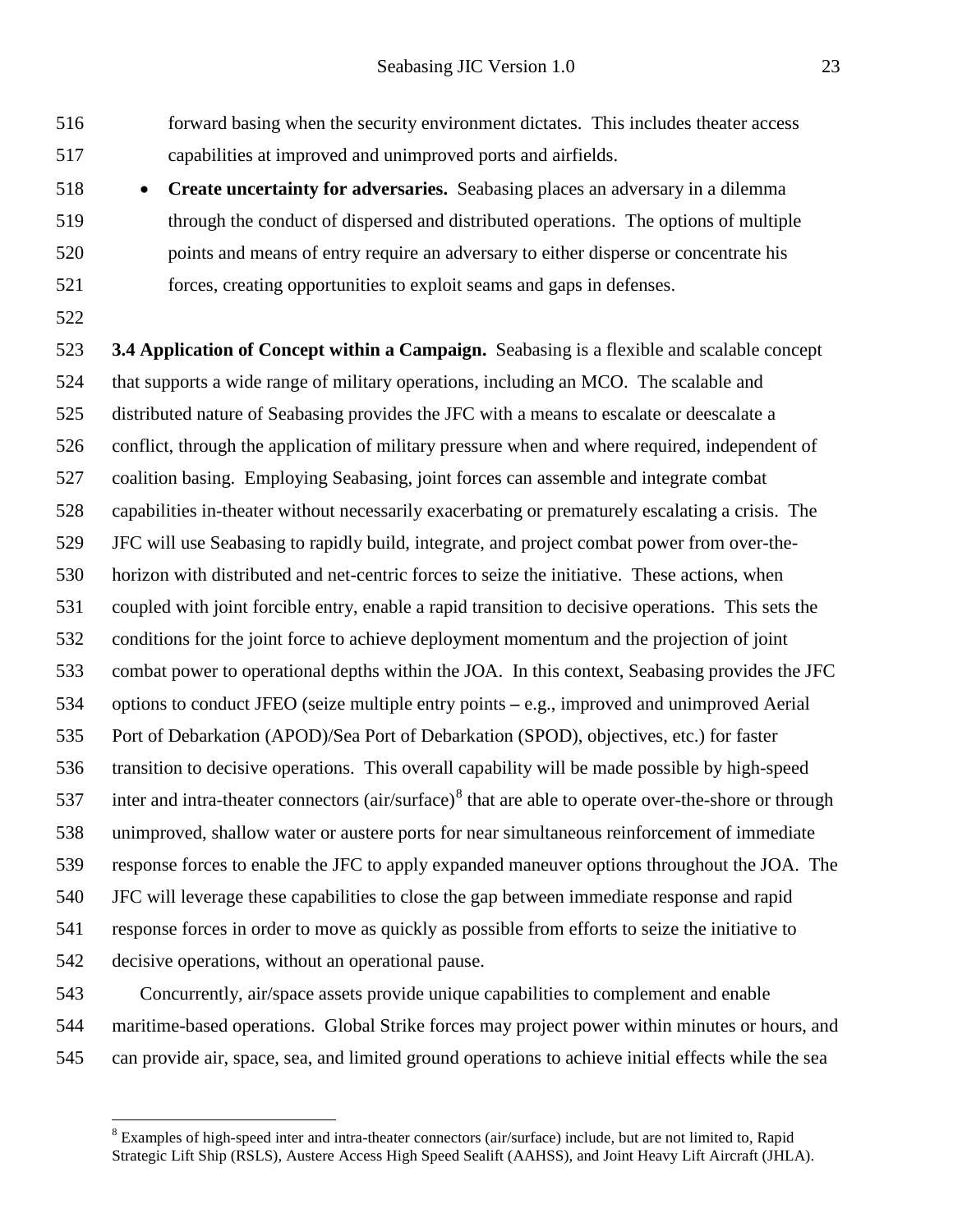base is being established. Global air/space assets, in conjunction with sea-based assets, will conduct integrated operations to defeat anti-access threats, assisting in assuring access and setting the conditions for follow-on operations. Long-range combat air forces/tankers/C4ISR systems will conduct operations in conjunction with ground and maritime forces to achieve

desired effects and meet JFC objectives.

 At the conclusion of a campaign, Seabasing will serve the JFC with the means to provide secure staging and redeployment of forces back to CONUS/OCONUS bases and other designated areas. Inter and intra-theater lift (air/surface) will be used to interface with the sea base and other points ashore to recover and transport personnel and equipment. The sea base can be scaled to provide continued support during the latter phases of the campaign, including security, transition, and reconstruction operations.

 The same Seabasing benefits inherent in conducting an MCO also apply to a wide range of contingency operations (Annex D examines Seabasing applications in an MCO (SDTE and Pre- emptive), HA and COIN). The JFC has the option to use Seabasing to complement land-based operations or conduct the majority of operations from the sea.

 **3.5 Operational Context.** The following describes Seabasing within the operational context of the functional capability of Joint C2, the phases of an MCO and the Seabasing Lines of Operation (LOO). This section provides a broad, overarching discussion on the operational application of Seabasing. Specific operational descriptions are described in the detailed illustrative CONOPS in Annex D.

 **3.5.1 Joint C2.** The sea base provides the capability for the JFC to exercise command and control of joint and multinational forces. C2 can be conducted afloat, enroute, or ashore, as the commander deems appropriate. The command element operating afloat reduces support and force protection requirements ashore, thereby making more resources available to those elements conducting, or directly supporting operations. Should the commander desire to do so, he will have the capability to command from a small, highly mobile forward command post while the major portion of the staff remains afloat. If sustained operations ashore develop, the commander will have the capability to fully transition C2 capabilities and functions from the sea base.

These examples listed are for illustrative purposes only and are not to be construed as of currently programmed systems.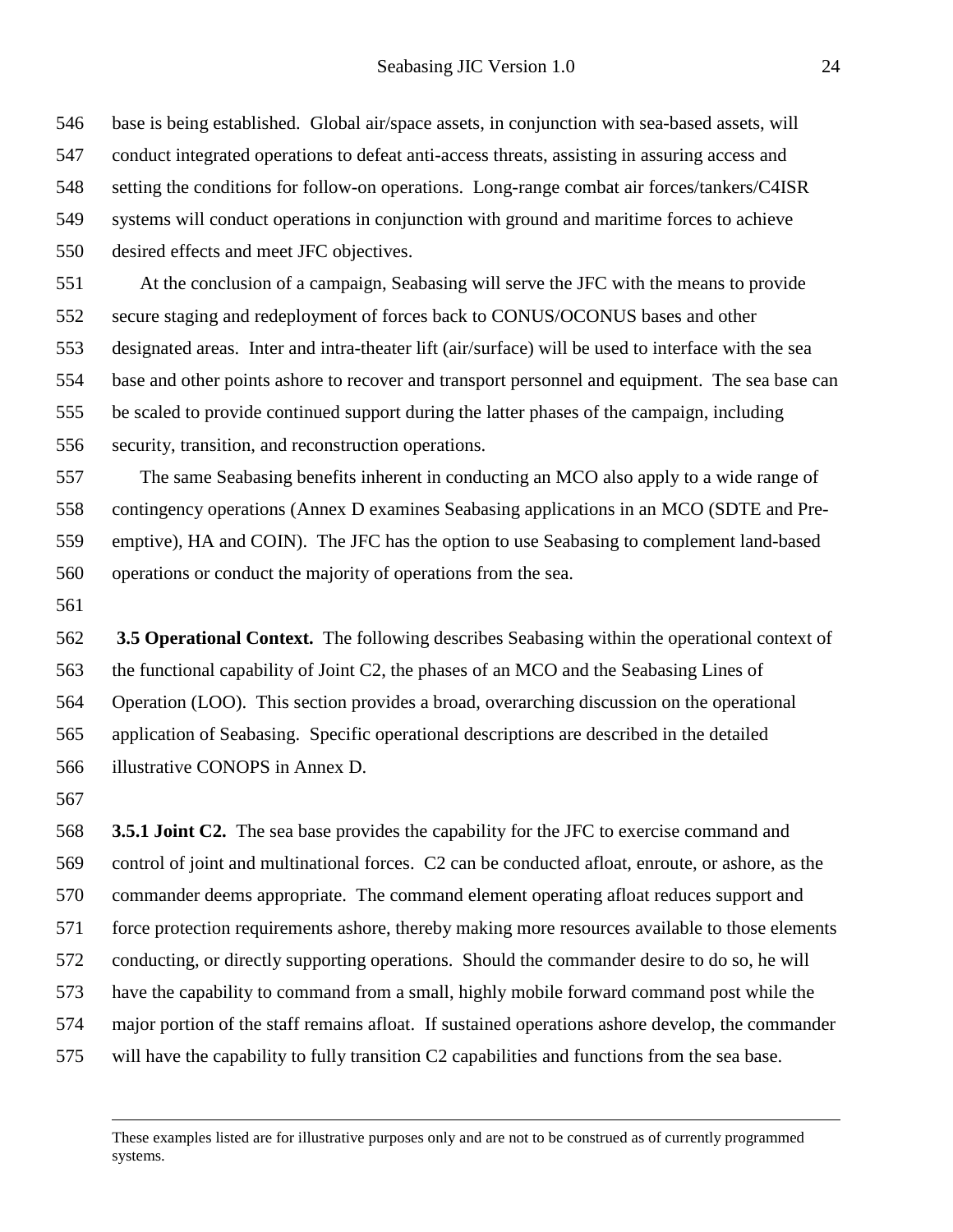Regardless of whether C2 is conducted from afloat, ashore, or various collective locations, it is supported by a common net-centric C2 system. The system is inherently joint and interoperable with select multinational systems. It is secure, scalable to meet mission requirements, easily deployable, and capable of supporting commander collaboration requirements.

 Joint Seabasing C2 structure may leverage existing Joint Force Headquarters (JFHQ), potentially embarking part of a core element to conduct effects based planning, and rapidly prepare for an operation by using tools such as the Collaborative Information Environment (CIE) and Operational Net Assessment (ONA).

 The JFC may designate functional component commanders (Joint Force Land Component Commander (JFLCC), Joint Force Maritime Component Commander (JFMCC), Joint Force Air Component Commander (JFACC), and Joint Special Operations Task Force (JSOTF)), or service component commanders, or a combination of the two to plan, coordinate and execute operations under their cognizance. The location and size of the JFC's headquarters element, the components and their staffs during Seabasing operations are important because they potentially influence key capabilities in the sea base (e.g., C2, berthing, etc.). Assuming functional componency is utilized and given the requirements for a seamless transition between immediate and rapid response forces, this JIC envisions that the JFC (to include selected portions of his staff), JFMCC, JFLCC, JSOTF, and other designated component/multinational staff elements may be embarked in the sea base in accordance with the JFC's intent. JFACC may embark an Air Component Coordination Element (ACCE) as his direct representative in the sea base to liaison with the JFC, and component/multinational staffs.

 **3.5.2 Deter/Engage.** By taking advantage of rapid closure and assembly of immediate and rapid response forces, Seabasing provides the JFC multiple methods to deter an adversary, or conduct selected operations, to include demonstrations, Flexible Deterrent Options (FDOs), and Non- Combatant Evacuation Operations (NEO). During these operations, high-speed inter and intra- theater connectors (air/surface) provide the required capacity, rate and accessibility, which includes the use of improved and unimproved APODs/SPODs.

 **3.5.2.1 Close.** Strategic Planning Guidance outlines the overall military strategy for the future, including specified response timelines. Seabasing follows this guidance by providing and supporting immediate response, rapid response and follow-on forces in the required timelines.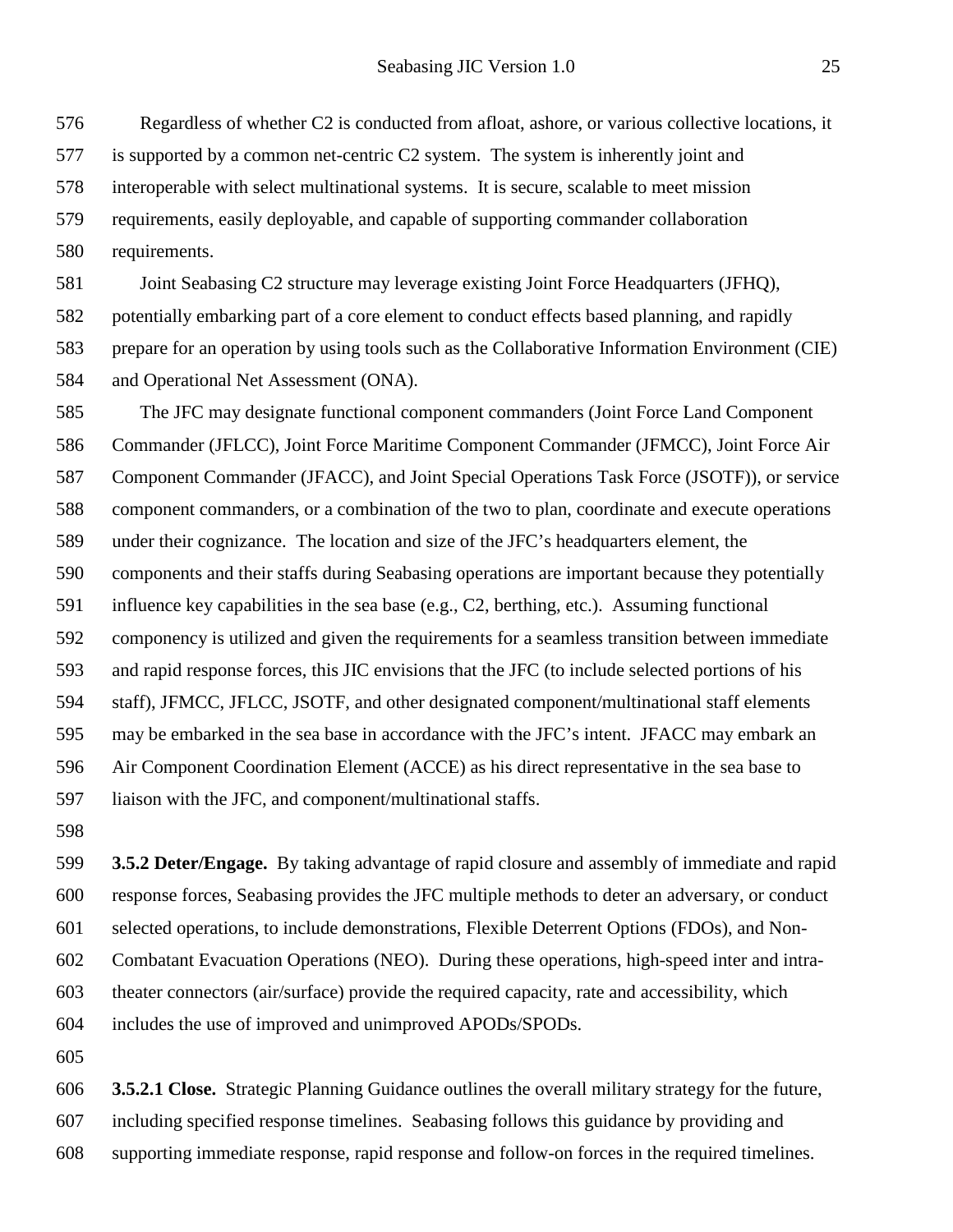This concept provides the JFC with several options to conduct operations that range from deterrence with immediate response forces to decisive operations with rapid response and follow-on forces.

Immediate response forces (generally forward deployed, presence, or alert forces) are

 envisioned to include forward deployed naval assets (e.g., Carrier Strike Groups (CSG), SSGNs/SOF, and Expeditionary Strike Groups (ESG)), specified Army Brigade Combat Teams (BCT) (e.g., Airborne, and when forward deployed/based, Air Assault (AASLT), Stryker, etc.), Air Force Air and Space Expeditionary Task Force (AETF) elements (including ISR, Global Strike, Airlift, Air-to-Air Refueling (AAR), CSAR, and space assets), and special operations/multinational/interagency forces. These forces will be able to immediately respond to conflicts by rapidly closing the JOA, deterring the enemy, and if necessary, seizing the initiative through the use of joint combat power. Immediate response forces will self-deploy or use high- speed inter and intra-theater connectors (air/surface) to close the JOA and the sea base. Rapid response forces (generally, tailored joint forces configured to respond shortly after the employment of immediate forces) are envisioned to include designated and pre-positioned assets in theater, OCONUS, and CONUS. Examples include Marine Expeditionary Brigade(s) (MEB), Maritime Pre-positioning Ship (MPS) Squadron(s)/Groups (MPS/MPG)(MPG to include Combat Logistics Fleet (CLF)), Army Strategic Flotilla (ASF), additional Army BCTs/Unit(s) of Employment (UEx) and additional CSG/ESGs, special operations capable forces, follow-on AETF elements, and selected multinational/interagency forces. Rapid response forces will either self-deploy or use high-speed inter and intra-theater connectors (air/surface) to advanced bases, and in some cases, directly close to the sea base. On arrival at advanced bases, selected forces will use high-speed intra-theater connectors (air/surface) to close to the JOA and/or sea base. The importance of high-speed inter and intra-theater connectors (air/surface) cannot be overemphasized – these assets must provide rapid, long endurance, high capacity means of movement of joint personnel and equipment from advanced bases to distributed, unpredictable, austere locations within the JOA.

 High-speed intra-theater connectors (air/surface) may also ferry forces and equipment from advanced bases to sea base prime movers enroute to the JOA. These same intra-theater connectors also provide critical transportation between sea base assets within the JOA – transportation is required to assemble, integrate, and sustain at-sea joint forces.

 Closure must not be limited to sequential force flow *–* increased responsiveness for follow-on forces will be gained by enabling force projection through multiple, parallel force flows. This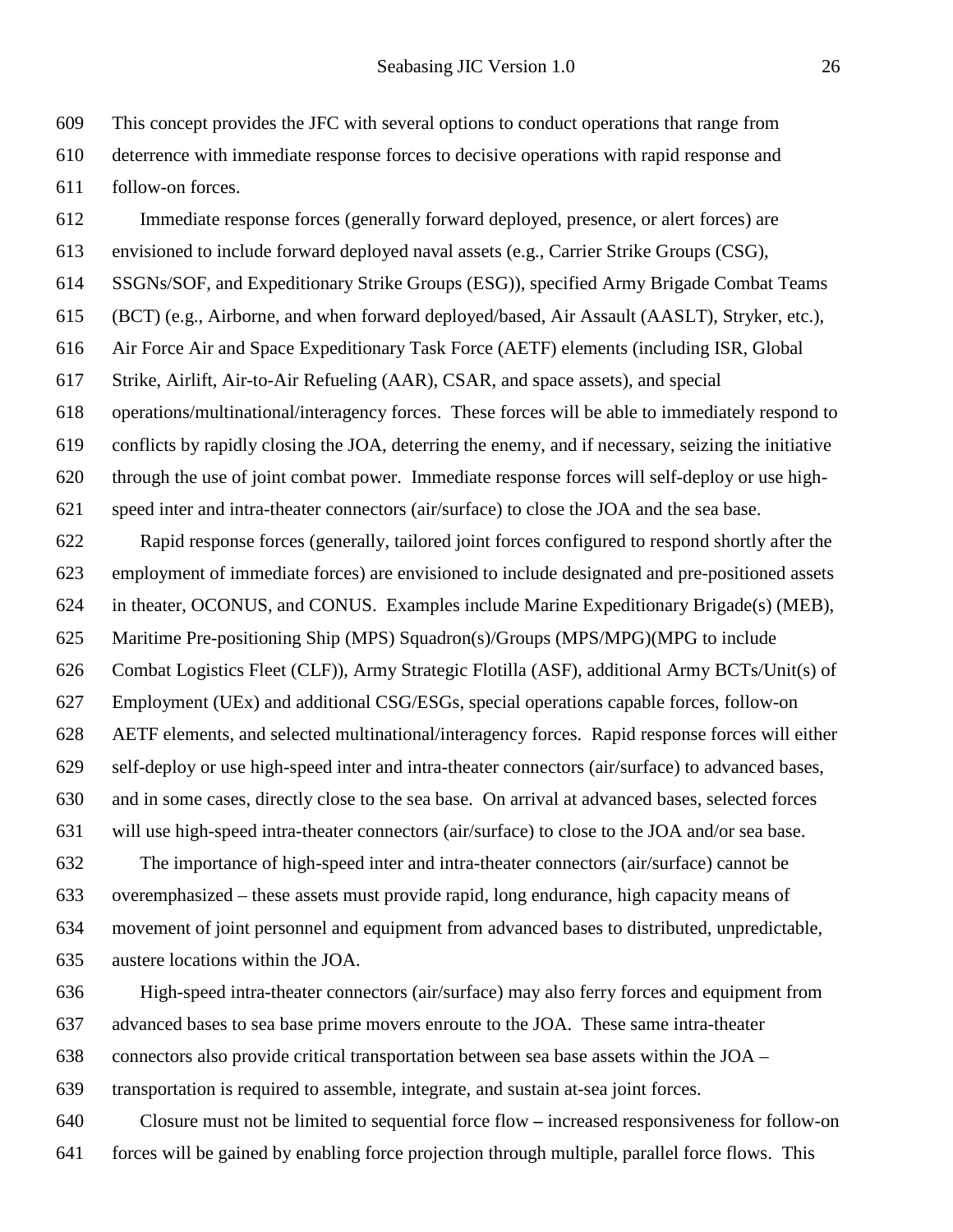- will generate increased throughput and balanced deployment momentum that further enables
- rapid transition to decisive operations. As follow-on forces are introduced, they may:
- Deploy from CONUS/OCONUS for employment directly to objectives ashore
- Deploy through the sea base for employment to objectives ashore
- Deploy to advanced bases or intermediate staging bases (ISBs), then employ to objectives ashore

• Deploy to the sea base for subsequent operations

 The sea base may also act as an afloat ISB providing logistics support and force protection to forces employing on or from the sea base.

 While closing to the JOA, the JFC, along with subordinate commanders, will conduct collaborative preparation and planning to include course of action development, virtual or live 653 rehearsals, and simulations<sup>[9](#page-26-0)</sup>. Through the net-centric environment, the JFC will receive Intelligence Preparation of the Battlespace (IPB) updates and use ONA to develop situational awareness. This process requires a layered and survivable ISR plan that includes air/space, maritime and reconnaissance forces from the various services. In addition, the JFC may initiate an aggressive Information Operations (IO) campaign throughout the battlespace. This IO campaign should address the impact of the sea base, including its presence and capabilities, on the adversary's decision-making and actions. Robust Joint Battle Management Command and Control (JBMC2) capabilities, facilitated by the net-centric environment, are essential to this process to provide the Common Operational Tactical Picture (COTP) and Situational Awareness (SA).

 **3.5.2.2 Assemble.** Regardless of the mode of deployment to the JOA and sea base, an essential capability is the seamless integration of joint maritime, air and land capabilities to support joint power projection. The sea base must provide facilities to conduct at-sea arrival, reception, and assembly of arriving joint forces through sea state 4. It is envisioned that forces and equipment arriving at the sea base via high speed inter and intra-theater connectors (air/surface) will be transferred to prime movers, which will have the capability to handle a full range of cargo, equipment, supplies, and personnel. Interfaces between prime movers and high-speed inter and intra-theater connectors (air/surface) must support the transfer of joint forces and equipment

<span id="page-26-0"></span> Live rehearsals are always the preferred method for preparing for tactical employment of forces from the sea base. Virtual rehearsal at the tactical level is an alternative method when the commander deems sufficient time is not available for a live force rehearsal. At a minimum, systems checks must be accomplished prior to employment.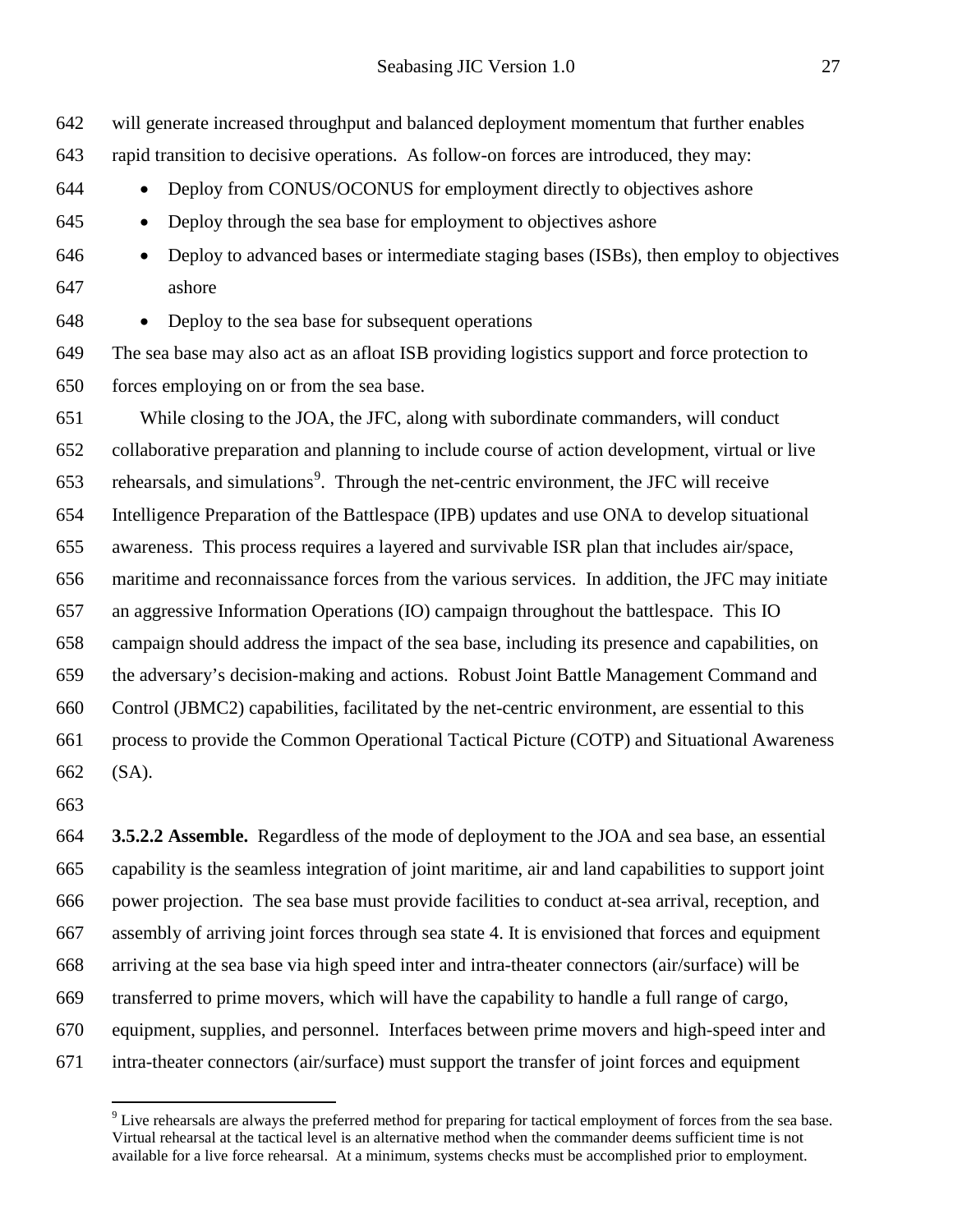through sea state 4. At a minimum, this future capability will require materiel handling systems, platform interface capability for trans-loading, and sea state mitigation capabilities. In order to provide sea base mobility and persistence, the following focus areas must be addressed: external payload transfer; joint modular intermodal packaging; internal payload

transfer; and broken stow.

 External payload transfer can be further broken down into large and small vessel interfaces (lift-on / lift-off and roll-on / roll-off). Large vessel interfaces will provide the ability to rapidly and safely transfer and secure materiel and vehicles by stabilized cranes, standard tensioned replenishment alongside methods, or by transferring rolling stock between sealift, sustainment and/or sea base prime movers. Small to large vessel at-sea transfer technologies will be developed to enable the transfer of materiel and equipment from or to the sea base prime movers to or from small vessels such as the high speed connectors for intra-theater transfer. These technologies will allow ships to approach and safely remain connected while at sea in the sea base.

 Advanced joint intermodal modular packaging techniques will improve handling and reduce retrograde, waste, and storage requirements. Efforts such as the Joint Modular Intermodal 688 Container (JMIC) are looking to develop a pallet-sized intermodal  $ISO^{10}$  $ISO^{10}$  $ISO^{10}$  module or container that is compatible with multiple distribution platforms. The size of the modules is a critical feature but will be difficult to determine until the attributes and features of the modules are decided.

 Shipboard internal payload movement systems must incorporate seamless transitions and be "throughput-matched." Vertical and horizontal cargo movement rate must match to make it possible for stowage at the rate of receipt during underway replenishment. Internal payload transfer capabilities to eliminate bottlenecks inherent in elevator platform loading and unloading during conventional strike-up/strike-down operations will be needed. Another internal payload and transfer capability is the automated warehouse system that maximizes cargo throughput, selectivity, packing density, availability, and reliability, while minimizing cost, weight, and maintenance. Finally, to achieve increased Seabasing throughput rates, advancements in shipboard internal materiel handling must occur that will enable very large loads (cargo and weapons) to be moved more quickly and safely by fewer personnel in higher sea states.

<span id="page-27-0"></span> ISO is an acronym for the International Organization for Standardization and is derived from the Greek "Isos", meaning, "equal."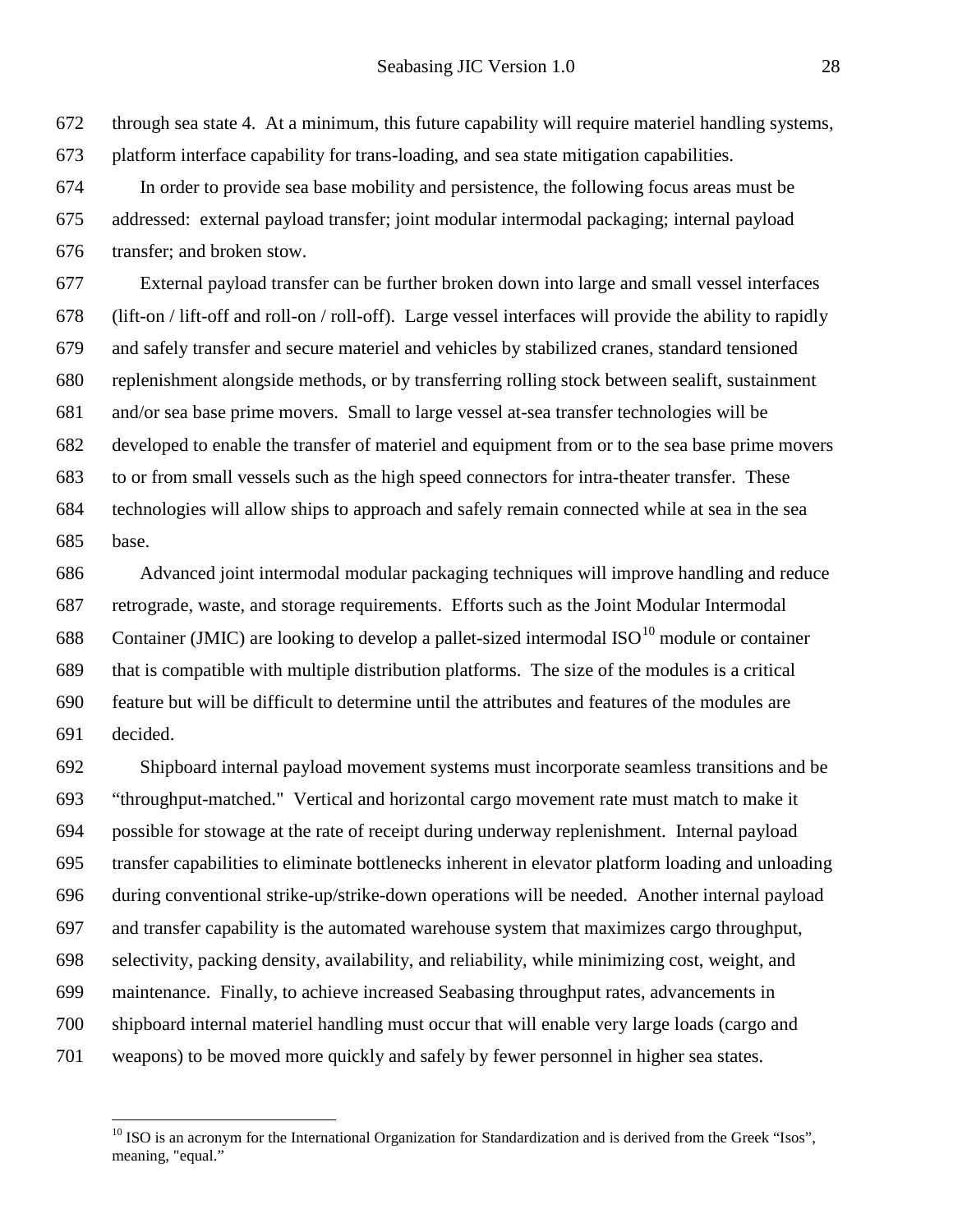The broken stow factor<sup>[11](#page-28-0)</sup> will fluctuate depending on the type and size of vehicles, type and size of general cargo, experience of loading personnel, type of loading, method of stowage, and configuration of the compartment. To support selective offload capability, broken stow must be taken into account when designing and employing platforms that support the at-sea arrival and assembly of combat cargo, equipment and personnel. Broken stow factor must account for both the turning radius of combat vehicles and the tailored packaging of Class I (food) and V (explosives) materiel.

 **3.5.3 Seize the Initiative***.* The JFC seizes the initiative through the integrated application of joint force capabilities to gain, expand, and maintain access. The very presence of the sea base in the JOA provides a measure of access, particularly when basing or host nation support is not available. The sea base provides the infrastructure to conduct anti-denial operations, including maritime, aviation, and special operations. These operations include Global Strike with land- based air, space, maritime, and multinational assets employed from CONUS/OCONUS and the sea base. JUSS will provide freedom of maritime maneuver through Mine Countermeasures (MCM) and Anti-Submarine Warfare (ASW) operations. Joint IAMD operations counter adversary air and missile threats.

 The JFC will continue to conduct ISR, IPB and IO, increasing battlespace awareness, supporting combat operations, and achieving desired effects. To set the conditions for forcible entry, the JFC will conduct Joint Advance Force Operations (JAFO), which may include reconnaissance of objective areas/assault lanes/high value targets, raids, direct action operations, etc.

 Conducting forcible entry operations, the JFC uses maneuver from the sea to create multiple dilemmas for the adversary, compelling the adversary to concentrate or disperse forces. For example, one of the primary Seabasing missions within an MCO may be to seize multiple entry points (e.g., improved and unimproved APODs and SPODs) for use by follow-on forces for faster transition to decisive operations. To accomplish this, the JFC will use Seabasing operations to integrate and synchronize immediate, rapid response and follow-on forces, configured to conduct a combination vertical and surface maneuver. As the introduction of advanced lift improves depth of operations, future forces can be used to either strike directly at the enemy or to secure air and sea entry points for follow-on forces. Once entry is achieved, the

<span id="page-28-0"></span>Broken stow factor is a percentage of space that is invariably lost between boxes, vehicles, around stanchions and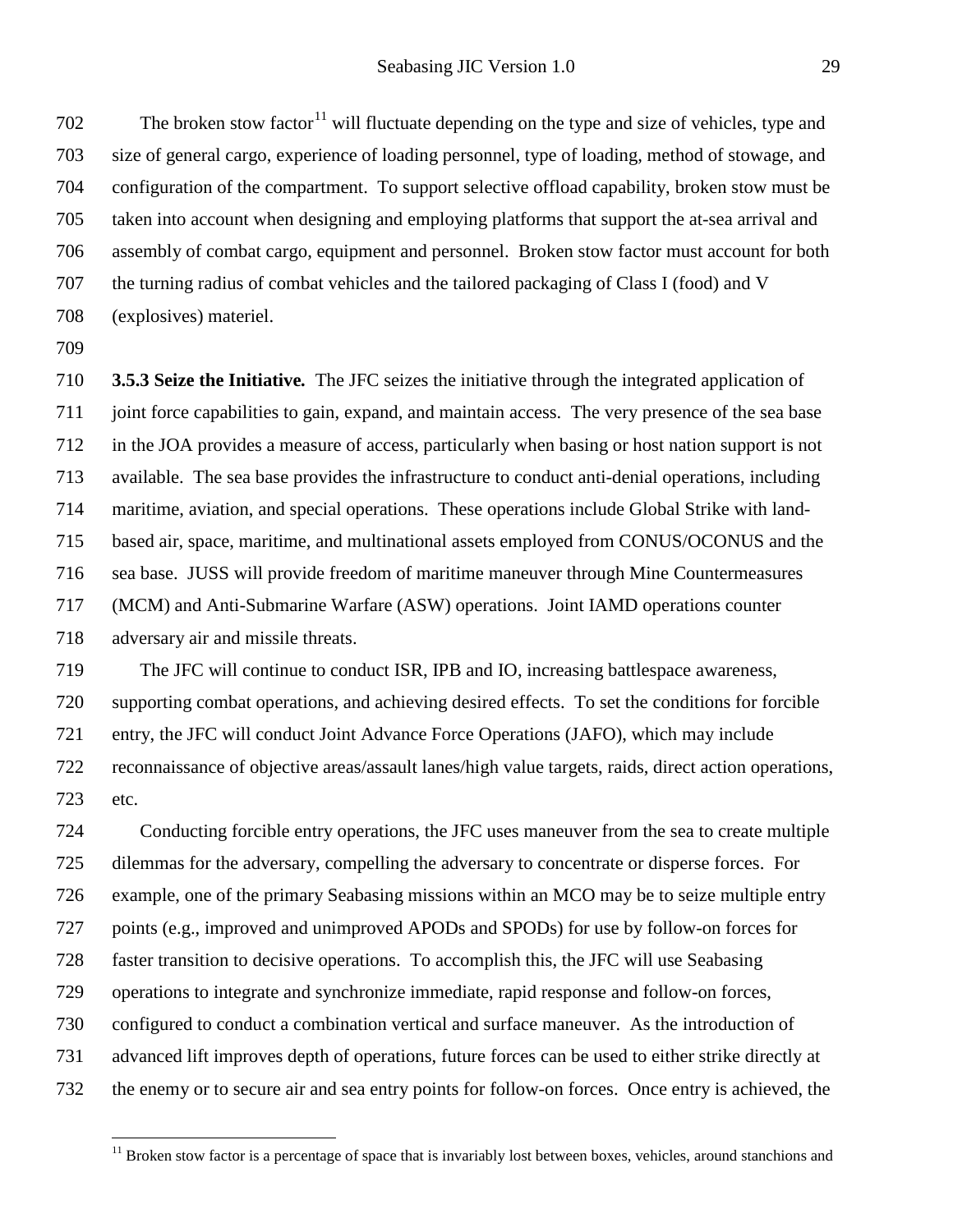JFC will seek to maintain deployment momentum by means of simultaneous and sequential force flows through these multiple entry points, thus enabling more rapid build-up of combat formations within the JOA. These actions enable the JFC to extend joint combat power of maneuver forces to operational depths.

 **3.5.3.1 Employ.** Leveraging the scalability of the sea base, small units (joint, combined, SOF and/or interagency) may be employed early to conduct sensitive, initial operations. This may occur concurrently with the closure and assembly of additional joint forces, and expansion of the sea base. In addition, SOF planning and C2 elements (Joint Special Operations Task Force) may embark in sea base platforms.

 The JFC conducts operations to establish maritime superiority and expand maritime access thereby increasing freedom of maneuver unimpeded by the maritime threat. Maritime superiority requires the defense of the sea base from attacks, including defense against submarines as well as multiple small boats and asymmetric terrorist or suicide attacks. It also requires the detection, identification, neutralization and potential clearing of mines to ensure maneuver access in key littoral approaches to be used for follow-on surface assault.

 Air and space superiority is required through all lines of operation and provides joint forces the freedom to maneuver unimpeded by the air threat. During the employ line of operation, this includes the freedom to maneuver vertically to objectives within the JOA. Air/space superiority includes defending joint Seabasing forces from enemy air and missile attack, including theater ballistic missiles, and the intercept and engagement of enemy aircraft and cruise missiles throughout the JOA. Initially supported by Global Strike (kinetic and non-kinetic), IAMD, and sea-based forces providing tactical air and missile capability against air/space threats, this mission will be expanded to include ground based point and area defense assets to rapidly expand the theater IAMD umbrella.

 By exploiting the maneuverability of the sea base, the JFC can mitigate anti-access threats, and capitalize on operations in and from the commons without interference (i.e., control of the relevant international sea, air, and cyberspace) to conduct operations at the time and place of his choosing. Localized anti-access threats may effect but not preclude the JFC from conducting offensive operations ashore. Seabasing provides a unique advantage to the JFC by extending the breadth and depth of the battlespace.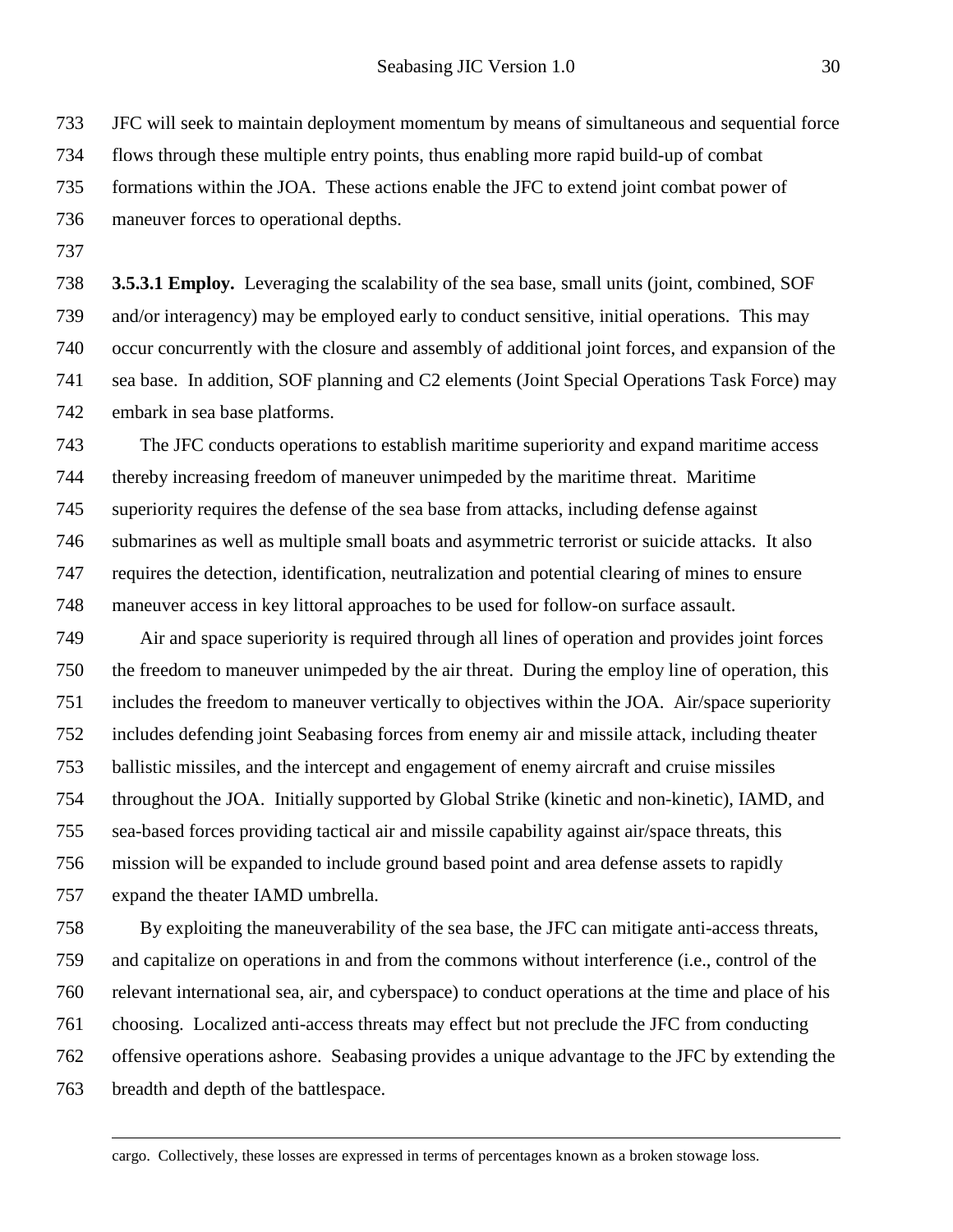Seabasing allows the JFC to conduct integrated power projection concurrent with expansion of the sea base and assuring access. This includes the employment of a scalable range of lethal and non-lethal joint force capabilities to support JFC mission objectives. The JFC selects the appropriate interdependent joint force mission packages to achieve desired effects. These packages require access to the net-centric environment at the unit level, while on the move. Integrated power projection includes not only the use of all-weather precision strike throughout the JOA, but also the insertion of ground forces at key objectives selected by the JFC. Seabasing provides freedom of maneuver for these joint forces by using the sea base's mobility and maneuverability to conduct flexible sea-to-objective maneuver and by providing mobile land, air, and sea-based fires. Sea-based fires include strikes on strategic, operational and tactical targets to shape the battlespace, close supporting fires for maneuver forces during the initial entry and during subsequent operations ashore, counter-fire to protect maneuver forces ashore, and suppression of enemy air defenses. Joint fires assets are an integral part of Seabasing, and include OAS from sea-based and theater/global aviation assets, and NFS from ships. Future joint fires must provide the reach, precision, volume, and responsiveness required to support maneuver forces ashore.

 During integrated combat power projection, the JFC and his components must have the capability to plan, coordinate, execute, and synchronize distributed operations across the battlespace. This includes timely battlespace awareness and actionable intelligence, available to networked and distributed operational and tactical units (including those on the move) *–* the net- centric environment must support user requirements for secure data and information transfer and provide access to applicable enterprise services to all nodes.

 Seabasing will also use operations from the sea to create dilemmas for the adversary by exploiting multiple means to seize the initiative and set the conditions for decisive operations. These avenues include the capability to provide tactical connectors (air/surface) to project forces ashore and maneuver forces within the JOA, and then use these tactical lift assets to continually sustain joint ground forces. Joint ground forces, supported by sea-based fires, are more mobile and agile; consequently these joint ground forces have greater freedom to maneuver.

 Vertical maneuver is a critical Seabasing capability to support operations and sustainment. Vertical maneuver of a mounted force substantially expands the options for the joint force commander to execute distributed operations into austere environments with increased lethality, mobility, and survivability of these forces compared to dismounted troops. By employing vertical maneuver from the sea base, joint mounted forces are able to rapidly expand entry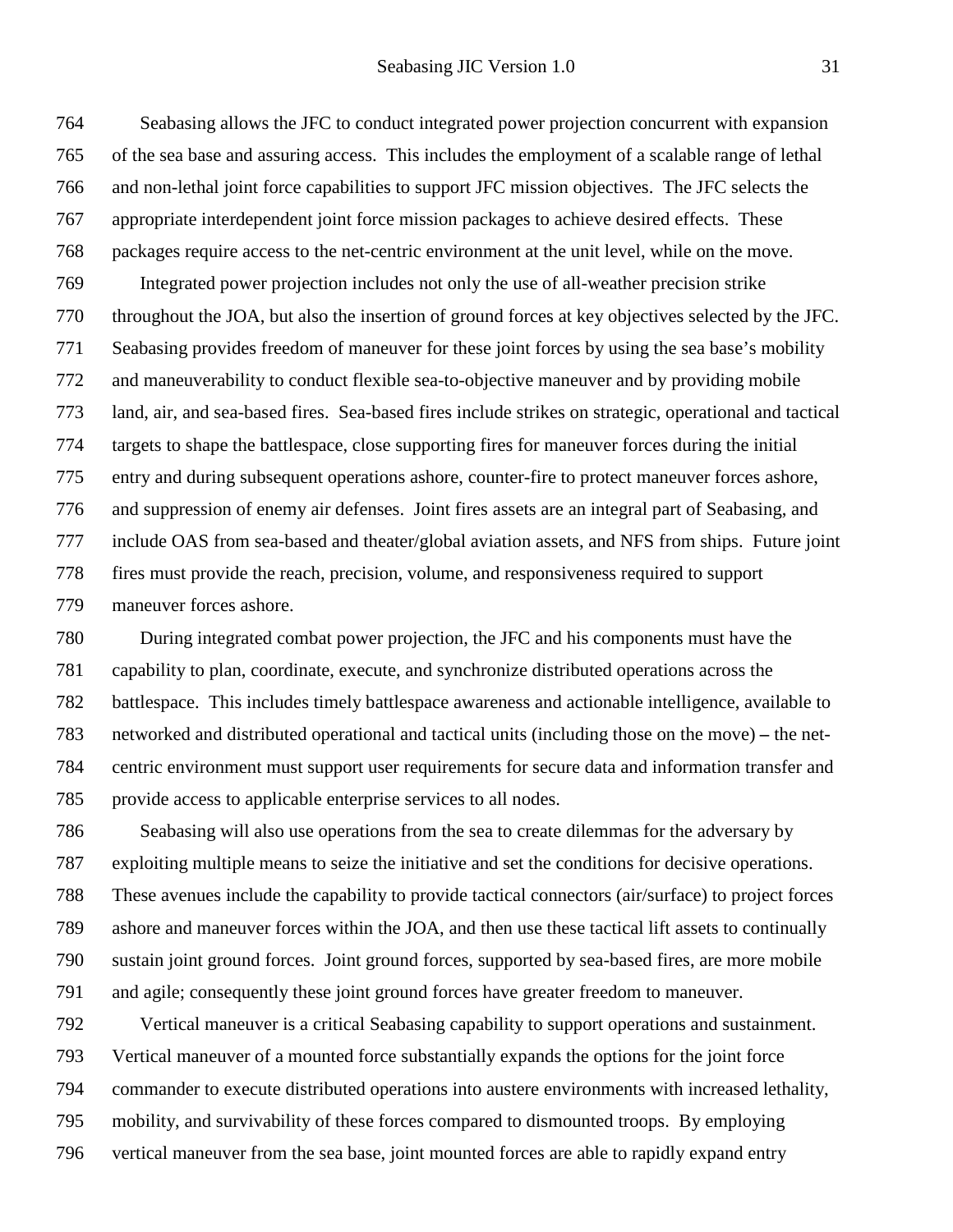lodgments, respond more effectively to a greater array of enemy threats, move to subsequent objective areas faster and operate to greater depths. Overall, vertical maneuver of joint mounted forces can enable tactical operations to quickly achieve desired effects. Reliance on vertical maneuver, especially low altitude transit of uncontrolled territory separating the sea base and forces distributed throughout the JOA, may require a high degree of persistence and survivability for the ISR and strike forces tasked with suppressing air defenses.

 For forcible entry operations from the sea, the sea base must be able to project and sustain forces to objectives by simultaneous air and surface means. Seabasing forcible entry includes 805 both projecting brigade sized forces<sup>[12](#page-31-0)</sup> from the sea base via air and surface lift within one period of darkness from OTH to inland objectives and the projection of non-sea-based forces from CONUS, advanced bases or non-theater locations.

 **3.5.3.2 Sustain.** Guided by the COCOM's intent and the complexity of the operation, a scalable set of logistics support capabilities can enable the JFC to synchronize and integrate logistics to sustain Seabasing forces and other support activities across the JOA. The solution set in one COCOM will not necessarily be the same for another. Each has its own unique requirements. While simple enhancements to existing processes and procedures may bring efficiencies in one area, a more robust logistics command and control entity may be required in another. The logistics command and control construct must be flexible to the needs within each COCOM in 816 this complex operating environment that now asks the JTF Commander to receive, stage, integrate and move as well as sustain multiple services and agencies.

 In a combat operation, the joint logistics distribution pipeline must be established rapidly and concurrent with force closure. Forward deployed and pre-positioned immediate response forces will have established strategic and theater sustainment capabilities.The joint deployment and distribution enterprise will expand existing regional peacetime distribution capabilities to support closure, assembly, sustainment, and reconstitution of rapid response and follow-on forces.

 The distribution network will employ inter and intra-theater connectors (air/surface) to sustain the sea base. The distribution enterprise should focus on the sea base early in the operation as it is likely that, during seize the initiative, SPODs/APODs will be limited. Once lift assets arrive at the sea base, the joint force must expeditiously receive, reconfigure, store, load, transport, and distribute supplies, and materiel throughout the sea base. Decision support tools

<span id="page-31-0"></span><sup>&</sup>lt;sup>12</sup> See Section 2.4, Assumptions.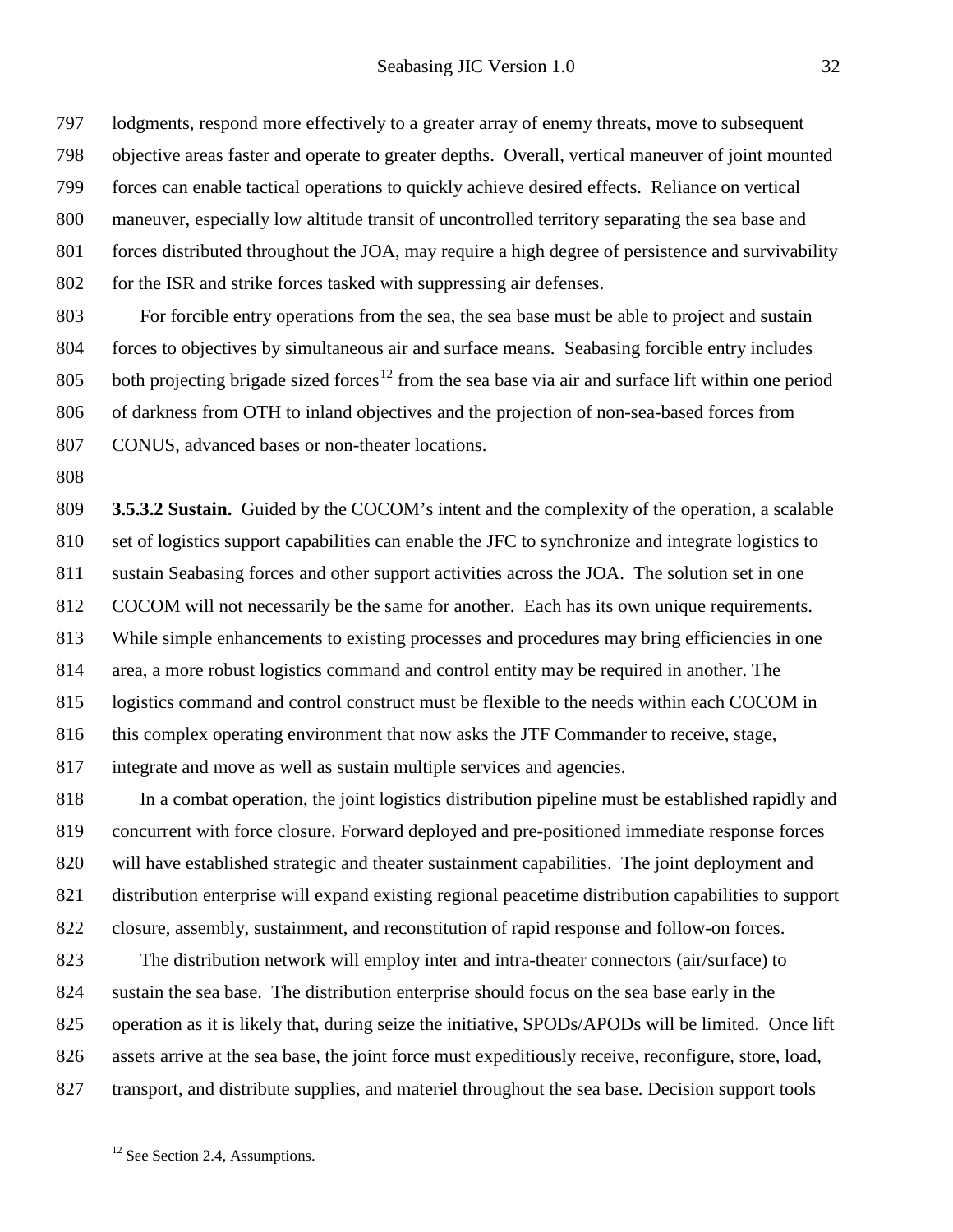and total asset visibility will provide the capability to coordinate and control the distribution of joint logistics.

 Seabasing enables persistent combat operations by sustaining selected joint forces ashore through multiple entry points. Tactical distribution directly from the sea base reduces the need for the build-up of large supply bases ashore. Once joint ground forces have been projected ashore they will be continually sustained by a combination of intra-theater and tactical connectors from the sea base. Seabasing will provide continual sustainment for up to two brigades during initial phases of an operation and support throughput for select follow-on forces. Sustainment ashore includes scalable selective offload, transfer and distribution of personnel, materiel, and all classes of supply from the sea base. Tactical heavy/medium lift (air/surface) from the sea base to forces ashore will ensure the timely distribution of designated classes of supply. In particular, tactical vertical lift can be used to distribute supplies to joint forces without 840 reliance on overland sustainment to reduce joint forces' vulnerability to both conventional and 841 asymmetric threats.

 Seabasing must support a number of logistics functions to include: designated maintenance of joint force equipment on the sea base, selected maintenance and equipment recovery support ashore, medical evacuation of casualties to the sea base, level III medical services on the sea base, and the evacuation of patients and casualties from the sea base to facilities outside the JOA. 

 **3.5.4 Decisive Operations.** Execution of a large-scale operation would likely require the seizure of early entry points and land bases to facilitate the rapid entry of additional joint forces. Seabasing provides a means for the seamless transition to decisive operations by establishing conditions that allow a closing of the gap between initial entry and follow-on forces, transitioning combat power ashore, and withdrawing and repositioning combat power. As entry points are established, the JFC has options of flowing forces through the sea base, flowing directly to available APODs/SPODs from CONUS or advanced bases, or using capabilities provided by both the sea base and by facilities ashore seized by the joint force. During decisive operations, Seabasing offers the option of commanding assigned forces from a secure sea base until choosing to move C2 capabilities and functions ashore.

 **3.5.5 Transition.** During transition, the JFC focuses on coordinating joint force activities to bring operations to a successful conclusion. This includes the assessment of Seabasing operations and the potential transition of selected sea-based joint forces to other missions.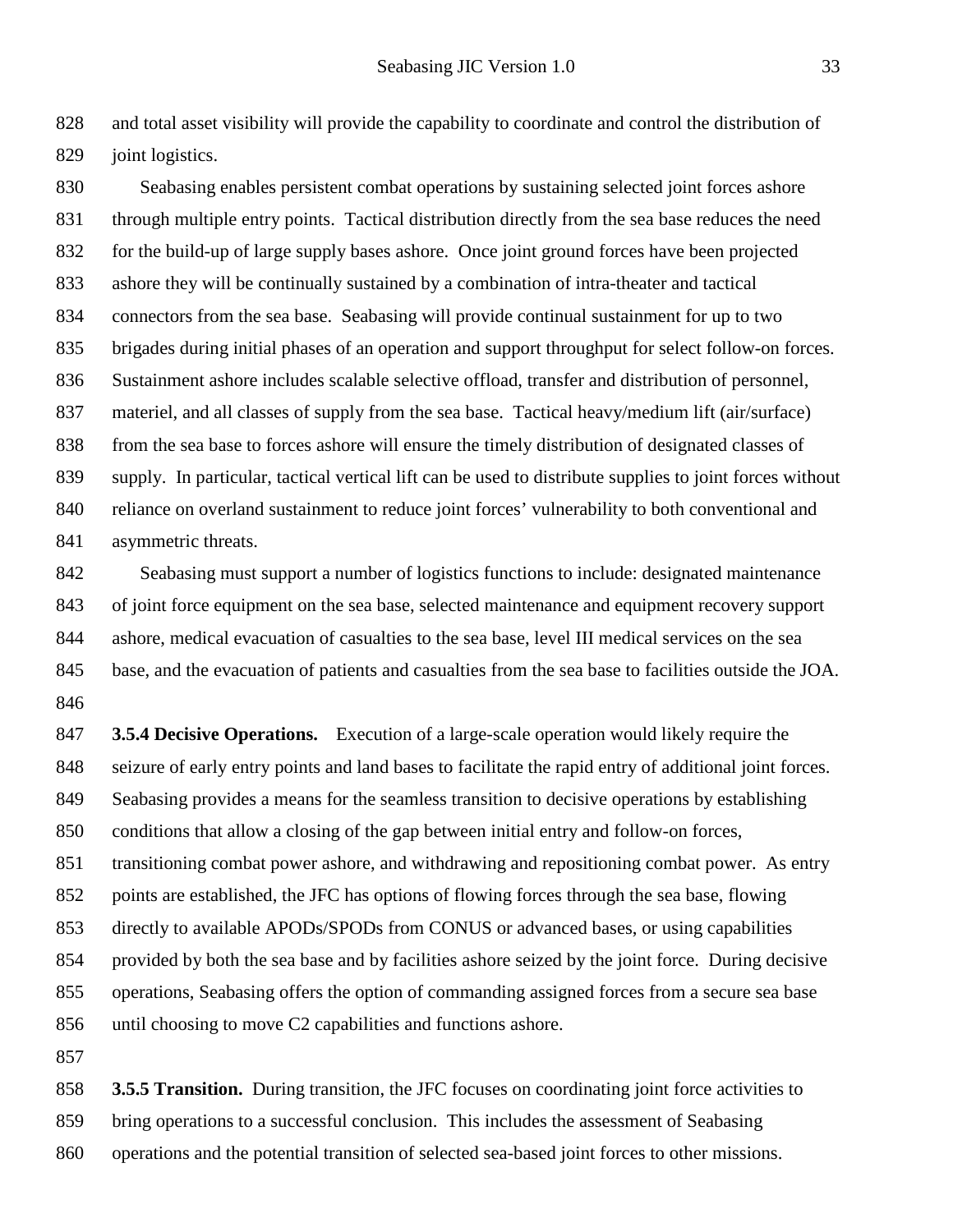**3.5.5.1 Reconstitute.** As follow-on forces enter the JOA, or as the operational situation dictates (e.g., transition to stabilization operations or need to project power elsewhere), the JFC may rapidly transition joint sea-based forces to sequential or follow-on operations through at-sea reconstitution. Rapid reconstitution eliminates the need to wait for additional forces or equipment from CONUS to support additional operations in a different location.

 Once the decision is made to reconstitute, selected forces ashore will recover personnel and equipment to the sea base using tactical connectors (air/surface). Upon recovery to the sea base, joint forces begin the process of restoring selected combat capability. This process is facilitated by the logistics and maintenance capability inherent to the sea base, including sustainment through access to distribution pipelines, intra-ship transfer, and selective on-load/off-load capability.

 Once selected joint forces have been recovered to the sea base, the JFC has the option of maneuvering and repositioning within the JOA. This repositioning can be done concurrently with the at-sea restoration of joint force combat capability. Once the joint force capability has 876 been reconstituted (i.e., the forces and their equipment have been fully restored), the JFC then has further options to reemploy sea-based forces, including projecting power ashore in the same JOA on another axis of entry, or in another role altogether (e.g., stabilization, peacekeeping, etc.).

 The JFC has the additional option of rapidly deploying sea-based forces to another JOA. This is advantageous to support responsiveness required by future defense guidance for immediate and rapid response forces. Redeploying the sea-based force allows the COCOM the ability to rapidly reposition and employ a proven joint combat force, i.e., immediate and rapid response forces that have already closed, assembled and integrated. Seabasing provides the responsiveness as directed in defense guidance, to redeploy from one JOA and seize the initiative in another JOA.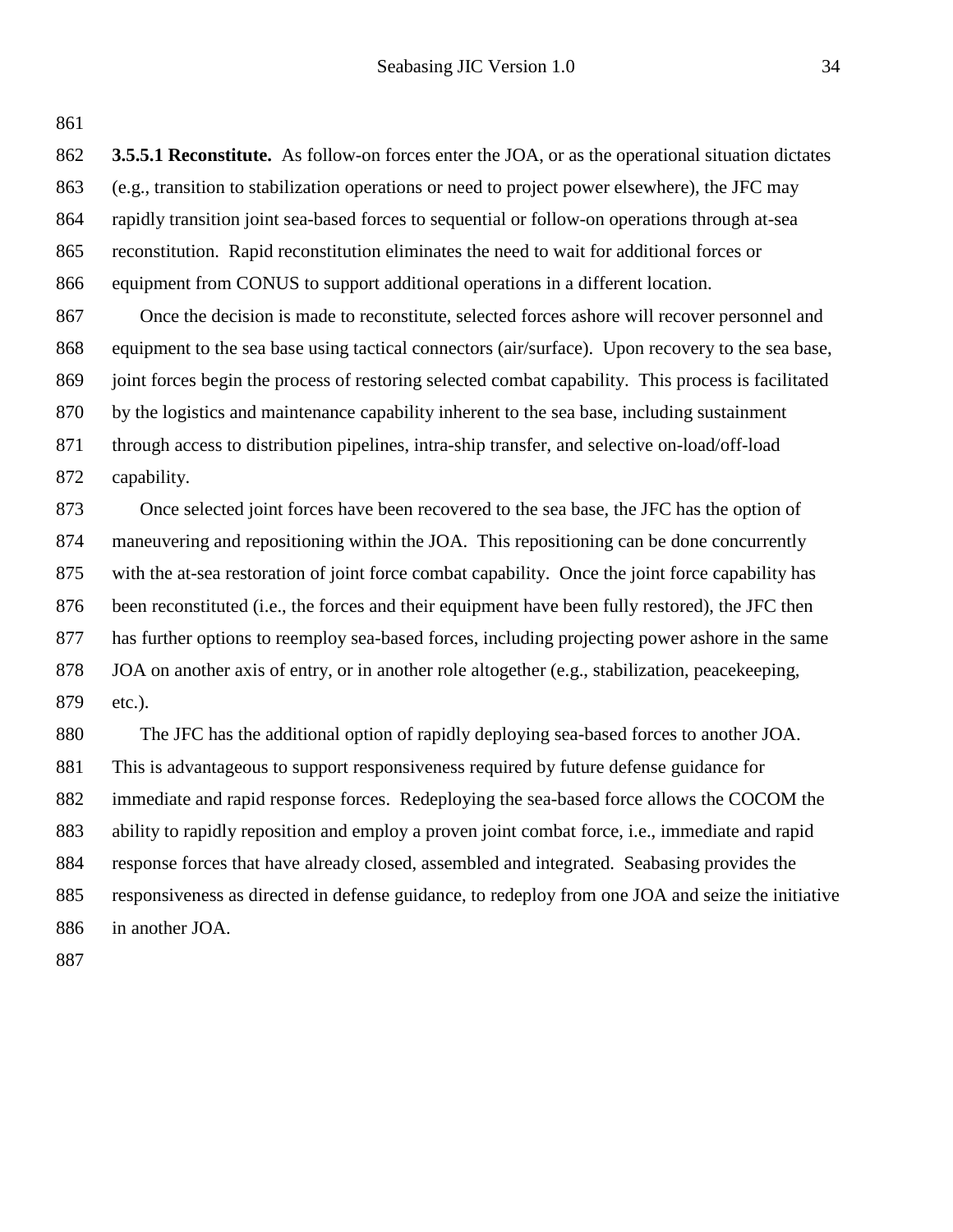| 888 | Section 4 - LINES OF OPERATION, TASKS, ATTRIBUTES, AND STANDARDS AND                                          |
|-----|---------------------------------------------------------------------------------------------------------------|
| 889 | <b>CONDITIONS</b>                                                                                             |
| 890 |                                                                                                               |
| 891 | "We've got to include more of a Joint force in everything we do. We have to become                            |
| 892 | fully integrated into Joint warfighting. Our exercises have to be done in a Joint context.                    |
| 893 | Our doctrines have to be developed keeping in mind that we're going to fight as a member                      |
| 894 | of a Joint team. We should have in mind that we're developing the force to contribute to                      |
| 895 | the Joint force commander. Our commitment to a capabilities-based Joint force will give                       |
| 896 | combatant commanders the right options in the right place at the right time."                                 |
| 897 |                                                                                                               |
| 898 | <b>General Kevin P. Byrnes</b>                                                                                |
| 899 | <b>Army Training and Doctrine Command</b>                                                                     |
| 900 |                                                                                                               |
| 901 | <b>4.1 Lines of Operation.</b> The five lines of operation used to organize joint Seabasing are:              |
| 902 | <b>Close</b> – rapid closure of joint force capabilities to an area of crisis.<br>$\bullet$                   |
| 903 | <b>Assemble</b> – seamless integration of scalable joint force capabilities on and around secure<br>$\bullet$ |
| 904 | sea-based assets.                                                                                             |
| 905 | <b>Employ</b> – flexible employment of joint force capability to meet mission objectives<br>$\bullet$         |
| 906 | supported from the sea base.                                                                                  |
| 907 | Sustain - persistent sustainment of joint forces afloat and ashore, through transition to<br>$\bullet$        |
| 908 | decisive combat operations ashore.                                                                            |
| 909 | <b>Reconstitute</b> – capability to rapidly recover, reconstitute and redeploy joint combat                   |
| 910 | capability within and around the maneuverable sea base for subsequent operations.                             |
| 911 |                                                                                                               |
| 912 | 4.2 Attributes. Attributes provide the framework to establish measures of effectiveness for tasks             |
| 913 | identified in Annex C. They support the CBA and serve as a common foundation for follow-on                    |
| 914 | assessment.                                                                                                   |
| 915 | <b>Infrastructure</b> – the measure of a family of systems and capabilities that provide<br>$\bullet$         |
| 916 | essential services toward accomplishing the mission. It describes the physical plant,                         |
| 917 | facilities, systems, services, manpower, and skill sets required to support Seabasing                         |
| 918 | operations (i.e., receive, assemble, store, integrate, project, transfer, support, and sustain a              |

designated quantity of the joint force). Infrastructure is a critical cornerstone of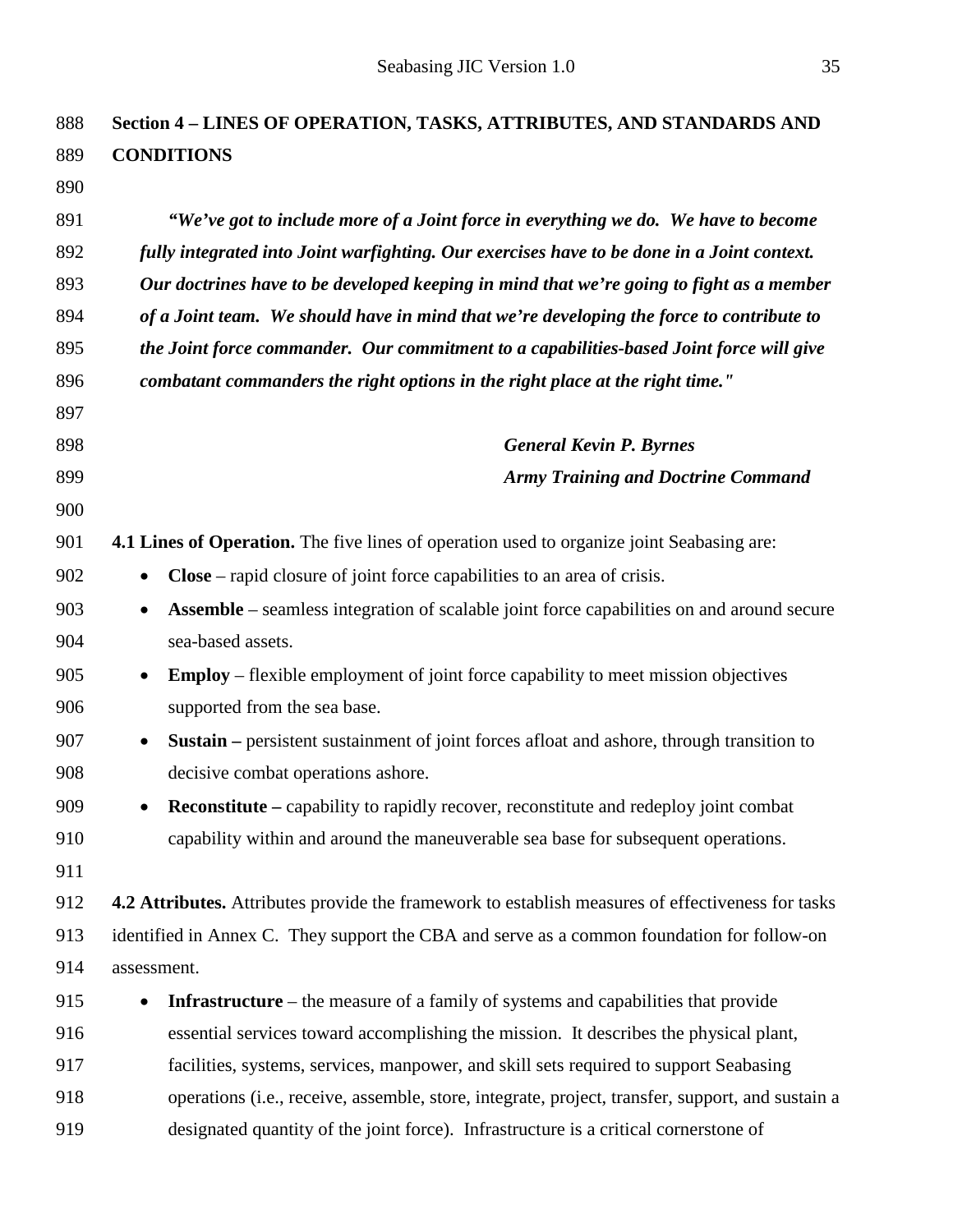Seabasing operations. It supports the functional requirements of joint force operations, e.g., the movement of selected forces and equipment (by air and sea), berthing, equipment storage, net-centric environment, C2 capabilities, logistics (supply, sustainment and maintenance), rehabilitation, medical care, etc. The components of infrastructure are generally fixed sets of systems and capabilities that provide essential services, but can be configured to adapt to various mission packages.

 • **Capacity –** describes the maximum degree to which Seabasing operations are able to receive, store, organize, integrate, project, support, and sustain a designated quantity of the joint force. It is a key attribute as it determines to some extent the size and the ability of the JFC to conduct Seabasing operations. Capacity describes the limits of joint force capabilities that can be supported from the sea base and is driven in large part by the functional limitations of the Seabasing infrastructure (i.e., volume, weight, radio frequency spectrum and associated bandwidth, workstations, skill sets, maintenance capability, etc.). Seabasing operations are scalable; the infrastructure can be configured to fit the force. Therefore capacity need not be a limiting factor, but must be planned for when employing a joint force from a sea base.

 • **Rate –** describes the degree to which Seabasing operations are able to receive, store, organize, integrate, project, support, and sustain a designated quantity of the joint force over a period of time under a standard set of conditions. Since speed and responsiveness are essential elements of successful joint operations, maximizing the rate of Seabasing capabilities for closure, assembly, employment, sustainment, and reconstitution must be addressed. The rate of the joint force that flows during Seabasing operations will be driven in large part by the functional limitations of Seabasing capacity and infrastructure (e.g., aircraft sortie generation rate and surface throughput rate as driven by embarkation/debarkation points (air and surface), speed of off-load/on- load/staging/integration/rehabilitation, etc.). The maximum rate that can be supported by a given infrastructure is normally fixed. To increase rate, infrastructure must be changed. 947 • **Interoperability** – describes the degree to which Seabasing operations are able to provide and accept assets and services from other units, systems, and forces, and to operate these exchanged assets and services together in an effective manner. Joint Seabasing forces must be able to seamlessly operate with joint and multinational forces.

Seabasing infrastructure should be designed to accommodate US and other forces and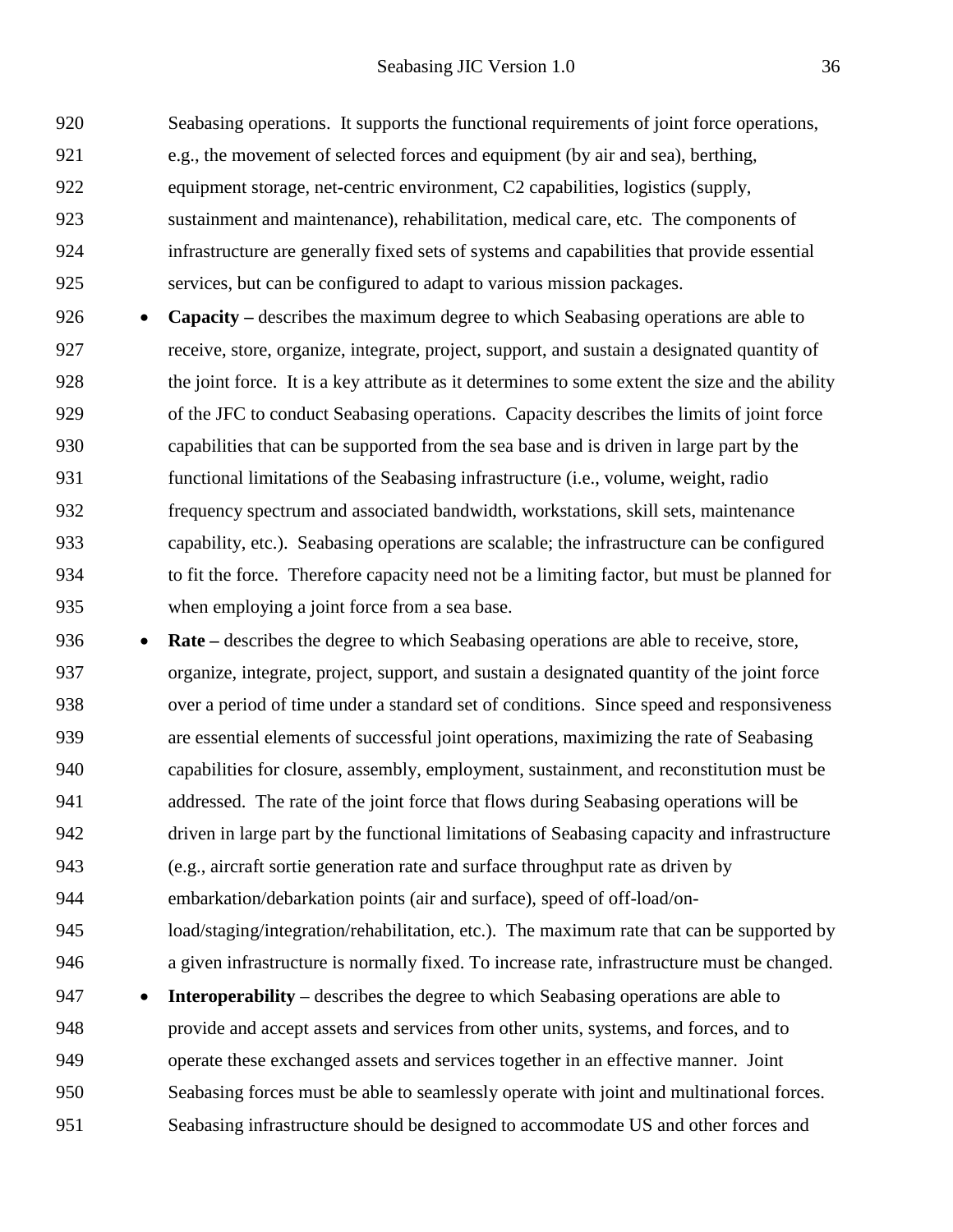still operate effectively at a sustained rate.Future joint standards may need to be developed to address key interfaces to ensure interoperability. • **Survivability** – describes the degree to which Seabasing operations can mitigate effects of actions that threaten the sea base and designated forces ashore. Survivability depends on several factors, including the specific numbers and type of threat, acceptable level of risk determined by the commander, protective measures, training, inherent defensive capabilities of the sea base and joint force infrastructure vulnerability to damage or susceptibility to attack. It also includes the capability of Seabasing operations to conduct protection, including the functions of detect, assess, warn, defend, and recover.

- **Accessibility** characterizes the ability of Seabasing operations to project joint force capabilities throughout a range of changing environmental conditions. The flexibility to bypass or operate within the physical constraints presented by terrain, hydrography, weather, depth of operations, and threat is an important attribute of Seabasing operations. Seabasing must be supportable both day and night, during fair weather or poor. Furthermore, Seabasing maneuver elements must be capable of conducting operations across different types of terrain and coastal boundaries in austere conditions to safely deliver combat forces, supplies and materiel to achieve objectives at varying ranges of operations. A variety of both surface and air maneuver capabilities supporting Seabasing operations across the spectrum of operational environments may be needed to provide the necessary accessibility.
- 

**4.3 Conditions and Standards[13](#page-36-0) .** The overarching conditions and standards for conducting Seabasing operations are:

- Project joint combat power from OTH to inland objectives.
- Conduct operations in all weather, 24/7, through sea state 4.
- Provide facilities to effect recovery, decontamination, and reconstitution of Chemical, Biological, and Radiation (CBR) contaminated equipment and personnel.
- Provide multi-dimensional defense of the sea base.
- Provide C2 of distributed joint and multinational and coordinate with interagency forces.
- <span id="page-36-0"></span> • Provide scalability to enable the JFC to achieve deployment momentum and joint objectives across a range of military operations.

<sup>&</sup>lt;sup>13</sup> Specific tasks, conditions and standards are identified in Annex C.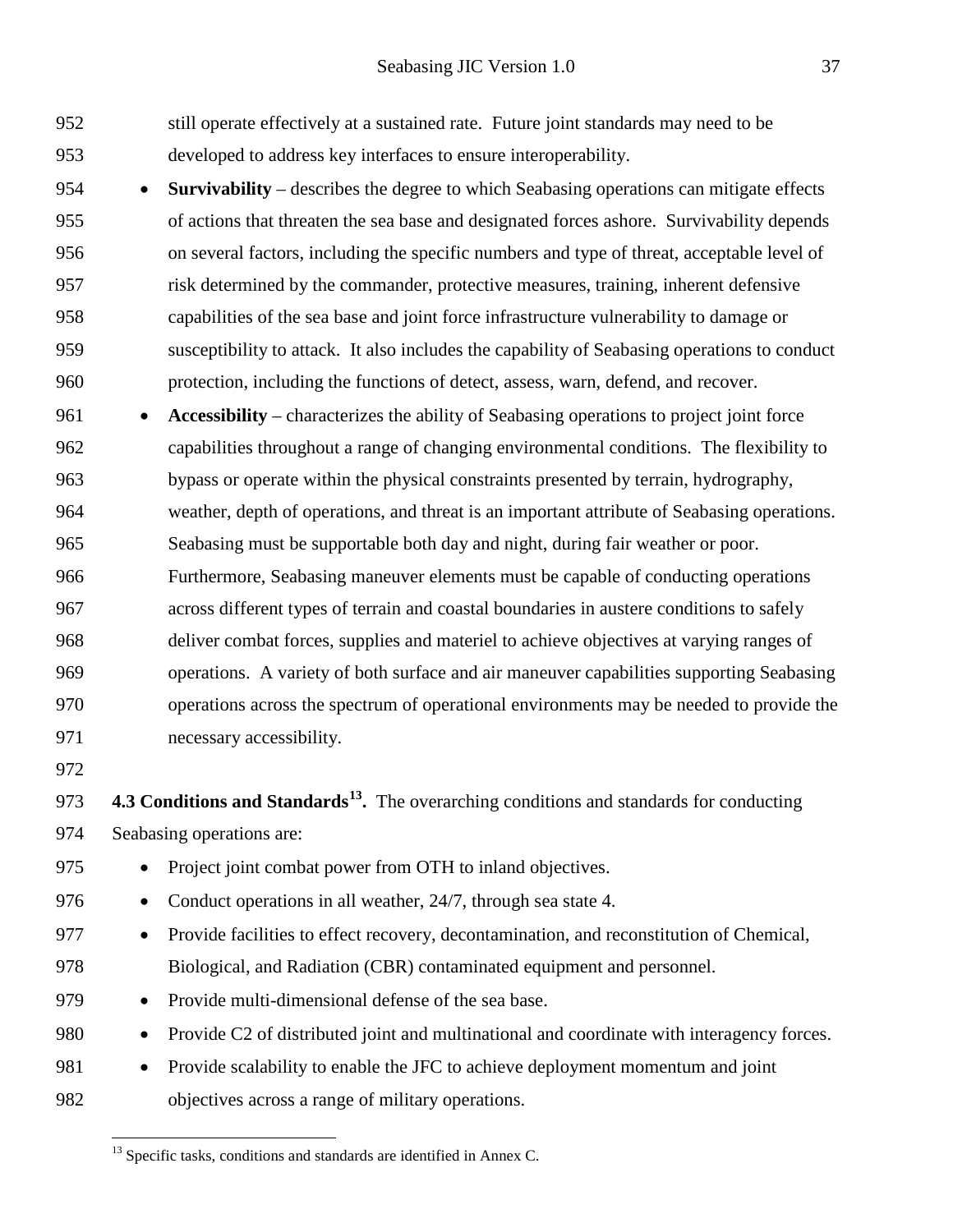| 983 | $\bullet$ | Provide Joint Logistics Enterprise to sustain joint, multinational and interagency forces.    |
|-----|-----------|-----------------------------------------------------------------------------------------------|
| 984 | $\bullet$ | Contribute to joint logistics management.                                                     |
| 985 | $\bullet$ | Contribute to joint total asset and in-transit visibility.                                    |
| 986 |           | Employ standardized intermodal packaging across the services.                                 |
| 987 | $\bullet$ | Employ standardized trans-modal interfaces to/at/from the sea base.                           |
| 988 | $\bullet$ | Integrate relevant intelligence activities (including adversary capabilities, disposition and |
| 989 |           | intention) in support of the sea base.                                                        |
| 990 |           |                                                                                               |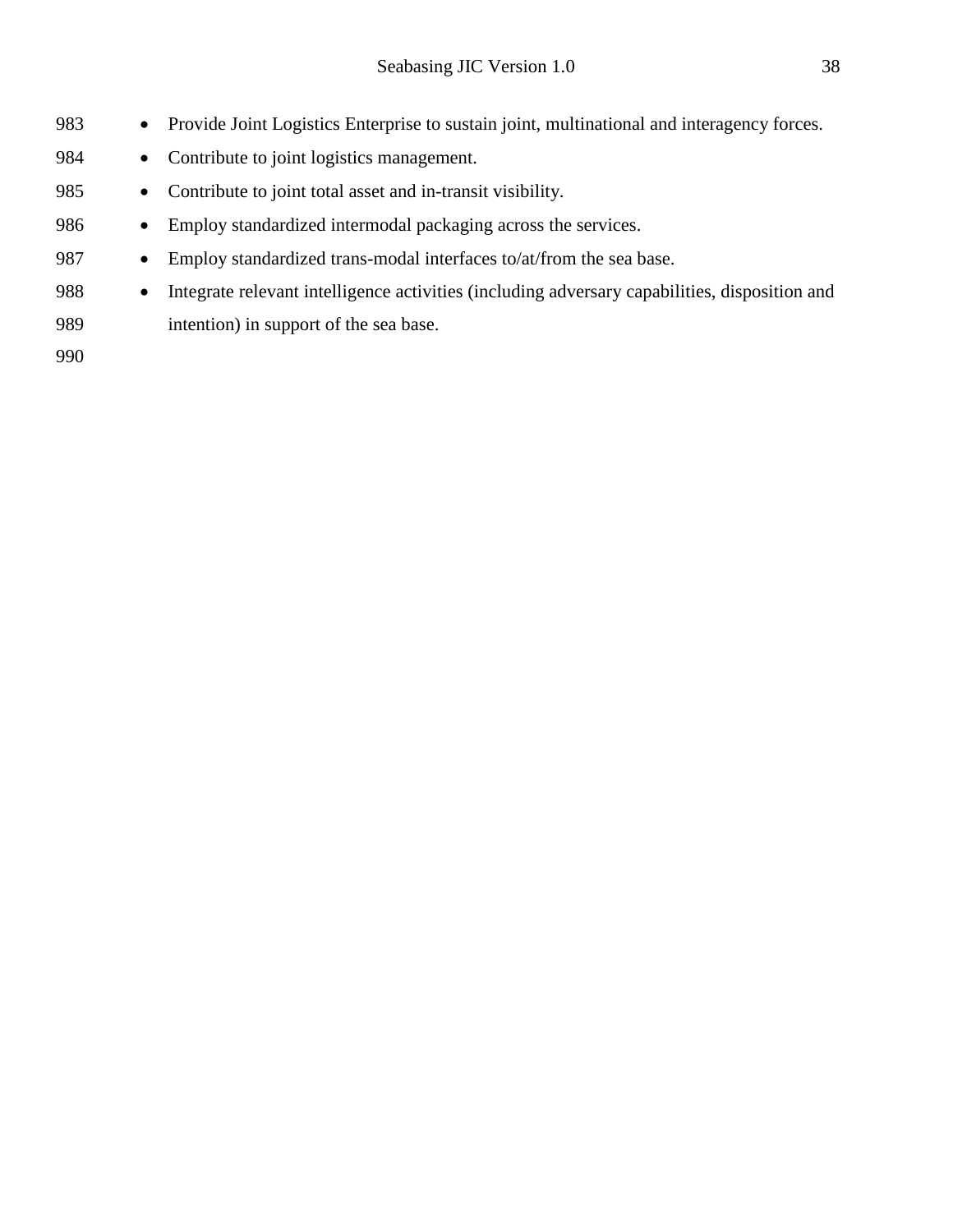**Section 5 – IMPLICATIONS** *"We need to think about Seabasing in a very joint construct and what it does for the entire military structure, and we need to figure out how to invest properly, focus our investment stream so we maximize that advantage." Admiral Clark, Chief of Naval Operations Air Force Magazine, July 2004* **5.1 Implications for National Security.** Our nation's security and continued prosperity is highly dependent on international cooperation and trade. However**,** it has become more difficult

 to precisely predict the worldwide political, social, and security environments in which our nation's interests must be preserved. We have traditionally provided forward deployed US military force presence to influence regional security, to promote democracy, to respond to crises, and to safeguard US interests. However, the changing character of the threats to international security and peace are more frequently requiring that US military forces conduct operations in areas where host nation support and international cooperation cannot be guaranteed. Our inability to accurately predict future security risks and the uncertainty of continued global partnerships highlights the need for flexible, agile, and sovereign forces that can operate independently, if necessary, to secure US interests. Future Seabasing capabilities have great potential to support the successful synchronization, projection and sustainment of a full range of joint force capabilities in non-permissive environments where host nation cooperation is uncertain or unattainable. Seabasing provides the President and/or the Secretary of Defense with feasible, sustainable options for projecting joint military capabilities in many parts of the world without having to rely on forward land bases or assurance of international cooperation. Joint Seabasing when sufficiently implemented will fulfill an increasingly vital role 1017 for joint military operations well into the  $21<sup>st</sup>$  century.

 **5.2 Implications for JCIDS and Acquisition.** The ultimate objective of joint concepts is to guide the transformation of the joint force so that it is prepared to operate successfully in the next 10-20 years. JICs such as Seabasing have been developed to describe future joint force capabilities to support Capabilities Based Assessments (CBAs) that will ultimately impact future joint force employment and development. Joint CBAs will shape near-term programming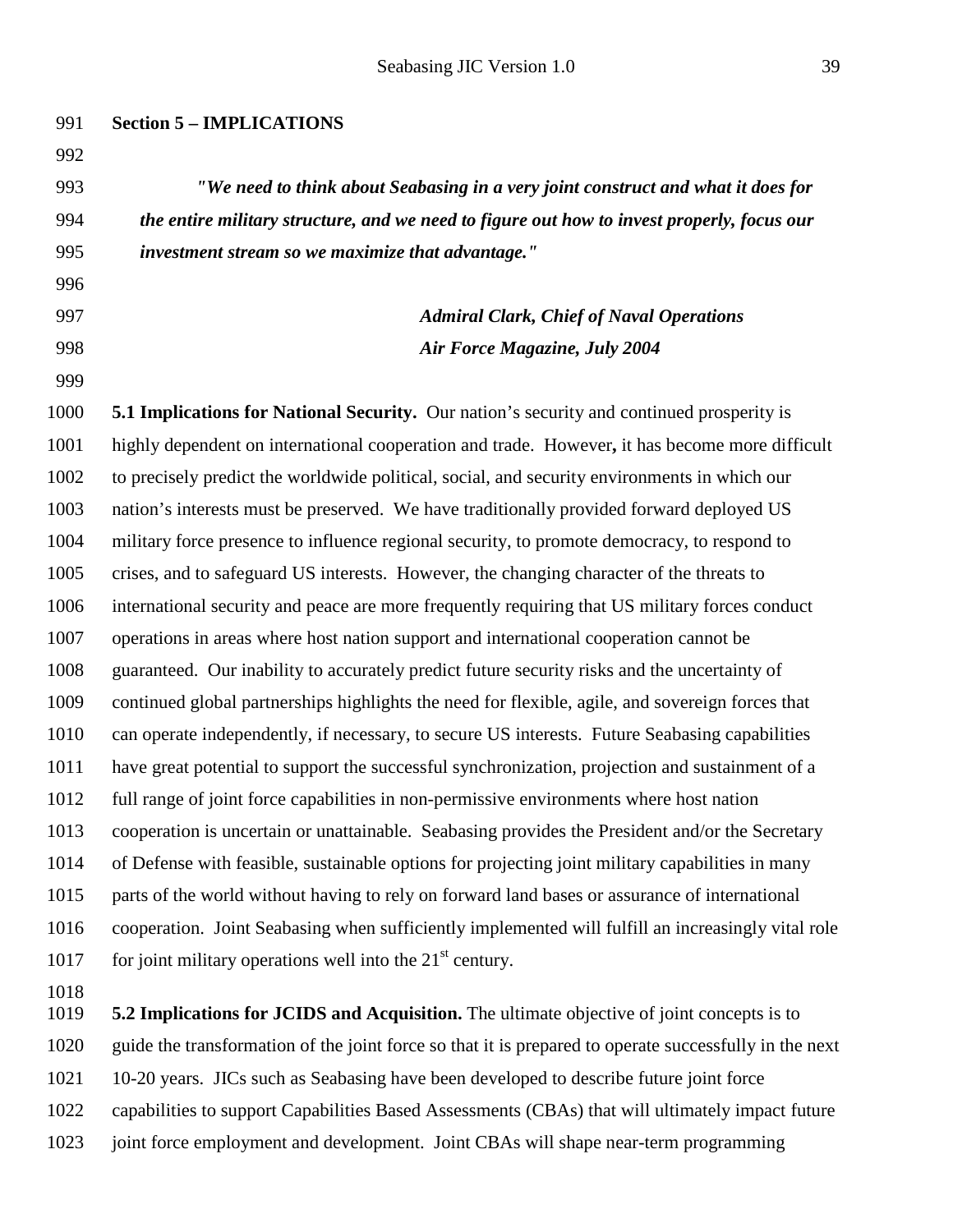decisions and science and technology investment, and support the development of far-term 1025 capability roadmaps.<sup>[14](#page-39-0)</sup> The following capability requirements are highlighted to help focus assessments and guide development:

- C2 of joint, multinational and multi-agency Seabasing operations requires net-centric systems to be interoperable, use common data standards and formats, and support connectivity between widely dispersed units operating OTH beyond line of sight.
- Seabasing operations call for the development of specific concepts of employment for pre-positioning and amphibious ship hulls, high-speed strategic shipping, and joint high- speed vessels in Seabasing scenarios, with particular attention as to how hull forms will interact and operate to accomplish required operations.
- Force Protection and survivability of the sea base and sea-based systems is necessary to support the concept. In particular, efforts should focus on the ability to counter threats related to ASUW, MIW, IAMD, and ASW.
- The distributed nature of Seabasing operations and the desire to synchronize the effects of dispersed, highly maneuverable forces increases the requirement for persistent, reliable situational awareness down to the unit level, including the need to identify and track friendly, enemy, neutral, and unknown contacts.
- Seabasing operations call for the capability to provide on-demand, timely, tailored, user-defined intelligence to widely dispersed, moving forces airborne, afloat and ashore.
- A family of connector platforms supporting high-speed inter and intra-theater/tactical connectors (air/surface) will facilitate Seabasing operations to project and sustain joint forces operating within and from the sea base. This means potential future development of maritime and air vehicles that can operate in austere conditions in other than fixed ports and airfields, and can support the capacity, accessibility, and rates required to rapidly deploy and sustain joint force capabilities in forward operating areas where secure support bases may not be in close proximity to the JOA.
- Seabasing operations are highly dependent on the close coordination and synchronization of joint and multinational capabilities to provide supporting fires. Fire support coordination must be able to support converging, distributed joint/multinational force employment over extended operational and strategic distances. Fires supporting Seabasing operations must provide sufficient effects, precision, range and quantity to
	-

<span id="page-39-0"></span><sup>&</sup>lt;sup>14</sup> Joint Concept Development and Revision Plan, July 2004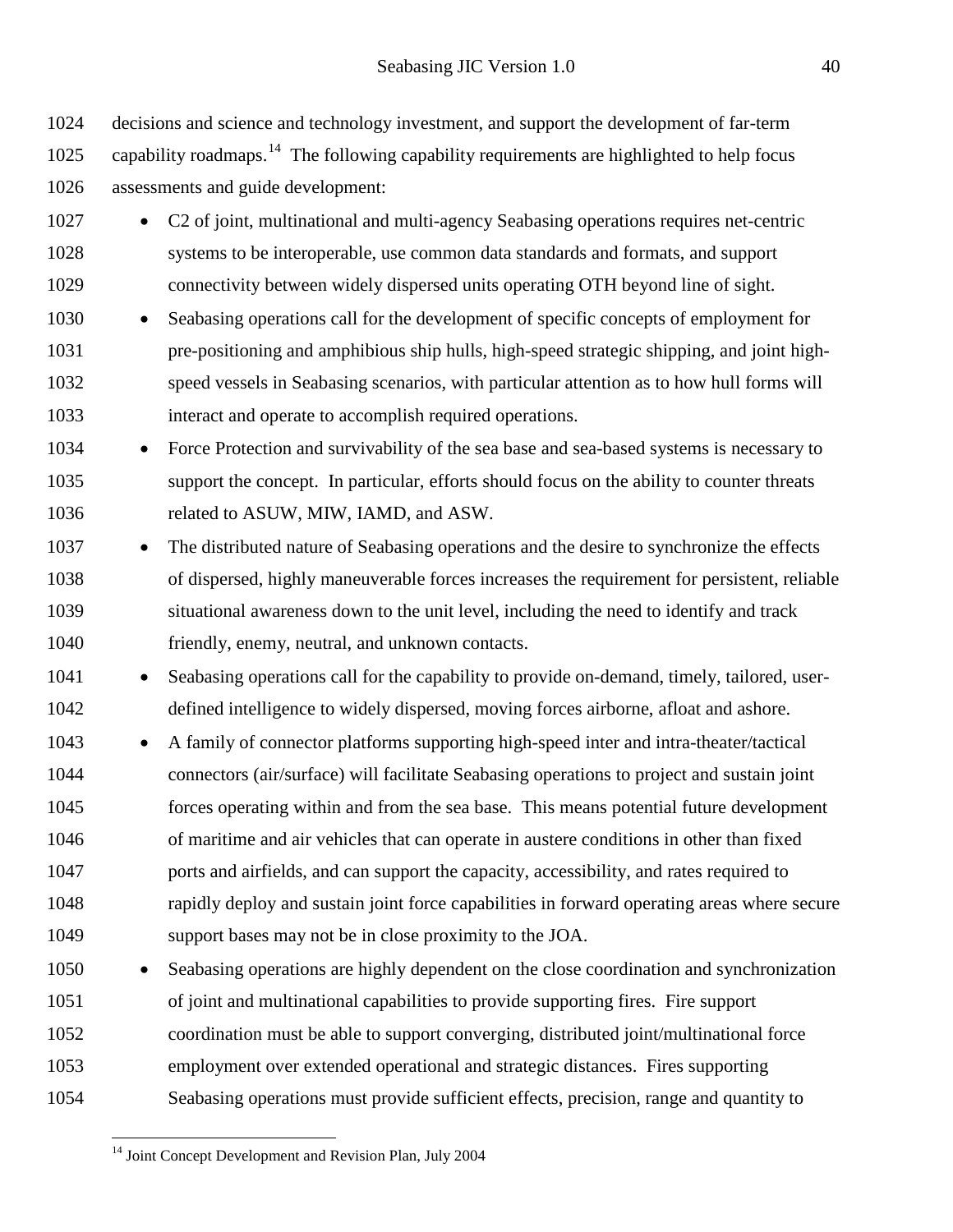support maneuver of widely dispersed forces operating over extended distances. Joint C2 must support the coordination and deconfliction of joint and multinational fires 1057 throughout the JOA.

 • One of the primary advantages of Seabasing operations is the maneuverability provided the JFC. To take full advantage of joint Seabasing capabilities, the JFC must be able to conduct joint shaping operations and synchronize effects. Establishment of net-centric enabled, sea-based C2 and ISR among joint and multinational forces is essential to shaping operations and will allow the JFC to successfully employ globally distributed (forward based and CONUS) combat power to neutralize enemy activities and to achieve desired effects.

 • Distributed operations from the sea base call for a joint logistics system that is more interoperable and provides for greater connectivity, integration, and centralization. Added commonality of parts and materiel will facilitate joint logistics support.

- Seabasing operations will be highly dependent upon total asset visibility during transit to/from the sea base, within the sea base, and when transferring and supporting selected 1070 ioint forces ashore. Total asset and in-transit visibility will allow the JFC to more effectively tailor joint force packages and provide necessary sustainment and logistics support within the sea base and to joint/multinational forces operating ashore.
- Seabasing projection and sustainment will be highly dependent on at-sea transfer systems that facilitate the movement and distributions of personnel, equipment, and supplies between platforms and from ship-to-shore. Additionally, systems that provide for added maneuverability and storage within the sea base will be crucial to supporting joint force assembly and staging.
- 

 **5.3 Implications for Joint Experimentation.** "Joint experimentation explores concepts to identify joint and component DOTMLPF change recommendations and capabilities needs. Experimentation provides insight and understanding of the concepts and capabilities that are possible given the maturity of specific technologies and capabilities that need additional research 1083 and development emphasis."<sup>[15](#page-40-0)</sup> Experimentation includes: seminars, war games, exercises, prototype development, and analysis (e.g., CBA). The following areas are recommended for

<span id="page-40-0"></span><sup>&</sup>lt;sup>15</sup> CJCSI 3170.01E, Joint Capabilities Integration and Development System, 11 May 2005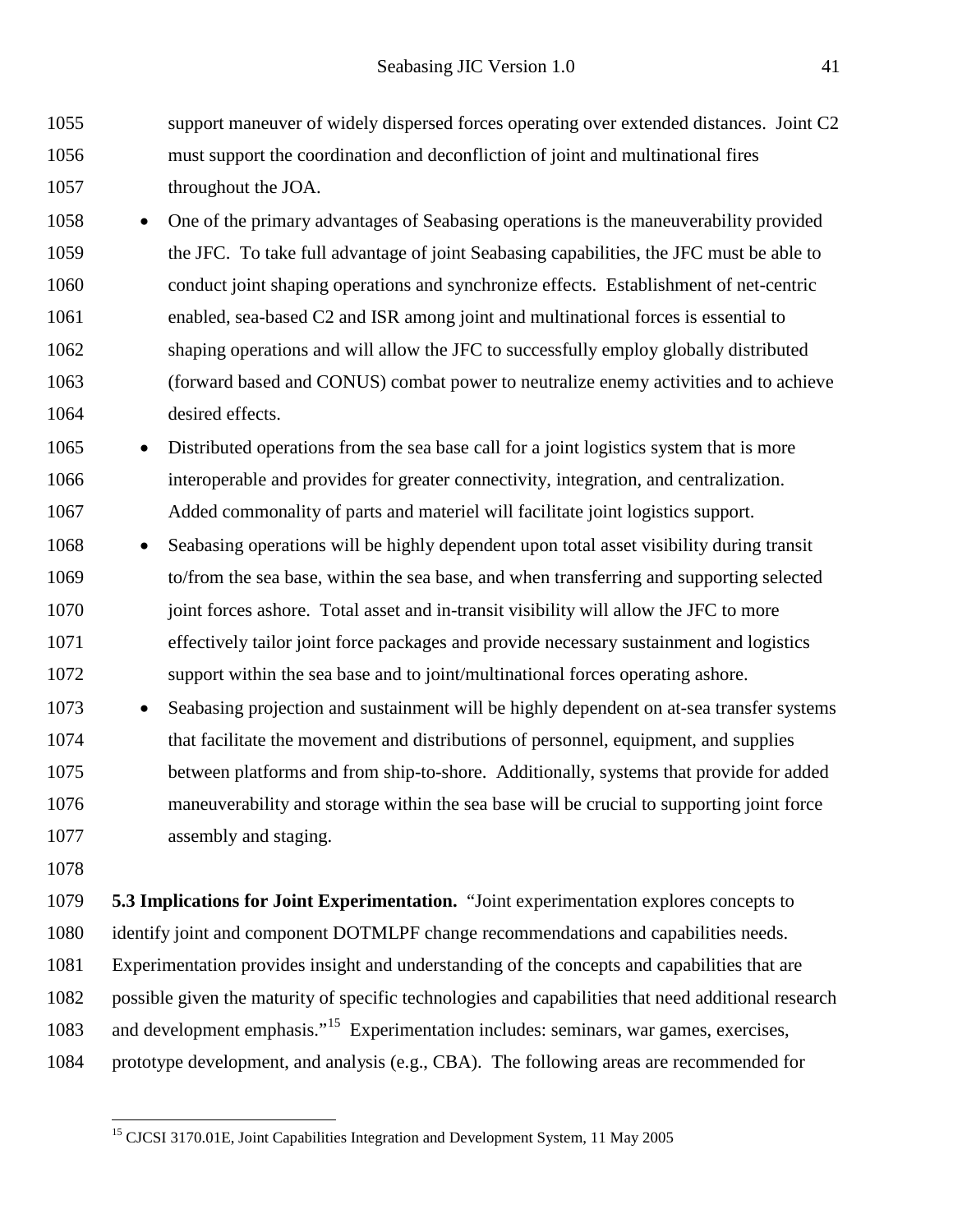future Joint and Service exercises and experimentation: Unified Quest, Unified Course, Sea Viking, Sea Trial, Unified Engagement, etc.

| 1087 |           |                                                                                              |
|------|-----------|----------------------------------------------------------------------------------------------|
| 1088 |           | To support sea-based C2 and joint shaping operations, sea-based C2 and ISR                   |
| 1089 |           | experimentation should focus on providing a net-centric environment to facilitate            |
| 1090 |           | interoperability and situational awareness enabling joint and multinational collaborative    |
| 1091 |           | planning, rehearsal, execution, and assessment among widely dispersed, on-the-move,          |
| 1092 |           | units. Emphasis should be placed on supporting real-time situational awareness down to       |
| 1093 |           | a specified tactical unit/platform level to include providing friendly force tracking.       |
| 1094 | $\bullet$ | To enable the rapid deployment and assembly, and persistent sustainment of joint force       |
| 1095 |           | capabilities within the sea base and JOA, sea base connector experimentation should          |
| 1096 |           | focus on developing inter-theater, intra-theater, and tactical connectors that can           |
| 1097 |           | effectively interface with platforms comprising the sea base.                                |
| 1098 | $\bullet$ | C2 experimentation supporting joint and multinational fires should focus on the timely       |
| 1099 |           | coordination, integration, synchronization, and deconfliction of fires and strikes.          |
| 1100 |           | Emphasis should be placed on determining the capabilities of the sea base to support         |
| 1101 |           | pertinent planning and operations.                                                           |
| 1102 | $\bullet$ | Fires experimentation should concentrate on the effective synchronization of joint and       |
| 1103 |           | multinational fires to achieve effects and to provide needed volume, range, and precision    |
| 1104 |           | to support a range of combat operations ashore. Emphasis should be placed on                 |
| 1105 |           | determining the capabilities of the sea base to support a variety of supporting fires for    |
| 1106 |           | units operating ashore at different distances from the sea base.                             |
| 1107 |           | Experimentation for joint logistics should focus on a goal of interoperable, distribution-   |
| 1108 |           | based logistics. This includes systems that support total asset and in-transit visibility of |
| 1109 |           | joint and multinational forces, equipment and supplies; at-sea delivery and transfer         |
| 1110 |           | systems that facilitate the movement of personnel, equipment, and supplies to, within,       |
| 1111 |           | and from sea base platforms; selective on-load/off-load of personnel, equipment and          |
| 1112 |           | supplies; and integrated logistics planning and execution.                                   |
| 1113 |           |                                                                                              |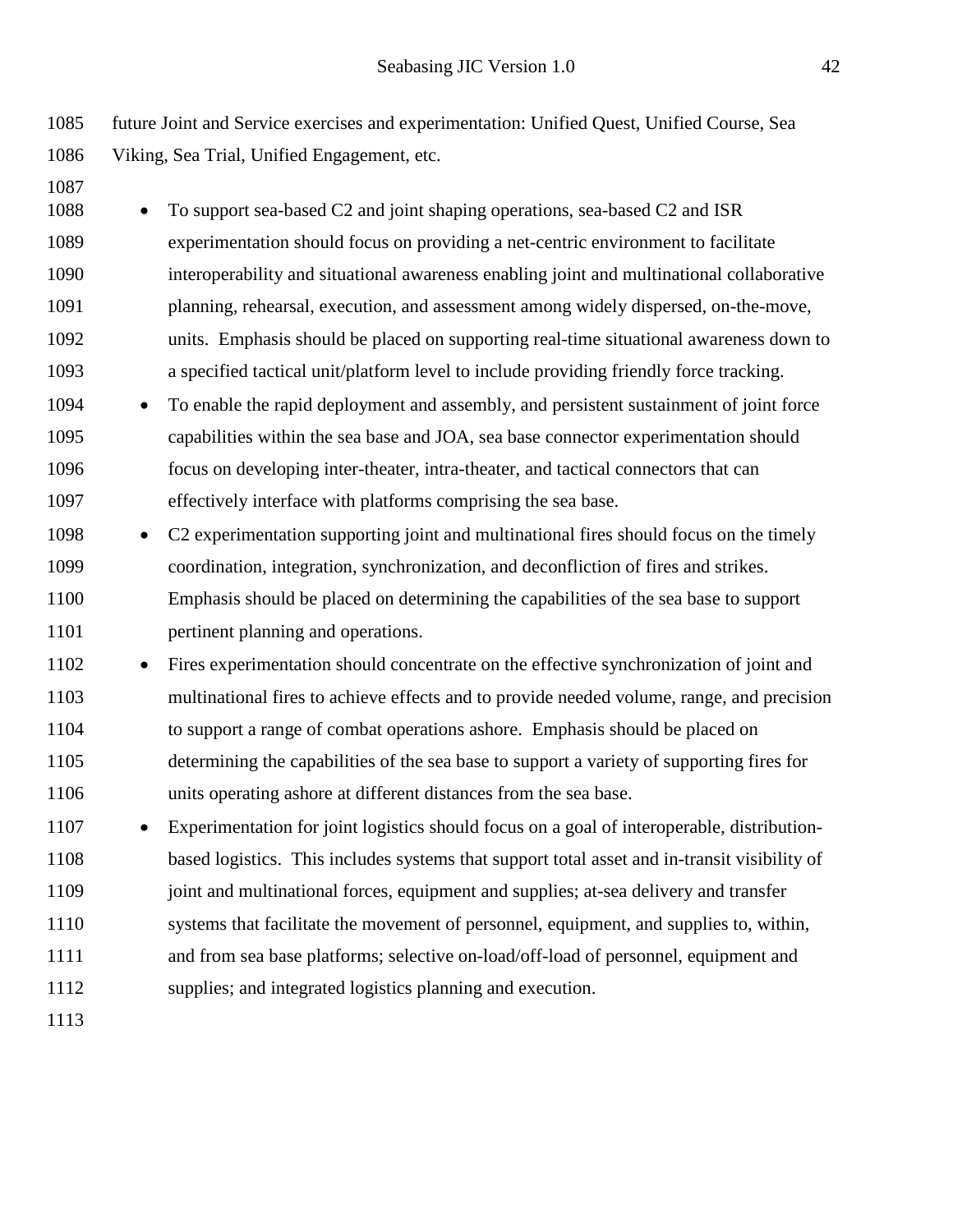| 1114                 | <b>ANNEX A - Reference Documents</b>                                                |
|----------------------|-------------------------------------------------------------------------------------|
| 1115                 |                                                                                     |
| 1116                 | A. National Security Strategy, September 2002                                       |
| 1117                 | <b>B.</b> National Defense Strategy, March 2005                                     |
| 1118                 | C. National Military Strategy, 2004                                                 |
| 1119<br>1120<br>1121 | D. Quadrennial Defense Review (QDR), 30 September 2001                              |
| 1122<br>1123         | E. CJCSINST 3170.01E Joint Capabilities Integration and Development System (JCIDS)  |
| 1124<br>1125         | F. Defense Planning Scenarios (DPS)                                                 |
| 1126<br>1127         | G. Baseline Security Posture (BSP)                                                  |
| 1128<br>1129         | H. Multi-Scenario Force Deployment (MSFD)                                           |
| 1130<br>1131         | I. Joint Concept Development and Revision Plan, July 2004                           |
| 1132<br>1133         | J. Joint Operations Concept (JOpsC), November 2003                                  |
| 1134<br>1135         | K. Major Combat Operations Joint Operating Concept (MCO JOC), 24 March 2004         |
| 1136<br>1137         | L. Force Application Functional Concept, February 2003                              |
| 1138<br>1139         | M. Focused Logistics Joint Functional Concept, December 2003                        |
| 1140<br>1141         | N. Joint Command and Control Functional Concept, February 2004                      |
| 1142<br>1143         | O. Net-Centric Environment Joint Functional Concept, April 2005                     |
| 1144<br>1145         | P. Protection Joint Functional Concept, 31 December 2003                            |
| 1146<br>1147         | <b>Q. Functional Concept for Battlespace Awareness, 31 December 2003</b>            |
| 1148<br>1149         | R. Force Management Joint Functional Concept (draft)                                |
| 1150<br>1151         | S. Joint Force Entry Operations (JFEO) Joint Integrating Concept, 15 September 2004 |
| 1152<br>1153         | T. Joint Undersea Superiority (JUSS) Joint Integrating Concept                      |
| 1154<br>1155         | U. Global Strike Joint Integrating Concept, 10 January 2005                         |
| 1156<br>1157         | V. Integrated Air and Missile Defense Joint Integrating Concept, January 2005       |
| 1158<br>1159         | W. Joint Logistics (Distribution) Joint Integrating Concept (draft)                 |
| 1160                 | X. Command and Control Joint Integrating Concept (draft)                            |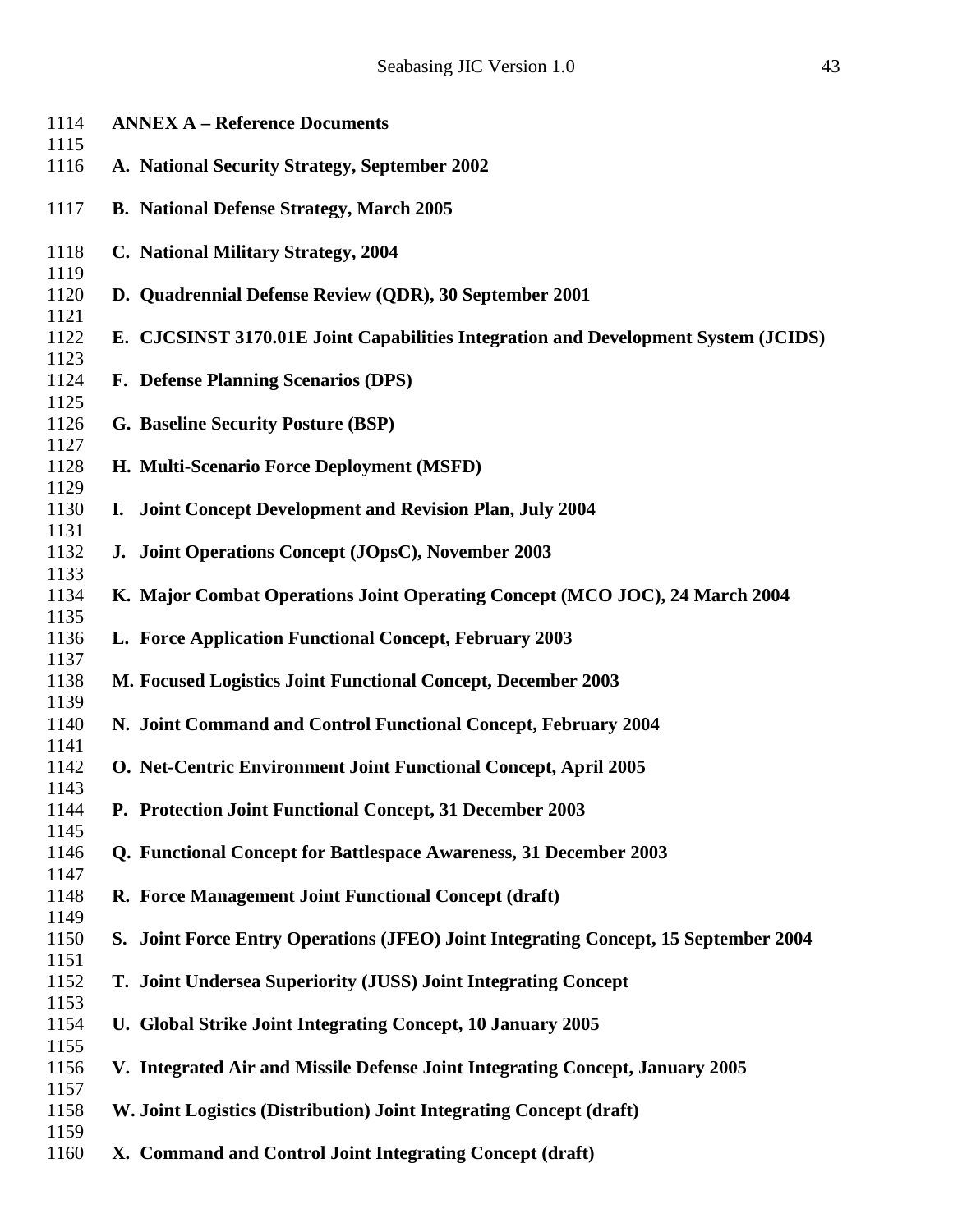| 1161 |                                                                                  |
|------|----------------------------------------------------------------------------------|
| 1162 | Y. Defense Science Board (DSB) Task Force on Seabasing, August 2003              |
| 1163 |                                                                                  |
| 1164 | Z. NWDC/MCCDC Enhanced Networked Seabasing (ENS) Concept Paper, August 2003      |
| 1165 |                                                                                  |
| 1166 | AA. JFCOM Joint Seabasing Concept of Operations (draft), July 2004               |
| 1167 |                                                                                  |
| 1168 | BB. Chief of Naval Operations (N703) Seabasing CONOPS (draft), March 2004        |
| 1169 |                                                                                  |
| 1170 | CC. High Speed Connectors Enabling Concept, October 2004                         |
| 1171 |                                                                                  |
| 1172 | DD. CJSM 3500.04C Universal Joint Task List, July 2002                           |
| 1173 |                                                                                  |
| 1174 | EE. The Army's Future Force Capstone Concept, 07 April 2005                      |
| 1175 |                                                                                  |
| 1176 | FF. Nimble Viking 04 War game Outbrief, November 2004                            |
| 1177 |                                                                                  |
| 1178 | GG. Oversea Basing Commission Report, 09 May 2005                                |
| 1179 |                                                                                  |
| 1180 | HH. JP-1 Joint Warfare of the Armed Forces of the United States, November 2000   |
| 1181 |                                                                                  |
| 1182 | II. JP 3-18 Joint Doctrine for Forcible Entry Operations, July 2001              |
| 1183 |                                                                                  |
| 1184 | JJ. JP 2-0 Doctrine for Intelligence Support to Joint Operations, March 2000     |
| 1185 |                                                                                  |
| 1186 | KK. JP 1-02 DOD Dictionary of Military and Associated Terms, Amended 09 May 2005 |
| 1187 |                                                                                  |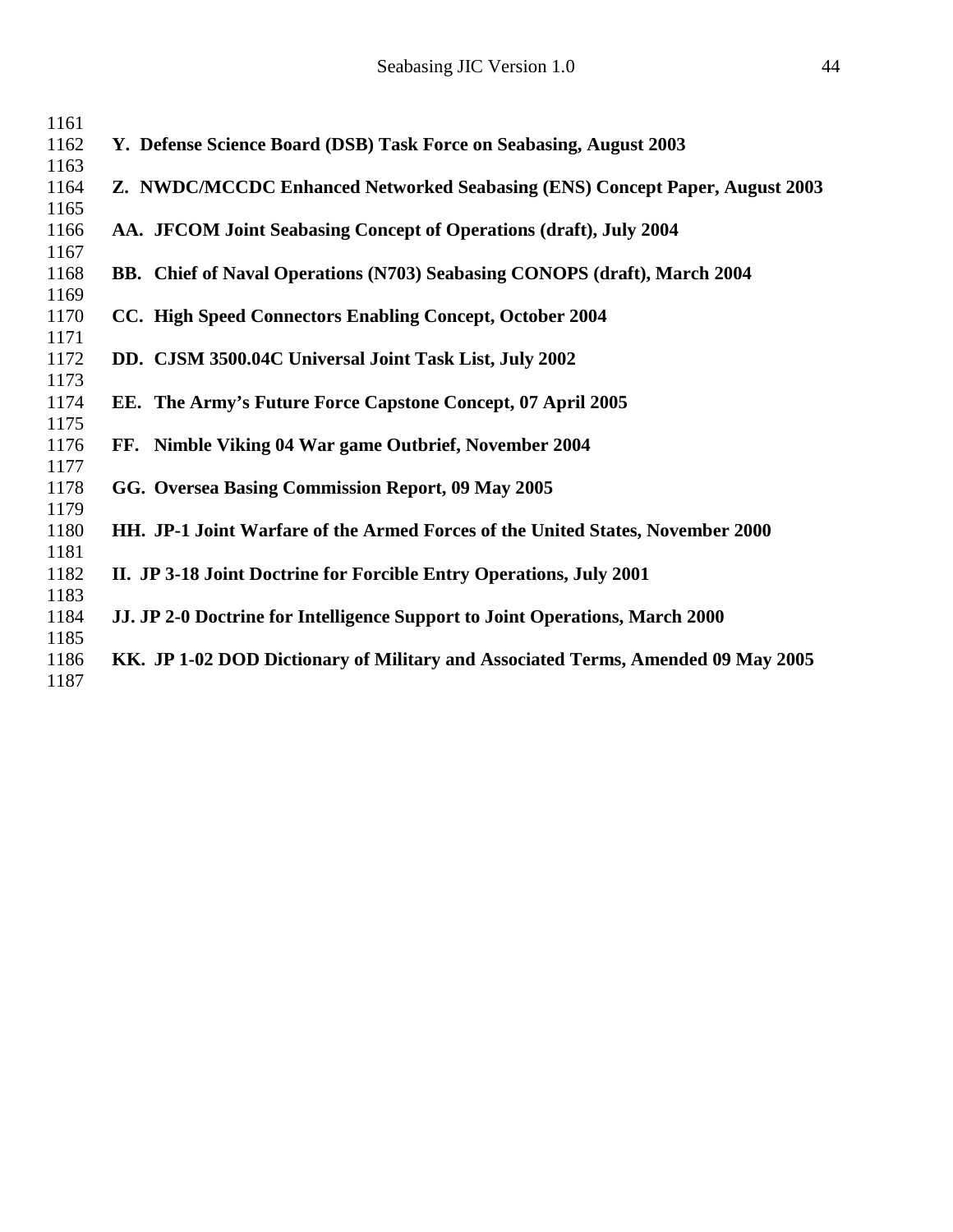| 1188<br>1189 | <b>ANNEX B – Glossary and Acronyms</b>                                                                |
|--------------|-------------------------------------------------------------------------------------------------------|
| 1190         | Accessibility – the flexibility to bypass or operate within the physical constraints presented by     |
| 1191         | terrain, hydrography, weather, depth of operations, and threat is an important attribute of           |
| 1192         | Seabasing operations. Seabasing must be supportable both day and night, during fair weather or        |
| 1193         | poor, and maneuver elements must be capable of conducting operations across different types of        |
| 1194         | terrain and coastal boundaries in austere conditions to safely deliver combat forces, supplies, and   |
| 1195         | materiel to achieve objectives at varying ranges of operations. (Ref: Seabasing JIC)                  |
| 1196         |                                                                                                       |
| 1197         | <b>Advanced base</b> – base located in or near an operational area whose primary mission is to        |
| 1198         | support military operations. (Ref: JP 1-02). Advanced bases can include main operating bases          |
| 1199         | (MOB), forward operating sites (FOS), and cooperative security locations (CSL). (Ref: National        |
| 1200         | Defense Strategy 2005)                                                                                |
| 1201         |                                                                                                       |
| 1202         | Air Assault – movement of friendly assault forces (combat, combat support, and combat service         |
| 1203         | support) by rotary-wing aircraft to engage and destroy enemy forces or to seize and hold key          |
| 1204         | terrain. (Ref: JP $1-02$ )                                                                            |
| 1205         |                                                                                                       |
| 1206         | Airborne – troops especially trained to effect, following transport by air, an assault debarkation,   |
| 1207         | either by parachuting or touchdown. (Ref: JP 1-02)                                                    |
| 1208         |                                                                                                       |
| 1209         | Amphibious Force - amphibious task force and a landing force together with other forces that          |
| 1210         | are trained, organized, and equipped for amphibious operations. (Ref: JP 1-02)                        |
| 1211         |                                                                                                       |
| 1212         | <b>Austere Environment</b> – an operational environment with the following characteristics: little or |
| 1213         | no host-nation support; limited pre-existing infrastructure and facilities; immature ports of         |
| 1214         | debarkation; inadequate transportation and communications networks; unsophisticated medical,          |
| 1215         | supply and other services. It is a particularly difficult environment for conducting operations of    |
| 1216         | expeditionary joint forces. Derived to support Seabasing JIC Concept of Operations where little       |
| 1217         | or no host nation infrastructure is available to support joint military operations. (Ref: Seabasing   |
| 1218         | $JIC$ )                                                                                               |
| 1219         |                                                                                                       |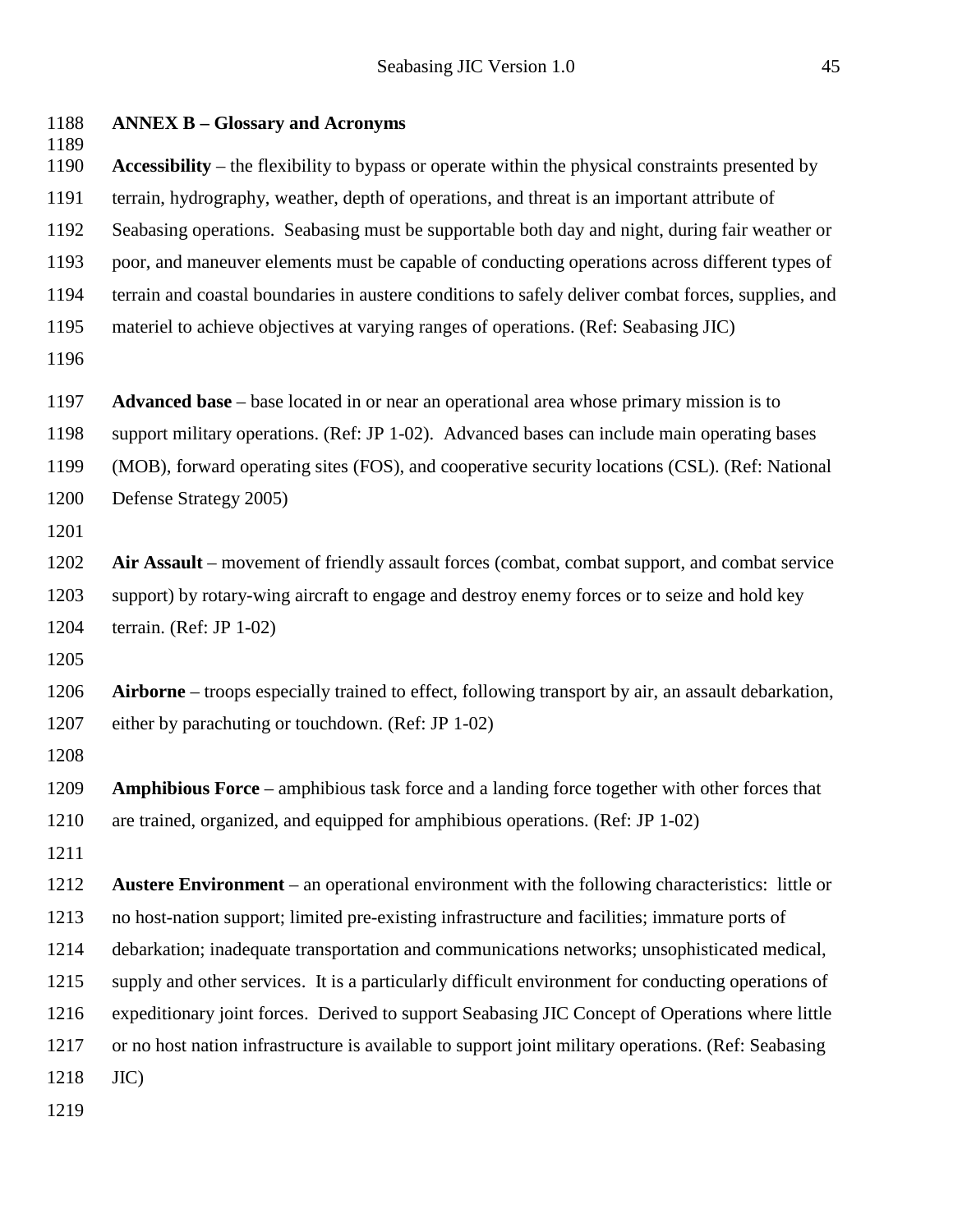**Austere Port** – an austere port includes characteristics of degraded and minor ports and has one or more of the following limitations: loading/discharge capability; cargo handling; pier, quay or 1222 berth facilities (length and/or water depth); and access. Derived to support Seabasing JIC

Concept of Operations where seaport of debarkation has limited capabilities. (Ref: Seabasing

- JIC)
- 

 **Battlespace Awareness** – the knowledge and understanding of the operational area's environment, factors, and conditions, to include the status of friendly and adversary forces, neutrals and noncombatants, weather and terrain, that enables timely, relevant, comprehensive, and accurate assessments, in order to successfully apply combat power, protect the force, and/or complete the mission. (Ref: JP 1-02). The ability to develop shared situational awareness and to 1231 produce intelligence through persistent and pervasive observation of all domains. It is knowledge and understanding of all domains. It is the knowledge and understanding of the operational environment's characteristics and conditions, friendly, adversary and non-combatant disposition and other natural and man-made effects that enable timely, relevant, comprehensive, and accurate assessments in support of national and military objectives. (Modified from JP 2-01 dated Oct 2004)

 **Capability Based Assessment (CBA)** – the Joint Capabilities Integration and Development System analysis process that includes the functional area, needs and solution analyses and post independent analysis. The results of the CBA are used to develop a joint or initial capabilities document. (CJCSI 3170.01E)

 **Capacity** – the sea base's maximum capability to receive, store, organize, integrate, forward, support, and sustain a designated quantity of the joint force. The joint force includes personnel, their equipment, organic lift (air and surface), organic strike, force protection, intelligence, information exchange, command and control, and required logistics (supply, sustainment, and maintenance). The sea base's maximum capacity to handle a joint force that flows into and from the sea base will be driven in large part by the functional limitations of the sea base infrastructure (i.e., volume, weight, bandwidth, workstations, skill sets, maintenance capability, etc.). As the sea base will be scalable – that is to say that the infrastructure can be modified to fit the force – capacity should not be considered a limiting factor, but used as a planning guideline for a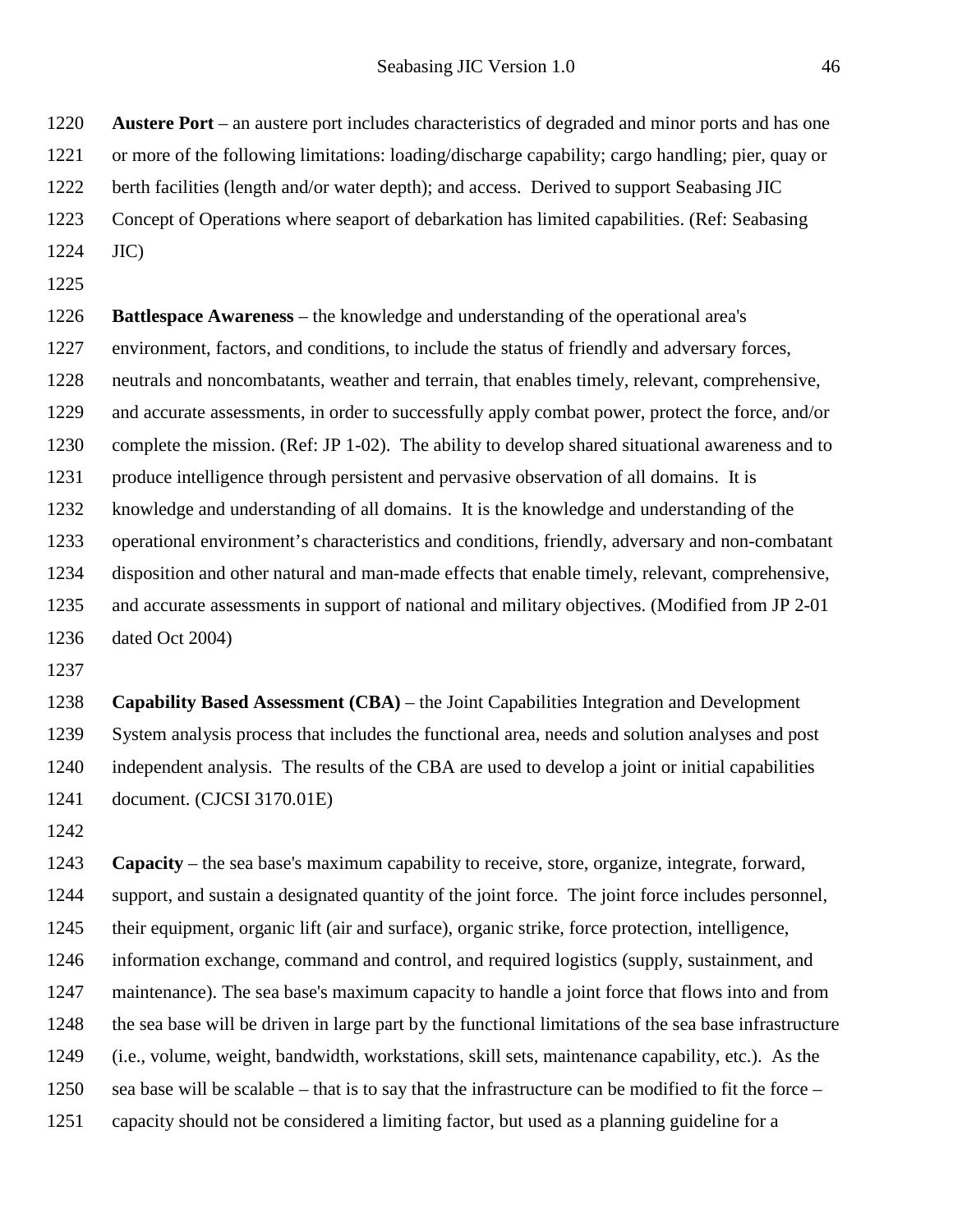notional sea base in support joint operations. Derived to support Seabasing JIC attributes, measures and effectiveness. (Ref: Seabasing JIC) **Collaborative Information Environment (CIE) –** a specified information environment that enables collaborative processes at will between a select group of individuals or organizations. The CIE is a subset of the emerging global information environment. The information backbone that provides warfighters the ability to enhance organizational effectiveness, and reduce hierarchical, serial planning timelines through information and idea sharing and parallel planning. (Ref: Joint Command and Control Joint Functional Concept dated Feb 2004) **Connector –** a system, usually surface or vertical, that provides a means of movement for joint forces, equipment, materiel, supplies and parts, between two or more distributed units of the sea base (in this case units of the sea base may include fixed or unimproved points ashore, including pier, beach, landing zone, etc.) An inherent characteristic is an interoperable connection (e.g., interface) between the units that it connects. Derived to support development of Seabasing JIC (Ref: Seabasing JIC) **Counterinsurgency –** Military, paramilitary, political, economic, psychological, and civic actions taken by a government to defeat insurgency. (Ref: JP 1-02) **Deployment Momentum –** a characteristic of a military campaign that seeks to close gaps between arrival of deployed forces, and eliminate operational pauses caused by the need to secure lodgments/points of debarkation for follow-on forces. When these gaps are closed, deployment momentum is achieved, improving the capability of the force to expand initial operations and build combat power sufficiently to assume the offensive throughout the JOA. (Ref: Seabasing JIC) **Distributed Operations –** the conduct of simultaneous non-contiguous operations, distributed across a JOA in a synchronized manner. (Modified from JOpsC dated November 2003) **Effects Based Planning (EBP)** – an operational planning process to conduct Effects Based Operations within RDO. EBP is results-based vice attrition based. EBP closely mirrors the current joint planning process, yet focuses upon the linkage of actions to effects to objectives.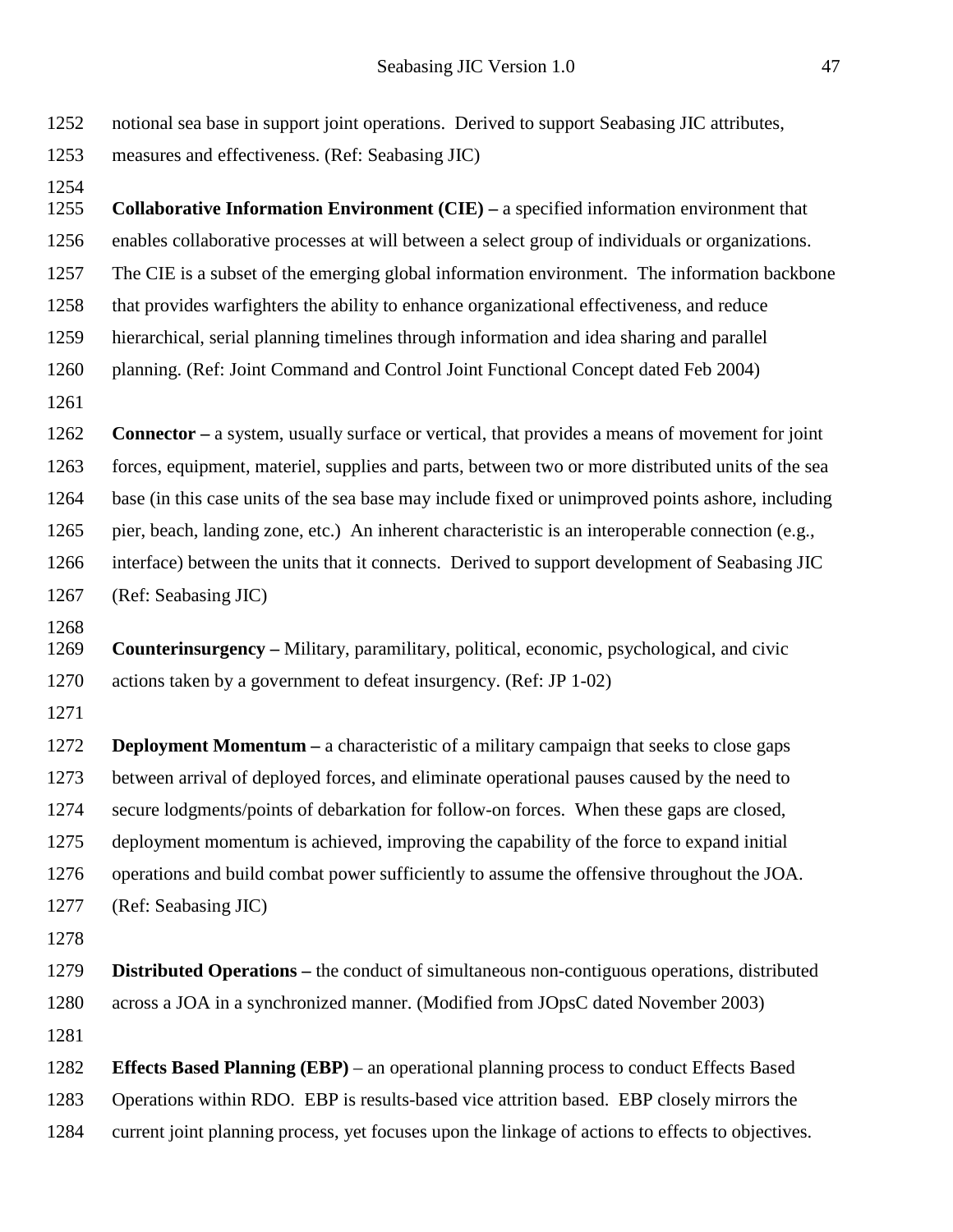EBP changes the way we view the enemy, ourselves, and what is included and emphasized in the

 planning process. EBP uses a flexibly structured battle rhythm that leverages a collaborative information environment and capitalizes on the use of fewer formal joint boards. It employs virtual, near-simultaneous planning at all echelons of command. (Ref: JFCOM Online Glossary July 2005) **Expeditionary Force –**An armed force organized to accomplish a specific objective in a foreign country. (Ref: JP 1-02) **Flexible Deterrent Option (FDO)** – a planning construct intended to facilitate early decision by laying out a wide range of interrelated response paths that begin with deterrent-oriented options carefully tailored to send the right signal. The flexible deterrent option is the means by which the various deterrent options available to a commander (such as economic, diplomatic, political, and military measures) are implemented into the planning process. (Ref: JP 1-02) **Focused Logistics –** building sufficient capacity into the deployment and sustainment pipeline, exercising sufficient control over the pipeline from end-to-end, and providing a high degree of certainty to the supported joint force commander that forces, equipment, sustainment, and support will arrive where needed and on time. (Ref: Focused Logistics JFC dated December 2004) **Force Application** – the integrated use of maneuver and engagement to create the effects necessary to achieve assigned mission objectives. (Force Application JFC dated March 2004) **Forward Operating Base (FOB) –** a base usually located in friendly territory or afloat that is established to extend command and control or communications or to provide support for training and tactical operations. Facilities may be established for temporary or longer duration operations and may include an airfield or an unimproved airstrip, an anchorage, or a pier. (Modified from JP 1-02 to capture air and maritime aspects of a forward operating base) **Global Strike –** responsive joint operations that strike enemy high value/payoff targets, as an integral part of joint force operations conducted to gain and maintain battlespace access, achieve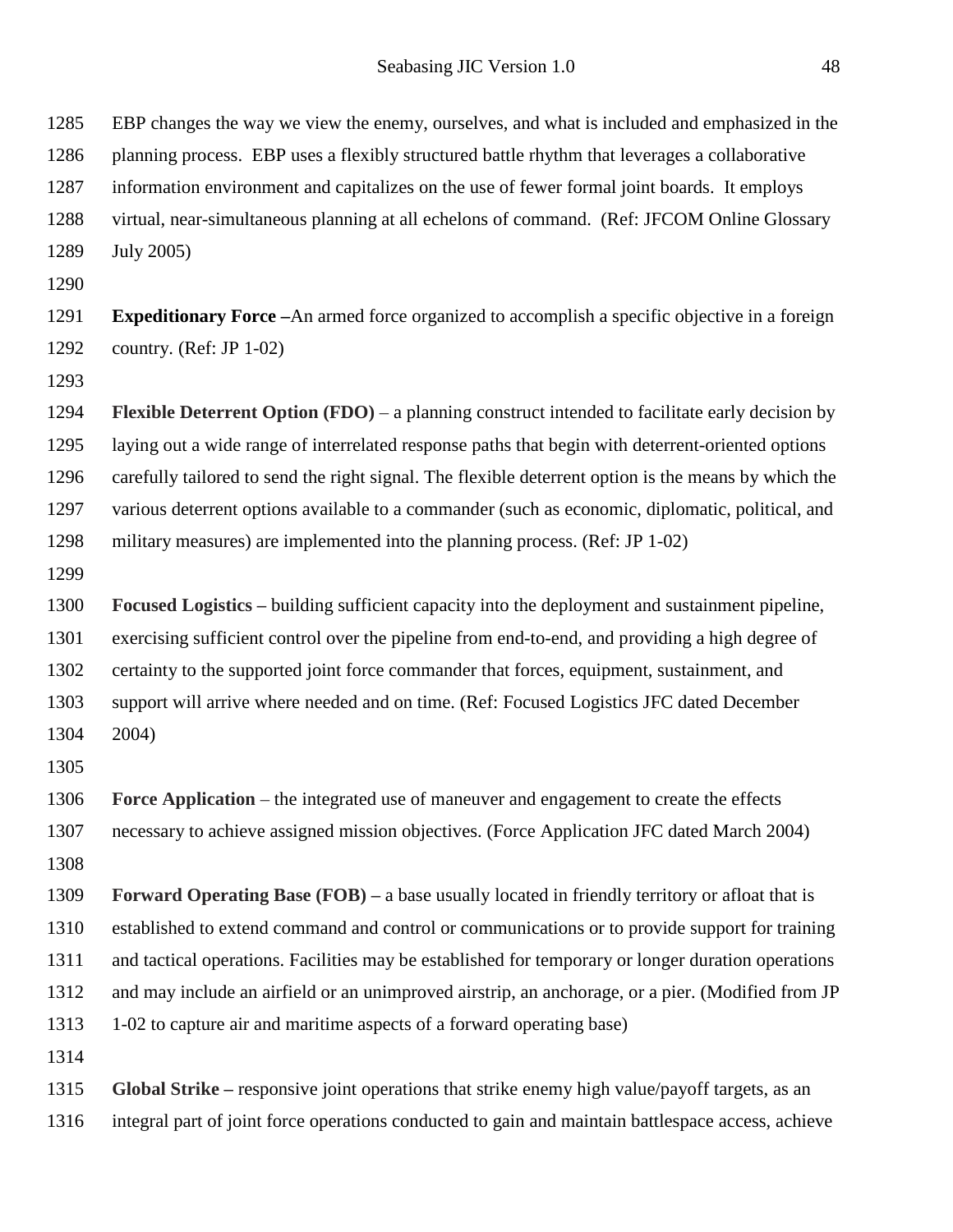| 1317         | other desired effects and set conditions for follow-on decisive operations to achieve strategic and    |
|--------------|--------------------------------------------------------------------------------------------------------|
| 1318         | operational objectives. (Global Strike JIC dated January 2005)                                         |
| 1319         |                                                                                                        |
| 1320         | <b>Humanitarian Assistance (HA)</b> – operations conducted to relieve or reduce the results of         |
| 1321         | natural or manmade disasters or other endemic conditions such as human pain, disease, hunger,          |
| 1322         | or privation that might present a serious threat to life or that can result in great damage to or loss |
| 1323         | of property. Assistance provided is designed to supplement or complement the efforts of the host       |
| 1324         | nation civil authorities or agencies. (Modified from JP 1-02)                                          |
| 1325         |                                                                                                        |
| 1326         | <b>Intermediate Staging Base (ISB)</b> – a temporary location used to stage forces prior to inserting  |
| 1327         | the forces into the host nation. (Ref: JP 1-02)                                                        |
| 1328         |                                                                                                        |
| 1329         | Infrastructure – the physical plant, facilities, systems, services, manpower, and skill sets           |
| 1330         | inherent to the sea base, necessary to receive, assemble, store, integrate, forward, support, and      |
| 1331         | sustain a designated quantity of the joint force. The joint force includes personnel, their            |
| 1332         | equipment, organic lift (air and surface), organic strike, force protection, intelligence,             |
| 1333         | information exchange, command and control capabilities, and required logistics (supply,                |
| 1334         | sustainment, and maintenance). In general, infrastructure includes facilities, equipment and           |
| 1335         | personnel to support the functional requirements of the sea base: movement of selected forces          |
| 1336         | and equipment (including by air and sea), berthing, equipment storage, command and control,            |
| 1337         | logistics (supply, sustainment and maintenance), rehabilitation, medical care, etc. The                |
| 1338         | infrastructure is generally a fixed set of systems and capabilities, but can be modularized to adapt   |
| 1339         | to various mission packages. Derived to support Seabasing JIC attributes, measures and                 |
| 1340         | effectiveness. (Ref: Seabasing JIC)                                                                    |
| 1341<br>1342 | <b>Interoperability</b> – the capability of the sea base infrastructure and joint force to provide and |
| 1343         | accept assets and services from other units, systems, and forces, and to operate these exchanged       |
| 1344         | assets and services together in an effective manner. Specifically, interoperability is the sea base    |
| 1345         | capability to seamlessly operate with joint and a multinational force, i.e., the sea base              |
| 1346         | infrastructure is designed to accommodate different forces, equipment, services, and still operate     |
| 1347         | effectively. Derived to support Seabasing JIC attributes, measures and effectiveness. (Modified        |
| 1348         | from JP $1-02$ )                                                                                       |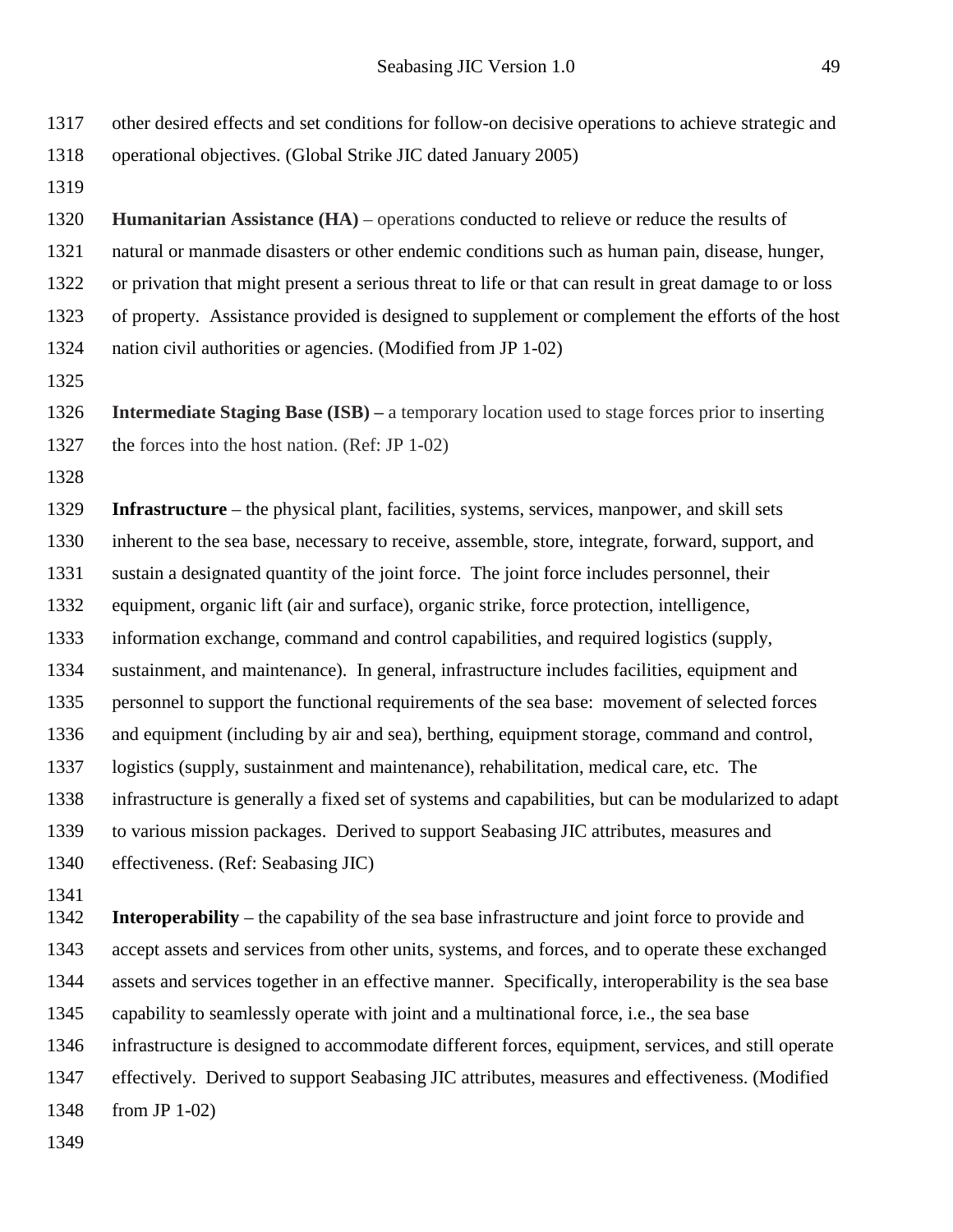**Joint Advance Force Operations (JAFO)** – military operations conducted within the Joint Operations Area (JOA) by the Joint Force Commander (JFC) in order to prepare the objective area for the main assault by forcible entry forces. JAFO may include operations to gain and maintain local domain dominance. (Ref: JP 3-18 Joint Doctrine for Forcible Entry Operations dated Jul 2001) **Joint Deployment and Distribution Enterprise** – the collective set of common and fully integrated joint processes, standards, systems, platforms, C2, people, organizations, shared- knowledge, and communication networks established to globally distribute joint personnel, equipment, materiel, supplies, repair parts and other joint requirements. (Ref: Draft Joint Logistics (Distribution) JIC) **Joint Forcible Entry Operations (JFEO) –** Seizing and holding a military lodgment in the face of armed opposition. (Ref: JP 3-18 Joint Doctrine for Forcible Entry Operations dated Jul 2001) **Joint Interdependence –** the services' purposeful reliance on each others capabilities to maximize complementary and reinforcing effects while minimizing relative vulnerabilities in order to achieve the mission requirements of the JFC. (Ref: Draft Capstone Concept for Joint Operations (CCJO)) **Joint Integrating Concept (JIC) –** a description of how the Joint Force Commander 10-20 years in the future will integrate capabilities to generate effects and achieve an objective. A JIC includes an illustrative CONOPS for a specific scenario and a set of distinguishing principles applicable to a range of scenarios. (Ref: CJCSI 3170.01E Joint Capabilities Integration and Development System (JCIDS)) **Joint Operations Area (JOA) –** area of land, sea, and airspace, defined by a geographic COCOM or subordinate unified commander, in which a joint force commander conducts military operations to accomplish a specific mission. (Ref: JP 1-02) **Joint Operating Concept (JOC) –** an operational-level description of how the Joint Force Commander 10-20 years in the future will accomplish a strategic objective through the conduct of operations within a military campaign. The concept identifies broad principles and essential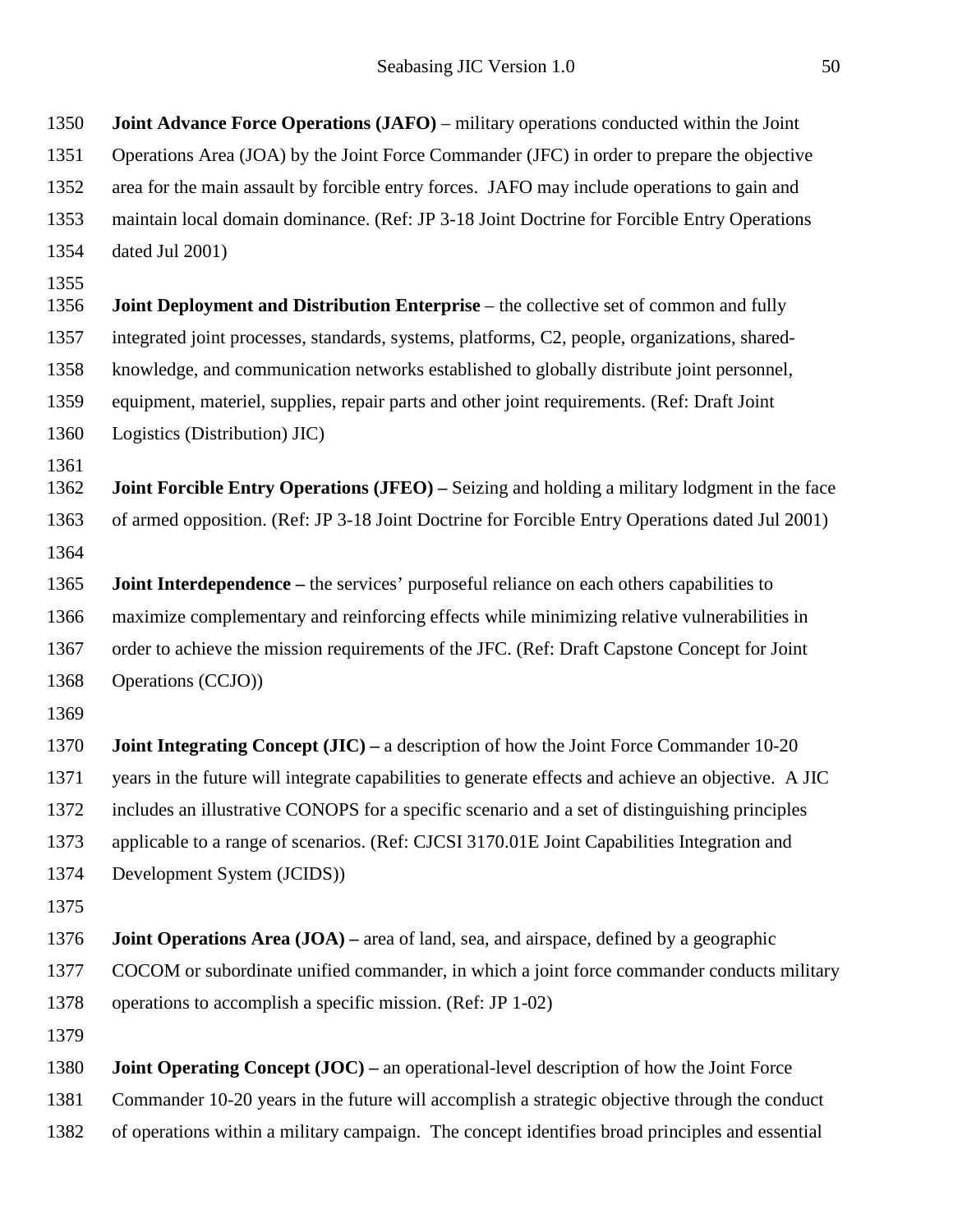| 1383 | capabilities and provides operational context for JFC and JIC development and experimentation.         |
|------|--------------------------------------------------------------------------------------------------------|
| 1384 | (Ref: CJCSI 3170.01E Joint Capabilities Integration and Development System (JCIDS))                    |
| 1385 |                                                                                                        |
| 1386 | <b>Joint Total Asset Visibility</b> – capability designed to consolidate source data from a variety of |
| 1387 | joint and Service automated information systems to provide joint force commanders with                 |
| 1388 | visibility over assets in-storage, in process, and in-transit. (Ref: JP 1-02)                          |
| 1389 |                                                                                                        |
| 1390 | Lines of Operation – lines that define the directional orientation of the force in time and space      |
| 1391 | in relationship to the enemy. They connect the force with its base of operations and its               |
| 1392 | objectives. (Ref: JP 1-02)                                                                             |
| 1393 |                                                                                                        |
| 1394 | <b>Major Combat Operations (MCO)</b> – large-scale operations conducted against a nation state(s)      |
| 1395 | that possesses significant regional military capability, with global reach in selected capabilities,   |
| 1396 | and the will to employ that capability in opposition to or in a manner threatening to US National      |
| 1397 | Security. (Ref: Major Combat Operations Joint Operating Concept (MCO JOC) dated September              |
| 1398 | 2004)                                                                                                  |
| 1399 |                                                                                                        |
| 1400 | Net-Centric $(NC)$ – a framework for full human and technical connectivity and interoperability        |
| 1401 | that allows all DOD users and mission partners to share the information they need, when they           |
| 1402 | need it, in a form they can understand and act on with confidence, and protects information from       |
| 1403 | those who should not have it. (Net-Centric Environment JFC dated April 2005)                           |
| 1404 |                                                                                                        |
| 1405 | <b>Operational Net Assessment (ONA)</b> – a continuously updated operational support tool that         |
| 1406 | provides a JTF commander visibility of effects-to-task linkages based on a "system-of-systems"         |
| 1407 | analysis of a potential adversary's political, military, economic, social, infrastructure, and         |
| 1408 | information (PMESII) war-making capabilities. The ONA informs decision-makers from                     |
| 1409 | strategic to tactical levels regarding the complementary effects and supporting missions and tasks     |
| 1410 | that can be considered when applying the full range of diplomatic, information, military, and          |
| 1411 | economic (DIME) actions to achieve specific effects on an adversary's will and capability in           |
| 1412 | support of national objectives. (Ref: JFCOM Online Glossary July 2005)                                 |
| 1413 |                                                                                                        |
| 1414 | <b>Prime Mover</b> – the units of the sea base that provide the primary means of movement to/from      |
| 1415 | and in the JOA, for joint forces, equipment, supplies and parts. Prime movers also provide             |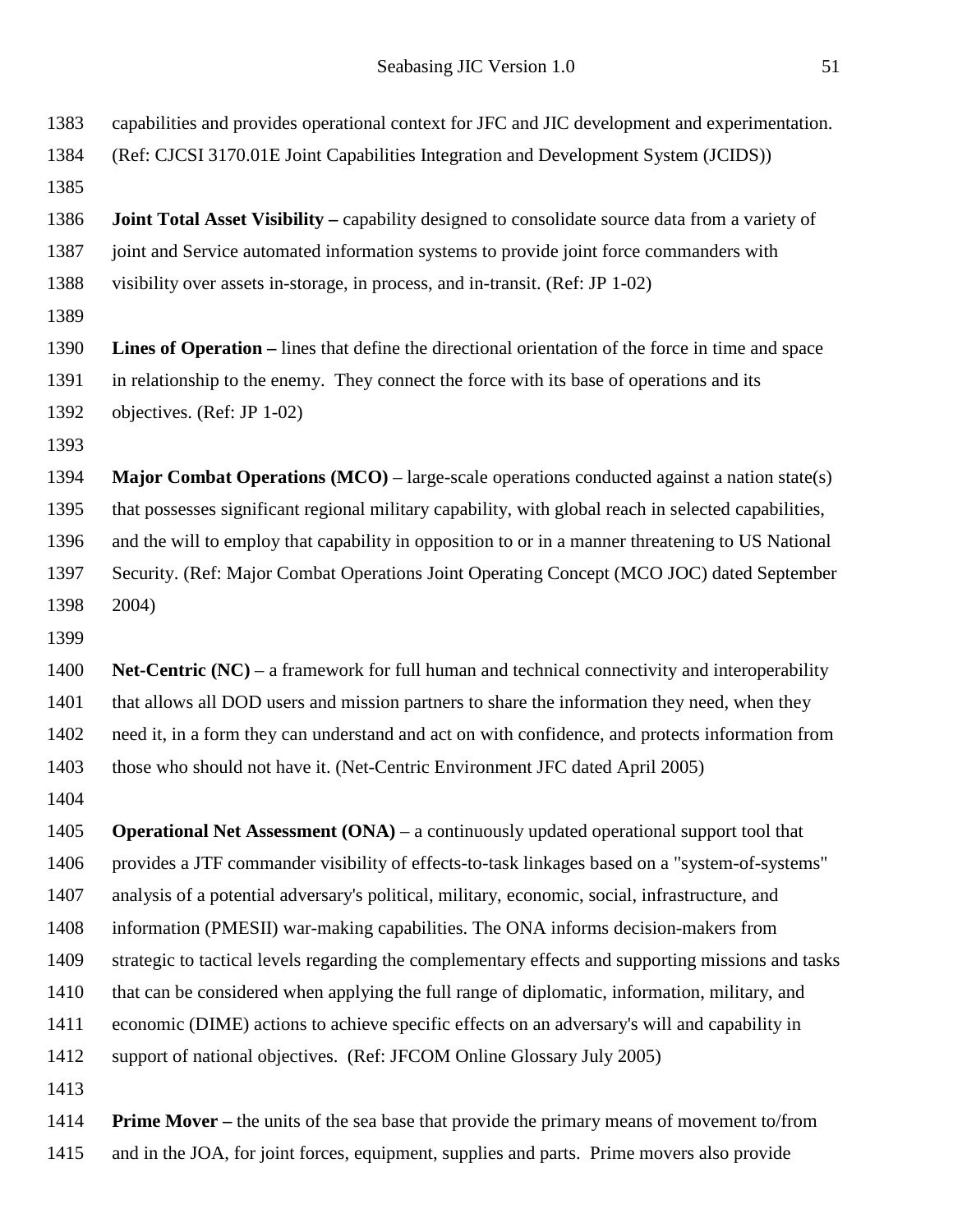infrastructure to support joint forces and their equipment for a designated period of time. Derived to support description of Seabasing CONOPS. (Ref: Seabasing JIC)

 **Rate** – the sea base's maximum capability to receive, store, organize, integrate, forward, support and sustain, a designated quantity of the joint force over a period of time under a standard set of conditions. The joint force includes personnel, their equipment, organic lift (air and surface), organic strike, force protection, intelligence, information exchange, command and control, and the required logistics (supply, sustainment, and maintenance). The rate of the joint force that flow into and from the sea base will be driven in large part by the functional limitations of the sea base capacity and infrastructure (i.e., aircraft sortie generation rate and surface throughput rate as driven by embarkation/debarkation points (air, surface), speed of offload / on load / staging / integration / rehabilitation, baud rate, information processing speed, etc.). Rate is not normally scalable – that is to say physical infrastructure cannot be modified to support an increase in rate. Derived to support Seabasing JIC attributes, measures and effectiveness. (Ref: Seabasing JIC) 

 **Reconstitute –** those actions that the JFC plans and implements to restore units to a desired level of combat effectiveness commensurate with mission requirements and available resources. Reconstitution operations include retrograde and regeneration. Derived to support development of Seabasing Lines of Operation. (Modified from JP 3-35 Joint Deployment and Redeployment

Operations)

 **Reduced Operational Status** – Applies to the Military Sealift Command ships withdrawn from full operational status (FOS) because of decreased operational requirements. A ship in reduced operational status is crewed in accordance with shipboard maintenance and possible future operational requirements, with crew size predetermined contractually. The condition of readiness in terms of calendar days required to attain FOS is designated by the numeral following the acronym ROS (i.e., ROS-5). (Ref: JP 1-02)

**Sea Base** – the sea base of the future will be an inherently maneuverable, scalable aggregation of

distributed, networked platforms that enable the global power projection of offensive and

defensive forces from the sea, and includes the ability to assemble, equip, project, support, and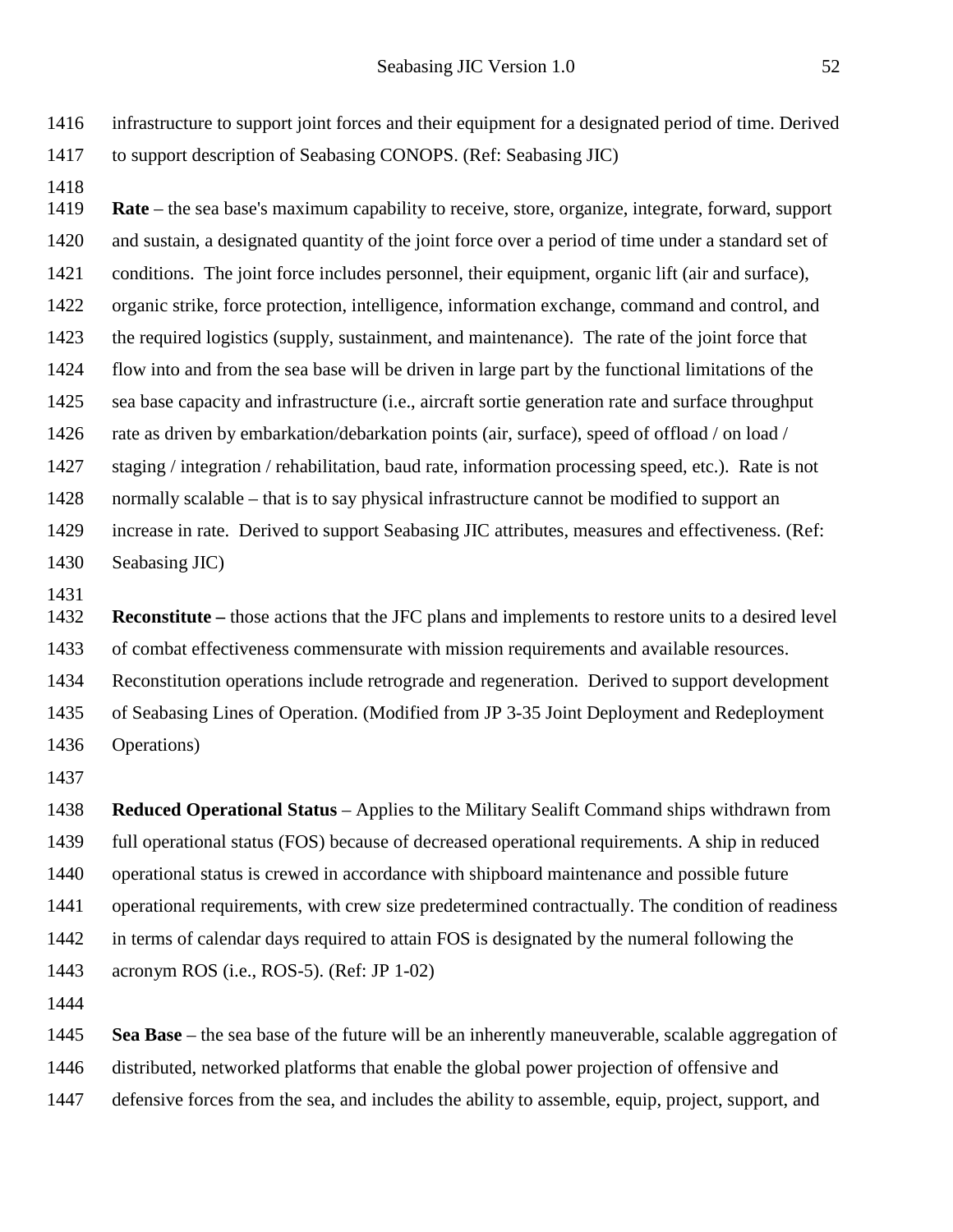sustain those forces without reliance on land bases within the Joint Operations Area. Derived to support synopsis of central idea and CONOPS. (Ref: Seabasing JIC) **Sea State** – a scale that categorizes the force of progressively higher seas by wave height. In accordance with the World Meteorological Organization (WMO) and Joint Meteorology and Oceanography (METOC) Conceptual Data Model (JMCDM), sea state is the code that denotes the roughness of the surface of the sea in terms of average wave height. (Ref: Joint Metrology and Oceanography Conceptual Data Model) 0 – CALM, GLASSY WAVE HEIGHT = 0 METERS 1458 1 – CALM, RIPPLED WAVE HEIGHT = 0 – 0.1 METERS 2 – SMOOTH, WAVELETS WAVE HEIGHT = 0.1 – 0.5 METERS  $1460 \qquad \qquad 3$  – SLIGHT WAVE HEIGHT =  $0.5 - 1.25$  METERS 4 – MODERATE WAVE HEIGHT = 1.25 – 2.5 METERS 1462 5 – ROUGH WAVE HEIGHT = 2.5 – 4.0 METERS<br>1463 6 – VERY ROUGH WAVE HEIGHT = 4.0 METERS – 6.0  $6 - VERY$  ROUGH WAVE HEIGHT = 4.0 METERS – 6.0 METERS 1464 7 – HIGH WAVE HEIGHT = 6.0 METERS – 9.0 METERS<br>1465 8 – VERY HIGH WAVE HEIGHT = 9.0 –14.0 METERS WAVE HEIGHT  $= 9.0 - 14.0$  METERS 9 – PHENOMENAL WAVE HEIGHT = OVER 14.0 METERS **Seabasing** – the rapid deployment, assembly, command, projection, reconstitution, and re- employment of joint combat power from the sea, while providing continuous support, sustainment, and force protection to select expeditionary joint forces without reliance on land bases within the JOA. These capabilities expand operational maneuver options, and facilitate assured access and entry from the sea. (Ref: Approved at JCS Tank June 2004)

- **Self-synchronization –** the ability of a well-informed force to organize and synchronize
- complex warfare activities from the bottom up. The organizing principles are unity of effort,
- clearly articulated commander's intent, and carefully crafted rules of engagement. Self-
- synchronization is enabled by a high level of knowledge of one's own forces, enemy forces, and
- all appropriate elements of the operating environment. It overcomes the loss of combat power
- inherent in top-down command directed synchronization characteristic of more conventional
- doctrine and converts combat from a step function to a high-speed continuum. (Ref: Network-
- Centric Warfare: Its Origins and Future, VADM Arthur Cebrowski, Proceedings, January 1998)
- 

 **Seize the Initiative** – assuming offensive actions to confuse, demoralize, disrupt and defeat the enemy. Using knowledge superiority to achieve military advantage over the enemy. (Ref: Joint Warfare of the Armed Forces of the United States (JP-1) dated November 2000)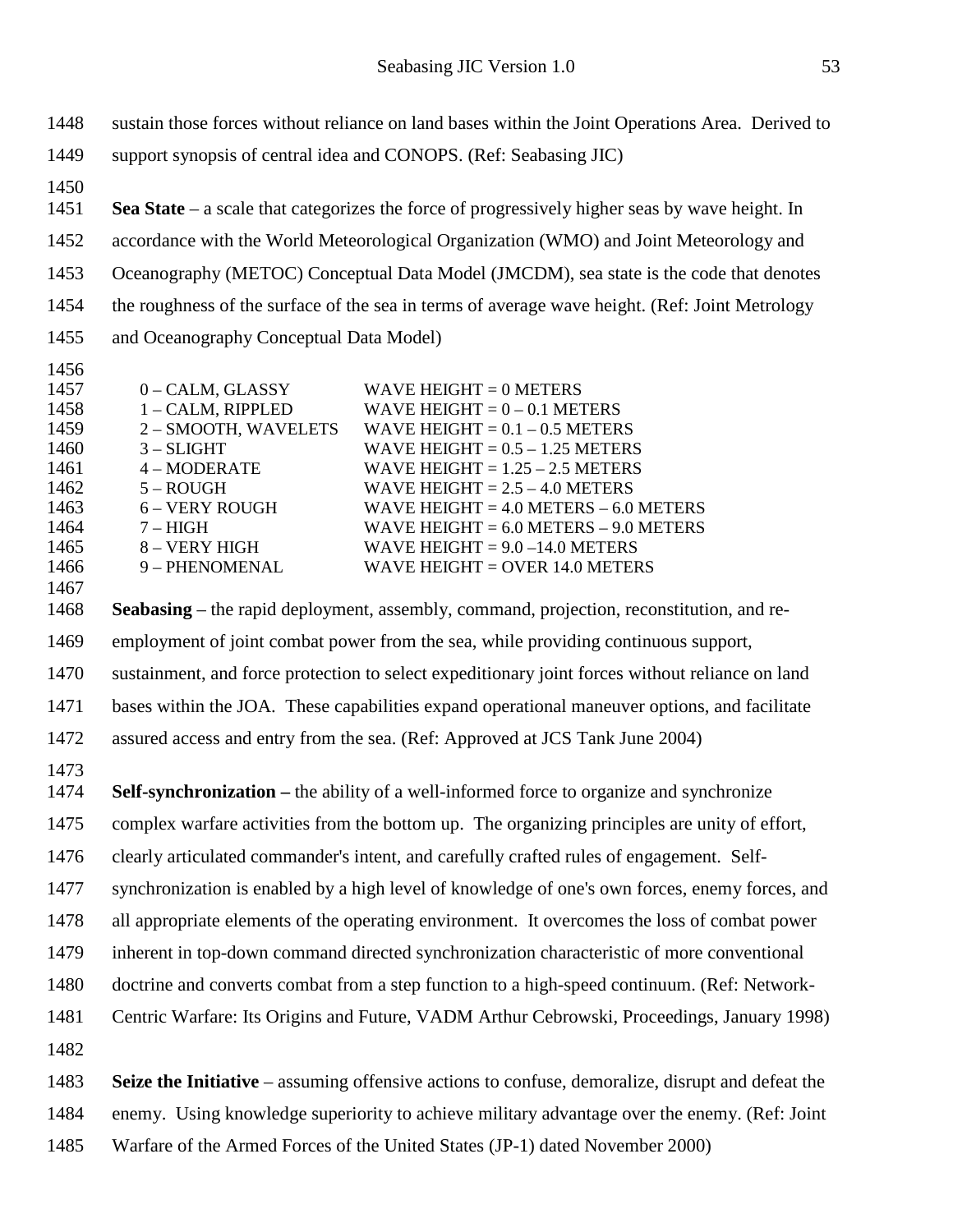| 1486 |                                                                                                             |
|------|-------------------------------------------------------------------------------------------------------------|
| 1487 | <b>Survivability</b> – the sea base's capabilities to protect the joint force embarked in the sea base (and |
| 1488 | designated Area of Responsibility (AOR)), and continue accomplishment of the mission, under a               |
| 1489 | standard set of conditions and against a designated threat. The joint force includes personnel,             |
| 1490 | their equipment, organic lift (air and surface), organic strike, force protection, intelligence,            |
| 1491 | information exchange, command and control, and required logistics (supply, sustainment, and                 |
| 1492 | maintenance). The degree of survivability depends on several factors, including the specific                |
| 1493 | numbers and type of threat, level of risk determined by the Commander, protective measures,                 |
| 1494 | training, and the inherent defensive capabilities of the sea base. Derived to support Seabasing             |
| 1495 | JIC attributes, measures and effectiveness. (Ref: Seabasing JIC)                                            |
| 1496 |                                                                                                             |
| 1497 | Unit of Employment (UEx) – is the primary higher tactical echelon of Army forces. The UEx                   |
| 1498 | will be a completely modular command and control entity designed to exercise command and                    |
| 1499 | control over assigned brigades and battalions. The UEx will not have any organic forces beyond              |
| 1500 | the elements that make up the headquarters. The UEx may be inserted above another UEx or                    |
| 1501 | current force division headquarters as a land component headquarters. This capability allows the            |
| 1502 | Army to provide the Geographic Combatant Commander (RCC) with the necessary land                            |
| 1503 | command and control to direct major combat operations involving Army, Marine, and                           |
| 1504 | multinational formations. (Ref: Draft Army White Paper on UE operations)                                    |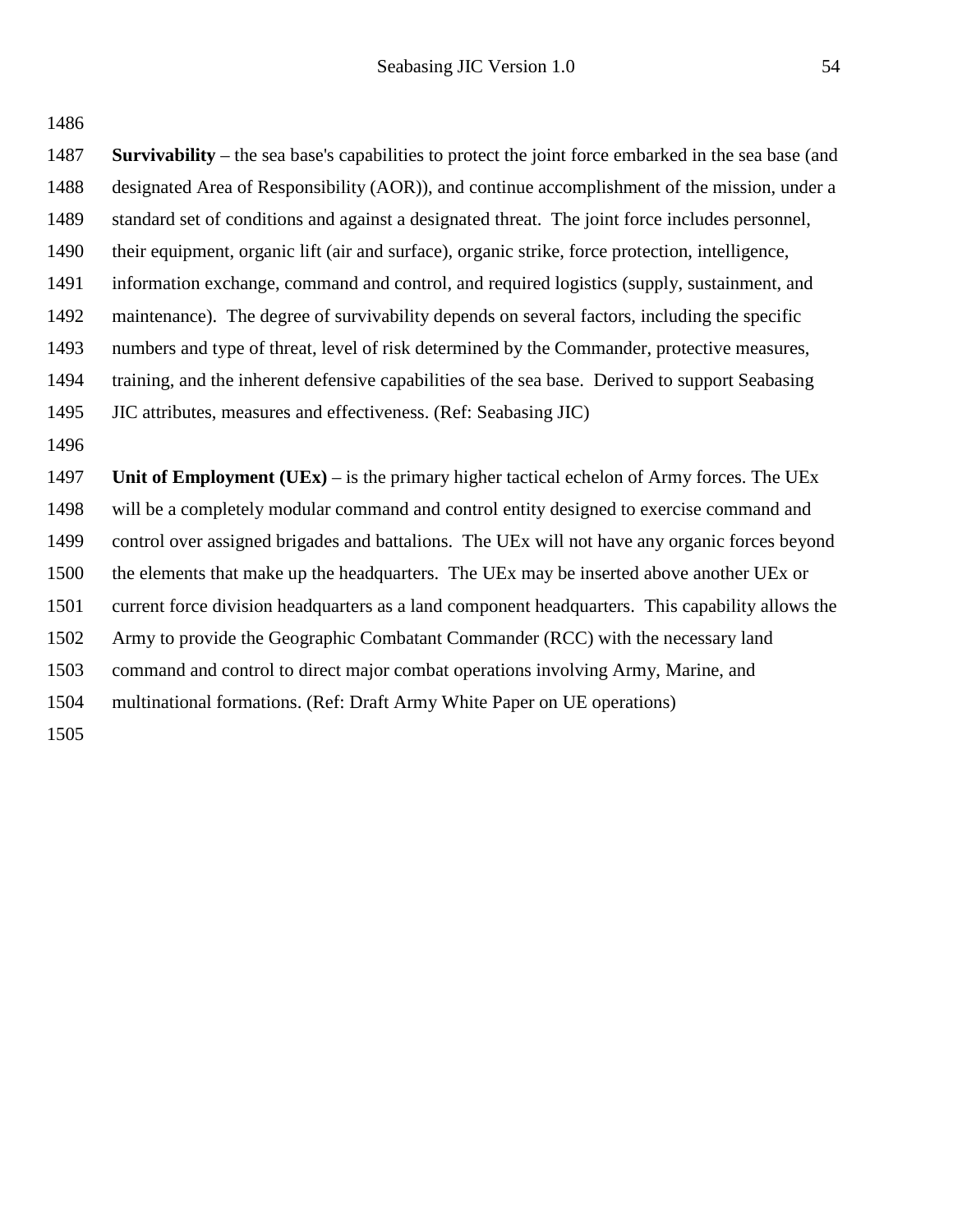### 1506 **LIST OF ACRONYMS**

| <b>AAHSS</b>     | <b>Austere Access High Speed Ship</b>                         |
|------------------|---------------------------------------------------------------|
| AAR              | Air-to-Air Refueling                                          |
| <b>AASLT</b>     | Air Assault                                                   |
| <b>ABL</b>       | <b>Airborne Laser</b>                                         |
| Abn              | Airborne                                                      |
| <b>ACA</b>       | <b>Airspace Control Authority</b>                             |
| <b>ACCE</b>      | Air Component Coordination Element                            |
| <b>ACE</b>       | <b>Aviation Combat Element</b>                                |
| <b>AD</b>        | Air Defense                                                   |
| <b>AETF</b>      | Air and Space Expeditionary Task Force                        |
| AF               | Amphibious Force                                              |
| <b>AFFOR</b>     | <b>US Air Forces</b>                                          |
| <b>AFSB</b>      | <b>Afloat Forward Staging Base</b>                            |
| <b>ALOC</b>      | Air Line of Communication                                     |
| <b>AMEMBASSY</b> | American Embassy                                              |
| AO               | Area of Operation                                             |
| <b>AOR</b>       | Area of Responsibility                                        |
| <b>APOD</b>      | Aerial Port of Debarkation                                    |
| <b>APOE</b>      | <b>Aerial Port of Embarkation</b>                             |
| <b>APS</b>       | <b>Army Pre-Positioned Stocks</b>                             |
| <b>ARFOR</b>     | <b>US Army Forces</b>                                         |
| <b>ARPAC</b>     | US Army Forces, Pacific                                       |
| <b>ASDS</b>      | <b>Advanced SEAL Delivery System</b>                          |
| <b>ASF</b>       | Army Strategic Flotilla                                       |
| <b>ASW</b>       | Anti-Sub. Warfare                                             |
| <b>ATF</b>       | <b>Amphibious Task Force</b>                                  |
| Atk Avn          | <b>Attack Aviation</b>                                        |
| <b>AWACS</b>     | Airborne Warning and Control System                           |
| <b>BA</b>        | <b>Battlespace Awareness</b>                                  |
| <b>BCT</b>       | <b>Brigade Combat Team</b>                                    |
| <b>BDA</b>       | <b>Battle Damage Assessment</b>                               |
| <b>Bde</b>       | <b>Brigade</b>                                                |
| BE               | <b>Bomber Element</b>                                         |
| <b>BLT</b>       | <b>Battalion Landing Team</b>                                 |
| <b>Bn</b>        | <b>Battalion</b>                                              |
| <b>BSP</b>       | <b>Baseline Security Posture</b>                              |
| C <sub>2</sub>   | <b>Command and Control</b>                                    |
| C4I              | Command, Control, Communications, Computers, and Intelligence |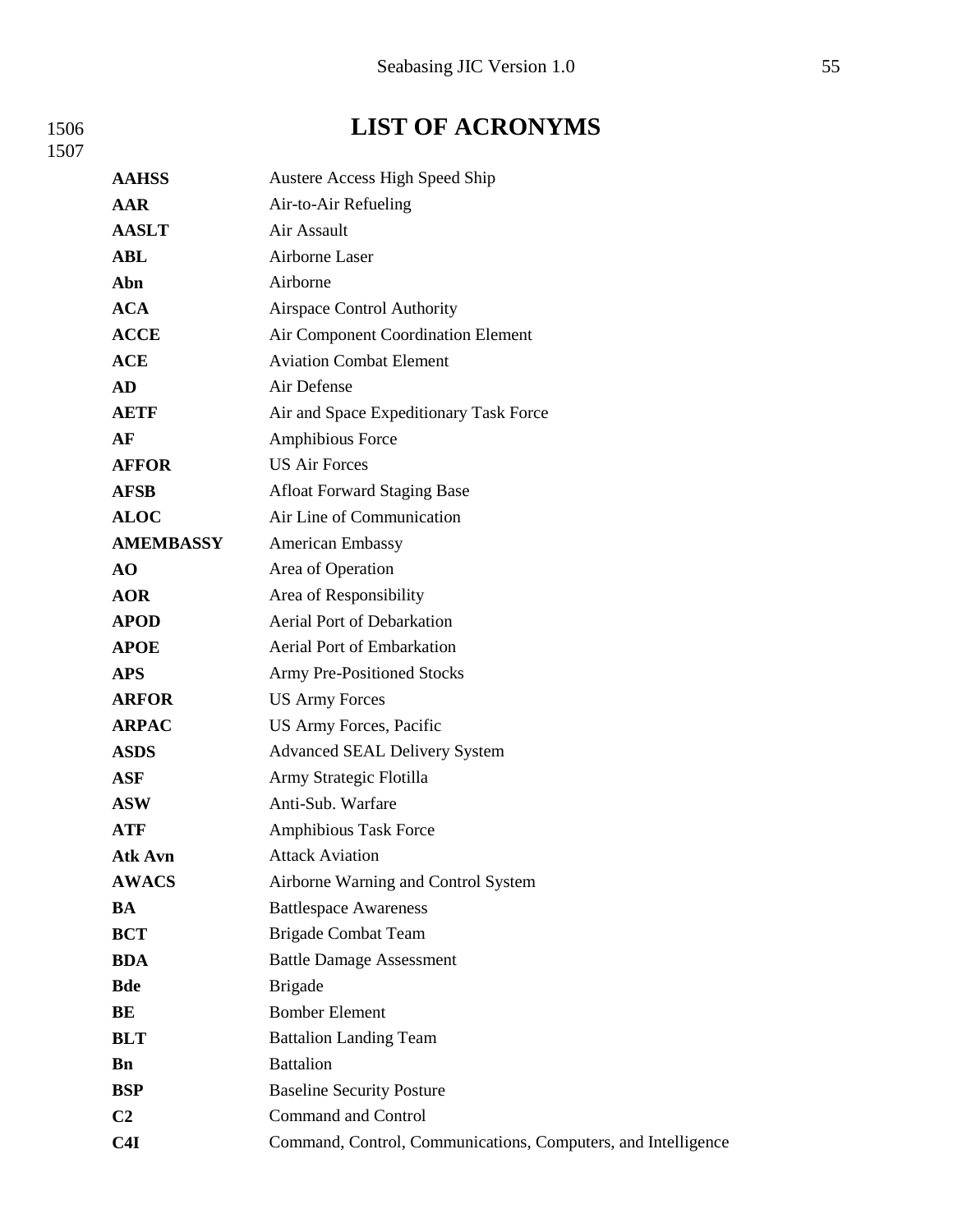| <b>C4ISR</b>   | Command, Control, Communications, Computers, Intelligence, Surveillance and Reconnaissance |  |
|----------------|--------------------------------------------------------------------------------------------|--|
| <b>CBA</b>     | <b>Capability Based Assessment</b>                                                         |  |
| <b>CBR</b>     | Chemical, Biological, and Radiological                                                     |  |
| <b>CBRNE</b>   | Chemical, Biological, Radiological, Nuclear, and High Yield Explosives                     |  |
| <b>CCIR</b>    | <b>Commander's Critical Information Requirements</b>                                       |  |
| <b>CCOI</b>    | <b>Critical Contacts of Interest</b>                                                       |  |
| <b>CDCM</b>    | <b>Coastal Defense Cruise Missile</b>                                                      |  |
| <b>CE</b>      | <b>Command Element</b>                                                                     |  |
| <b>CFACC</b>   | <b>Combined Forces Air Component Commander</b>                                             |  |
| <b>CFLCC</b>   | <b>Combined Force Land Component Commander</b>                                             |  |
| <b>CFMCC</b>   | <b>Combined Forces Maritime Component Commander</b>                                        |  |
| CG             | <b>Commanding General</b>                                                                  |  |
| <b>CHAPGRU</b> | Cargo Handling and Port Group                                                              |  |
| <b>CIE</b>     | <b>Collaborative Information Environment</b>                                               |  |
| <b>CJFACC</b>  | Combined Joint Force Air Component Commander                                               |  |
| <b>CJFC</b>    | <b>Combined Joint Force Commander</b>                                                      |  |
| <b>CJFLCC</b>  | Combined Joint Force Land Component Commander                                              |  |
| <b>CJFMCC</b>  | Combined Joint Force Maritime Component Commander                                          |  |
| <b>CJIATF</b>  | Combined Joint Interagency Task Force                                                      |  |
| <b>CJIOCC</b>  | Combined Joint Information Operations Component Commander                                  |  |
| <b>CLF</b>     | <b>Combat Logistics Fleet</b>                                                              |  |
| <b>CMOC</b>    | Civil Military Operations Center                                                           |  |
| <b>COA</b>     | Course of Action                                                                           |  |
| <b>COCOM</b>   | <b>Combatant Command</b>                                                                   |  |
| <b>COIN</b>    | <b>Counterinsurgency Operations</b>                                                        |  |
| <b>COMINT</b>  | Communications Intelligence                                                                |  |
| <b>COMSOF</b>  | <b>Commander, Special Operations Forces</b>                                                |  |
| <b>CONOPS</b>  | Concept of Operations                                                                      |  |
| <b>CONUS</b>   | <b>Continental United States</b>                                                           |  |
| <b>COTP</b>    | <b>Common Operational Tactical Picture</b>                                                 |  |
| $\bf CP$       | <b>Command Post</b>                                                                        |  |
| <b>CRAF</b>    | Civil Reserve Air Fleet                                                                    |  |
| <b>CRG</b>     | <b>Contingency Response Group</b>                                                          |  |
| <b>CSAR</b>    | <b>Combat Search and Rescue</b>                                                            |  |
| <b>CSG</b>     | Carrier Strike Group                                                                       |  |
| <b>CSOCC</b>   | <b>Combined Special Operations Component Commander</b>                                     |  |
| <b>CSSE</b>    | <b>Combat Service Support Element</b>                                                      |  |
| <b>CTF</b>     | <b>Combined Task Force</b>                                                                 |  |
| <b>CVOA</b>    | <b>Carrier Operating Area</b>                                                              |  |
| <b>DCA</b>     | Defensive Counter Air                                                                      |  |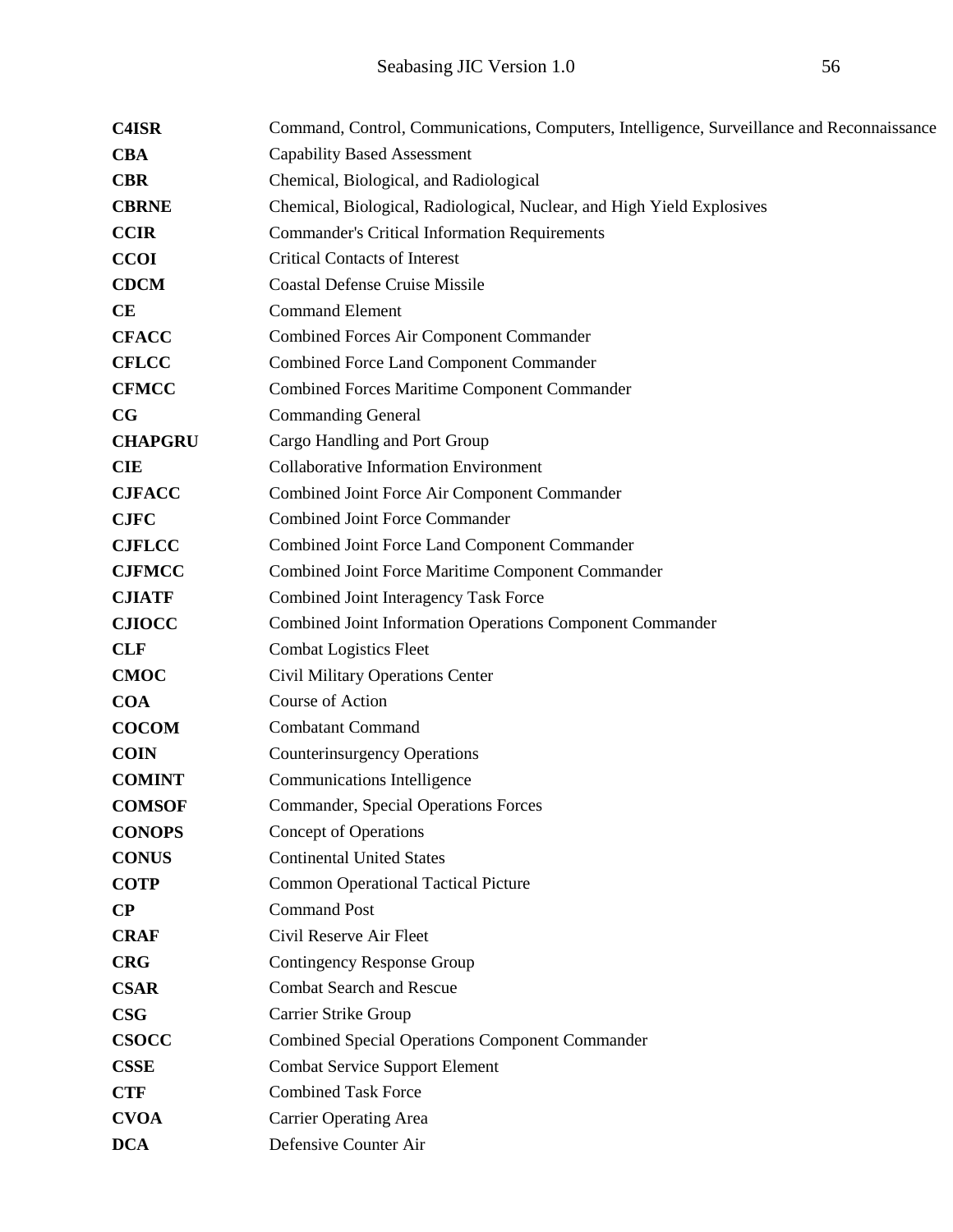| $D-E-S$        | Deployment – Employment – Sustainment                                   |
|----------------|-------------------------------------------------------------------------|
| <b>DLA</b>     | Defense Logistics Agency                                                |
| <b>DOD</b>     | Department of Defense                                                   |
| <b>DOS</b>     | Days of Supply                                                          |
| <b>DOTMLPF</b> | Doctrine, Organization, Training, Leadership, Personnel, and Facilities |
| <b>DPG</b>     | <b>Defense Planning Guidance</b>                                        |
| <b>DPS</b>     | Defense Planning Scenario                                               |
| <b>DRAT</b>    | <b>Disaster Relief Assessment Teams</b>                                 |
| <b>DSB</b>     | Defense Science Board                                                   |
| <b>EEFI</b>    | <b>Essential Elements of Friendly Information</b>                       |
| <b>EMP</b>     | Electro-Magnetic Pulse                                                  |
| EO/IR          | Electro-Optic/Infrared                                                  |
| <b>EOD</b>     | <b>Explosive Ordnance Disposal</b>                                      |
| <b>ESF</b>     | <b>Expeditionary Strike Force</b>                                       |
| <b>ESG</b>     | <b>Expeditionary Strike Group</b>                                       |
| <b>EUCOM</b>   | <b>US European Command</b>                                              |
| EW             | <b>Electronic Warfare</b>                                               |
| FA             | Force Application                                                       |
| <b>FARP</b>    | Forward Arming and Refueling Point                                      |
| <b>FCS</b>     | <b>Future Combat System</b>                                             |
| <b>FDO</b>     | <b>Flexible Deterrent Option</b>                                        |
| <b>FEU</b>     | Forty-Foot Equivalent Unit                                              |
| <b>FIE</b>     | Flow-In-Echelon                                                         |
| <b>FIOP</b>    | Family of Integrated Operational Pictures                               |
| FL             | <b>Focused Logistics</b>                                                |
| <b>FM</b>      | Force Management                                                        |
| <b>FOB</b>     | <b>Forward Operating Base</b>                                           |
| <b>FON</b>     | Freedom of Navigation                                                   |
| $\bf FP$       | <b>Force Protection</b>                                                 |
| <b>FS</b>      | <b>Fighter Squadron</b>                                                 |
| <b>FW</b>      | Fixed Wing                                                              |
| <b>GCE</b>     | <b>Ground Combat Element</b>                                            |
| <b>GS</b>      | <b>Global Strike</b>                                                    |
| <b>GWOT</b>    | Global War on Terrorism                                                 |
| HA             | Humanitarian Assistance                                                 |
| <b>HA/DR</b>   | Humanitarian Assistance/Disaster Relief                                 |
| <b>HALO</b>    | <b>High Altitude Low Opening</b>                                        |
| <b>HNS</b>     | <b>Host Nation Support</b>                                              |
| <b>HPT</b>     | <b>High Payoff Target</b>                                               |
| HQ             | Headquarters                                                            |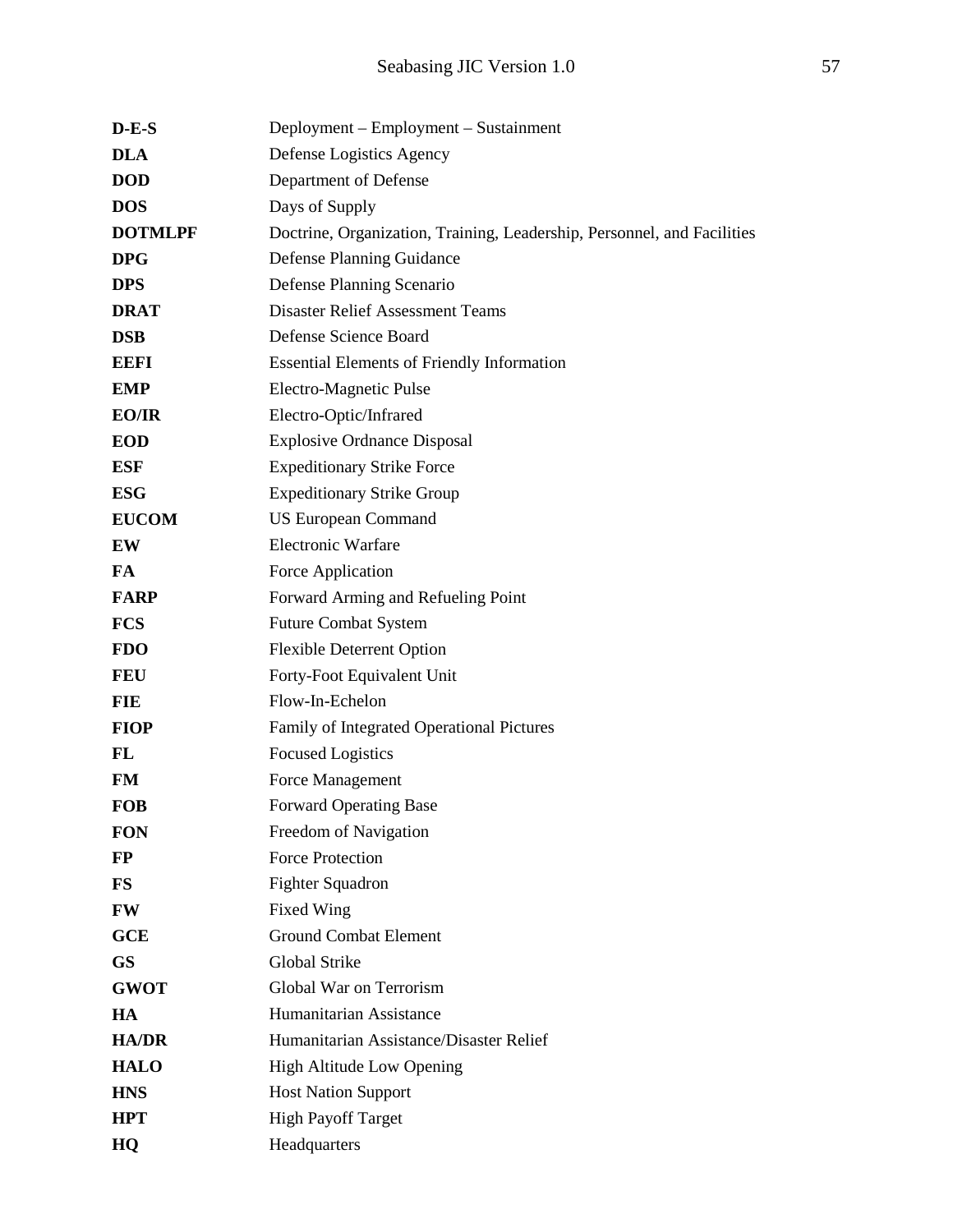| <b>HRO</b>     | Humanitarian Relief Organizations                                   |
|----------------|---------------------------------------------------------------------|
| <b>HSS</b>     | <b>High Speed Sealift</b>                                           |
| <b>HSV</b>     | <b>High Speed Vessel</b>                                            |
| <b>HUMINT</b>  | Human Intelligence                                                  |
| <b>HVT</b>     | <b>High Value Target</b>                                            |
| 1&W            | Indications and Warning                                             |
| <b>IAMD</b>    | Integrated Air and Missile Defense                                  |
| <b>IAW</b>     | In accordance with                                                  |
| <b>ICD</b>     | <b>Initial Capabilities Document</b>                                |
| ID             | Identification                                                      |
| <b>IED</b>     | <b>Improvised Explosive Device</b>                                  |
| <b>IHA</b>     | In-extremis Hostage Rescue                                          |
| <b>ILP</b>     | <b>Integrated Landing Platform</b>                                  |
| <b>IMA</b>     | Intermediate Maintenance Activity                                   |
| <b>IO</b>      | <b>Information Operations</b>                                       |
| <b>IO/ISR</b>  | Information Operations/Intelligence Surveillance and Reconnaissance |
| <b>IPB</b>     | Intelligence Preparation of the Battlespace                         |
| <b>ISB</b>     | <b>Intermediate Staging Base</b>                                    |
| <b>ISO</b>     | International Organization for Standardization                      |
| <b>ISR</b>     | Intelligence, Surveillance, and Reconnaissance                      |
| <b>JAFO</b>    | Joint Advance Force Operations                                      |
| <b>JBMC2</b>   | Joint Battle Management Command and Control                         |
| <b>JCDRP</b>   | Joint Concept Development and Revision Plan                         |
| <b>JCIDS</b>   | Joint Capabilities Integration and Development System               |
| <b>JFACC</b>   | Joint Force Air Component Commander                                 |
| <b>JFC</b>     | Joint Force Commander                                               |
| <b>JFCOM</b>   | <b>US Joint Forces Command</b>                                      |
| <b>JFEO</b>    | Joint Forcible Entry Operations                                     |
| <b>JFLCC</b>   | Joint Force Land Component Commander                                |
| <b>JFMCC</b>   | Joint Force Maritime Component Commander                            |
| <b>JHLA</b>    | Joint Heavy Lift Aircraft                                           |
| <b>JHSV</b>    | Joint High Speed Vessel                                             |
| JIC            | Joint Integrating Concept                                           |
| JIL            | Joint Integrated Logistics                                          |
| J <sub>L</sub> | Joint Logistics                                                     |
| <b>JLD</b>     | Joint Logistics Distribution                                        |
| <b>JMCC</b>    | Joint Movement Control Center                                       |
| <b>JMCDM</b>   | Joint METOC Conceptual Data Model                                   |
| <b>JMIC</b>    | Joint Modular Intermodal Container                                  |
| <b>JOA</b>     | Joint Operations Area                                               |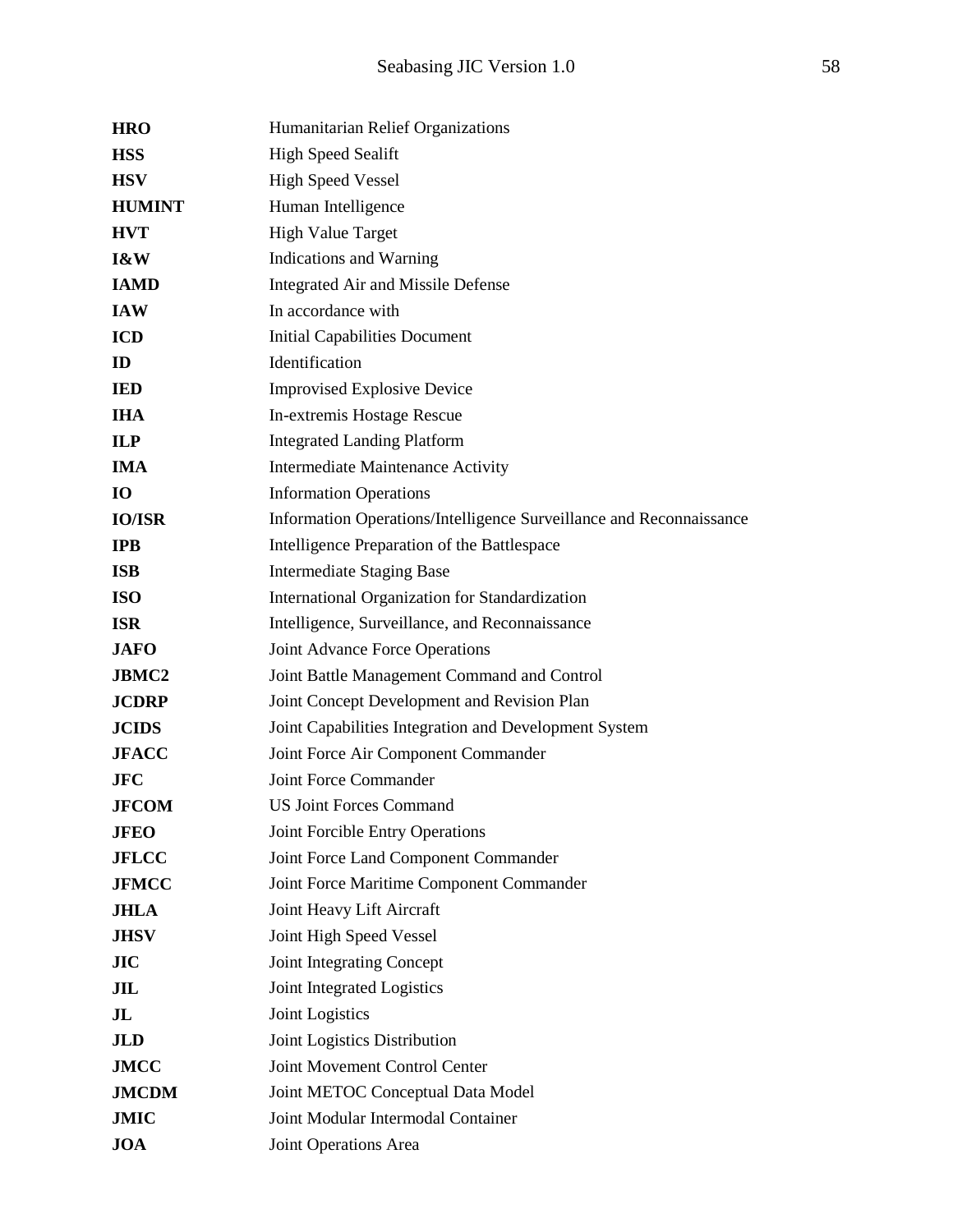| <b>JOC</b>       | <b>Joint Operating Concept</b>                                                     |
|------------------|------------------------------------------------------------------------------------|
| <b>JOpsC</b>     | Joint Operations Concept                                                           |
| <b>JRCC</b>      | Joint Reception Coordination Center                                                |
| <b>JSF</b>       | Joint Strike Fighter                                                               |
| <b>JSOA</b>      | Joint Special Operations Area                                                      |
| <b>JSOAC</b>     | Joint Special Operations Air Component                                             |
| <b>JSOTF</b>     | Joint Special Operations Task Force                                                |
| <b>JSTARS</b>    | Joint Surveillance Target Attack Radar System                                      |
| <b>JTF</b>       | Joint Task Force                                                                   |
| <b>JTF-HA</b>    | Joint Task Force - Humanitarian Assistance                                         |
| <b>JUSS</b>      | Joint Undersea Superiority                                                         |
| <b>LCAC</b>      | Landing Craft Air Cushion                                                          |
| <b>LCS</b>       | <b>Littoral Combat Ship</b>                                                        |
| LOC              | Line of Communication                                                              |
| <b>MAGTF</b>     | Marine Air-Ground Task Force                                                       |
| <b>MANPADS</b>   | Man Portable Air Defense System                                                    |
| <b>MARCENT</b>   | US Marine Corps Forces, Central Command                                            |
| <b>MARFOR</b>    | <b>US Marine Corps Forces</b>                                                      |
| <b>MARFORPAC</b> | US Marine Corps Forces, Pacific Command                                            |
| <b>MCCDC</b>     | Marine Corps Combat Development Command                                            |
| <b>MCM</b>       | <b>Mine Countermeasures</b>                                                        |
| <b>MCO</b>       | <b>Major Combat Operations</b>                                                     |
| <b>MDSU</b>      | Mobile Dive and Salvage Unit                                                       |
| MЕ               | <b>Maneuver Enhancement</b>                                                        |
| <b>MEB</b>       | Marine Expeditionary Brigade                                                       |
| <b>MEDEVAC</b>   | <b>Medical Evacuation</b>                                                          |
| <b>MEF</b>       | Marine Expeditionary Force                                                         |
| <b>METOC</b>     | Meteorology and Oceanography                                                       |
| <b>METT-T</b>    | Mission, Enemy, Terrain and Weather, Troops and Support Available – Time Available |
| <b>MEU</b>       | Marine Expeditionary Unit                                                          |
| <b>MHE</b>       | <b>Materiel Handling Equipment</b>                                                 |
| <b>MIO</b>       | Maritime Interdiction Operations                                                   |
| <b>MMA</b>       | Maritime Multi-Mission Aircraft                                                    |
| <b>MOG</b>       | Maximum on the Ground                                                              |
| MP               | <b>Military Police</b>                                                             |
| <b>MPA</b>       | Maritime Patrol Aircraft                                                           |
| MPF(F)           | Maritime Pre-positioning Force (Future)                                            |
| <b>MPG</b>       | Maritime Pre-positioning Group                                                     |
| mph              | miles per hour                                                                     |
| <b>MPS</b>       | Maritime Pre-positioning Ships                                                     |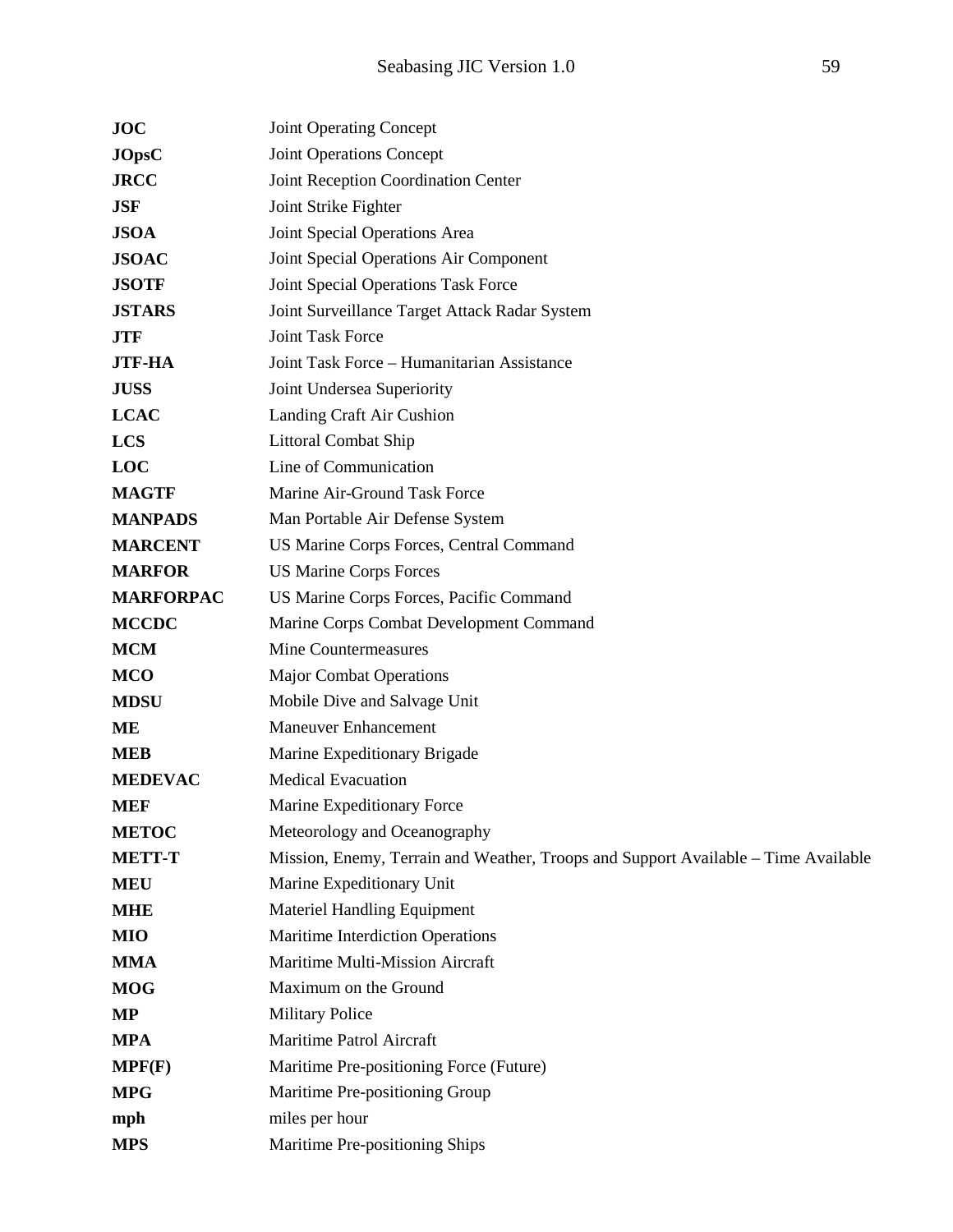| <b>MSC</b>     | <b>Military Sealift Command</b>              |
|----------------|----------------------------------------------|
| <b>MSFD</b>    | Multi-Service Force Deployment               |
| <b>NAVCENT</b> | <b>US Navy Forces, Central Command</b>       |
| <b>NAVELSF</b> | Naval Expeditionary Logistics Support Force  |
| <b>NAVFOR</b>  | <b>US Navy Forces</b>                        |
| <b>NAVPAC</b>  | US Navy Forces, Pacific Command              |
| <b>NC</b>      | Net-centric                                  |
| <b>NEHC</b>    | Navy Environmental Health Center             |
| <b>NEO</b>     | <b>Non-Combatant Evacuation Operations</b>   |
| <b>NFS</b>     | <b>Naval Fire Support</b>                    |
| <b>NGO</b>     | Non Government Organizations                 |
| <b>NGFS</b>    | <b>Naval Gunfire Support</b>                 |
| <b>NIPRNET</b> | Non-secure Internet Protocol Router Network  |
| nm             | nautical mile                                |
| <b>NMCB</b>    | Navy Military Construction Battalion         |
| <b>NMT</b>     | No more than                                 |
| <b>NOC</b>     | <b>Naval Operating Concept</b>               |
| <b>NSE</b>     | <b>Naval Support Element</b>                 |
| <b>NSFS</b>    | <b>Naval Surface Fire Support</b>            |
| <b>NSWTG</b>   | Navy Special Warfare Task Group              |
| <b>NTA</b>     | <b>Naval Tactical Task</b>                   |
| <b>NWDC</b>    | Naval Warfare Development Command            |
| <b>OA 04</b>   | <b>Operational Availability 2004</b>         |
| <b>OAS</b>     | <b>Offensive Air Support</b>                 |
| <b>OCONUS</b>  | <b>Outside Continental United States</b>     |
| <b>ONA</b>     | <b>Operational Net Assessment</b>            |
| <b>OP</b>      | <b>Operational Task</b>                      |
| <b>OPCON</b>   | <b>Operational Control</b>                   |
| OPDS(F)        | Offshore Petroleum Discharge System (Future) |
| <b>OPSEC</b>   | <b>Operational Security</b>                  |
| <b>OTH</b>     | Over-the-Horizon                             |
| <b>OTM</b>     | On-the-Move                                  |
| <b>PACAF</b>   | Pacific Air Force                            |
| <b>POD</b>     | Point of Debarkation                         |
| POL            | Petroleum, Oil, and Lubricants               |
| <b>PSYOP</b>   | <b>Psychological Operations</b>              |
| <b>PVO</b>     | Private Volunteer Organizations              |
| <b>QDR</b>     | <b>Quadrennial Defense Review</b>            |
| <b>RCC</b>     | <b>Regional Combatant Commander</b>          |
| <b>RGR</b>     | Ranger                                       |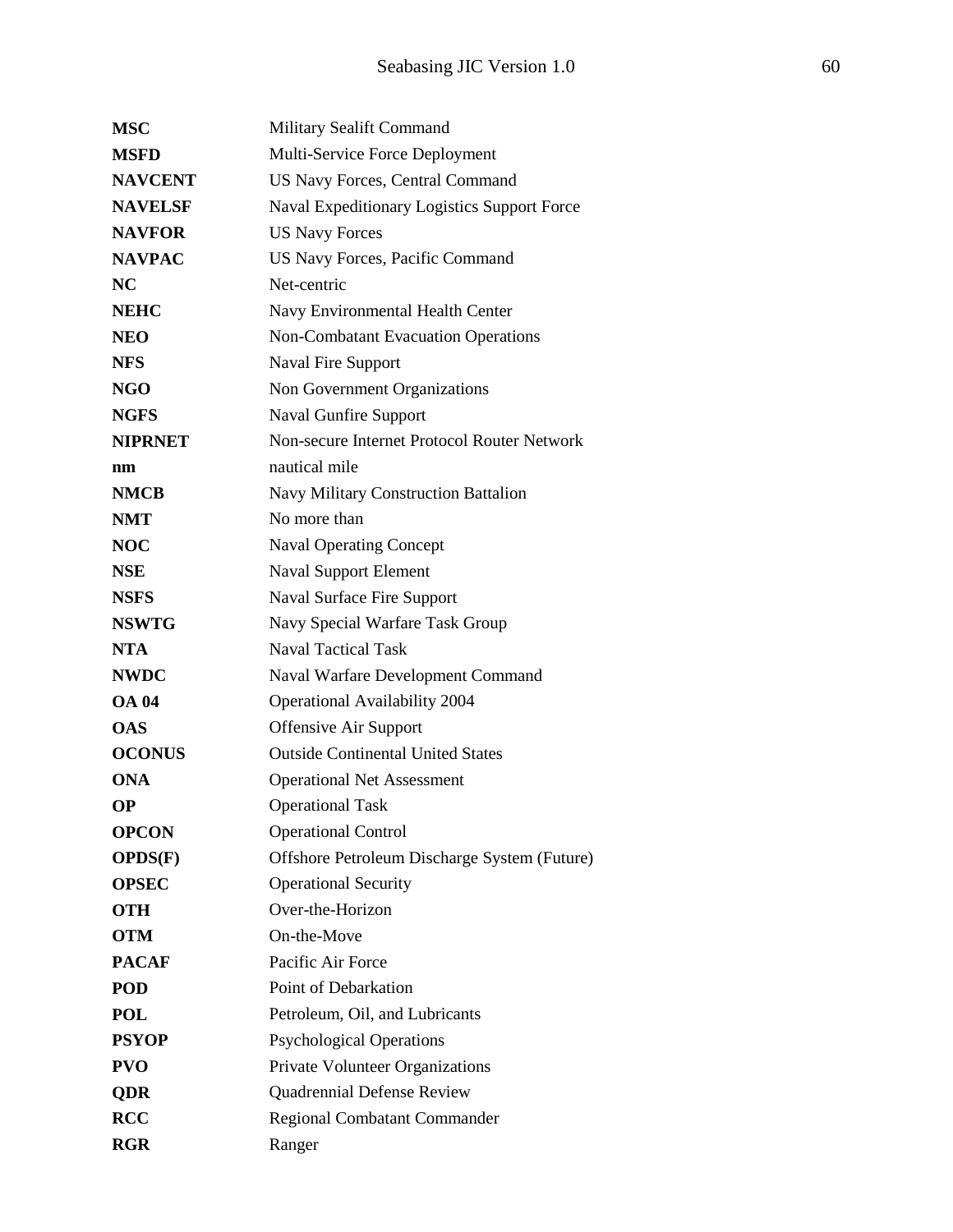| <b>RHIB</b>     | Rigid Hull Inflatable Boat                           |
|-----------------|------------------------------------------------------|
| <b>ROS</b>      | <b>Reduced Operational Status</b>                    |
| <b>RPG</b>      | <b>Rocket Propelled Grenade</b>                      |
| <b>RSOI</b>     | Reception, Staging, Onward Movement, and Integration |
| <b>RSTA</b>     | Reconnaissance, Surveillance, Target Acquisition     |
| <b>RW</b>       | <b>Rotary Wing</b>                                   |
| <b>SA</b>       | <b>Situational Awareness</b>                         |
| <b>SAG</b>      | <b>Surface Action Group</b>                          |
| <b>SAM</b>      | <b>Surface to Air Missile</b>                        |
| <b>SAR</b>      | <b>Search and Rescue</b>                             |
| <b>SBCT</b>     | Stryker Brigade Combat Team                          |
| <b>SCIF</b>     | <b>Sensitive Compartmented Information Facility</b>  |
| <b>SDTE</b>     | Swiftly Defeat the Effort                            |
| SF              | <b>Special Forces</b>                                |
| <b>SFOD A</b>   | Special Forces Operational Detachment A              |
| <b>SIAP</b>     | Single Integrated Air Picture                        |
| <b>SIGINT</b>   | Signal Intelligence                                  |
| <b>SIPRNET</b>  | Secret Internet Protocol Router Network              |
| <b>SLOC</b>     | Sea Line of Communication                            |
| <b>SOA</b>      | Southern Operating Area                              |
| <b>SOCOM</b>    | <b>US Special Operations Command</b>                 |
| <b>SOCPAC</b>   | Special Operations Command, Pacific                  |
| <b>SOF</b>      | <b>Special Operations Force</b>                      |
| <b>SOFA</b>     | <b>Standard Operating Force Agreement</b>            |
| <b>SP MAGTF</b> | Special Purpose Marine Aviation Ground Task Force    |
| <b>SPG</b>      | <b>Strategic Planning Guidance</b>                   |
| <b>SPOD</b>     | Sea Port of Debarkation                              |
| <b>SPOE</b>     | Sea Port of Embarkation                              |
| <b>SS</b>       | Sea State                                            |
| <b>SSBM</b>     | <b>Fleet Ballistic Missile Submarine</b>             |
| <b>SSN</b>      | <b>Nuclear Attack Submarine</b>                      |
| <b>STANAG</b>   | <b>Standing NATO Agreement</b>                       |
| <b>STK</b>      | Stryker                                              |
| <b>STRATAIR</b> | Strategic Airlift                                    |
| <b>STRATCOM</b> | <b>US Strategic Command</b>                          |
| <b>SUW</b>      | <b>Surface Warfare</b>                               |
| TA              | <b>Tactical Task</b>                                 |
| <b>TAC CP</b>   | <b>Tactical Command Post</b>                         |
| <b>T-ARS</b>    | Auxiliary Rescue and Salvage Ship                    |
| <b>TATF</b>     | <b>Technical Assistance Task Force</b>               |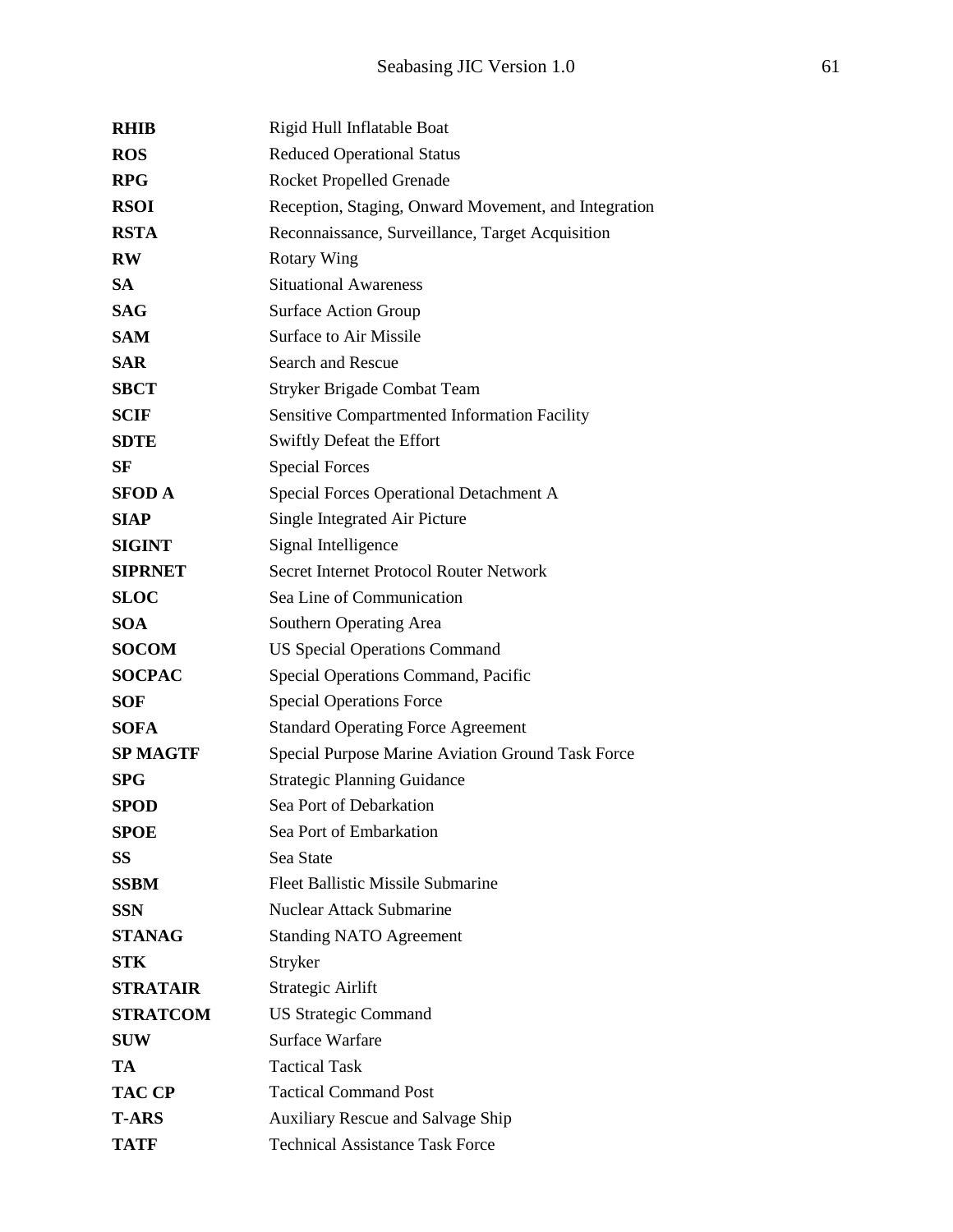| <b>TBMD</b>      | <b>Theater Ballistic Missile Defense</b>           |
|------------------|----------------------------------------------------|
| <b>TCA</b>       | <b>Transformational Communication Architecture</b> |
| <b>TEU</b>       | Twenty-Foot Equivalent Unit                        |
| TF               | <b>Task Force</b>                                  |
| <b>TLAM</b>      | <b>Tactical Land Attack Missile</b>                |
| <b>TMD</b>       | <b>Theater Missile Defense</b>                     |
| TR               | <b>Tilt Rotor</b>                                  |
| <b>TRANSCOM</b>  | <b>US Transportation Command</b>                   |
| <b>TRAP</b>      | Tactical Recovery of Aircraft and/or Personnel     |
| <b>TTP</b>       | Tactics, Techniques and Procedures                 |
| <b>UA</b>        | Unit of Action                                     |
| <b>UAV</b>       | <b>Unmanned Air Vehicle</b>                        |
| UEx              | Unit of Employment (Division)                      |
| <b>UEy</b>       | Unit of Employment (Corps)                         |
| <b>UJTL</b>      | Universal Joint Task List                          |
| <b>UN</b>        | <b>United Nations</b>                              |
| <b>USAID</b>     | US Agency for International Development            |
| <b>USCENTCOM</b> | <b>US Central Command</b>                          |
| <b>USPACOM</b>   | <b>US Pacific Command</b>                          |
| <b>USW</b>       | Undersea Warfare                                   |
| <b>VISA</b>      | <b>Voluntary Intermodal Sealift Agreement</b>      |
| <b>VTC</b>       | Video Teleconferencing                             |
| <b>WMD</b>       | <b>Weapons of Mass Destruction</b>                 |
| <b>WMO</b>       | World Meteorological Organization                  |
| ZMI              | Zone of Military Isolation                         |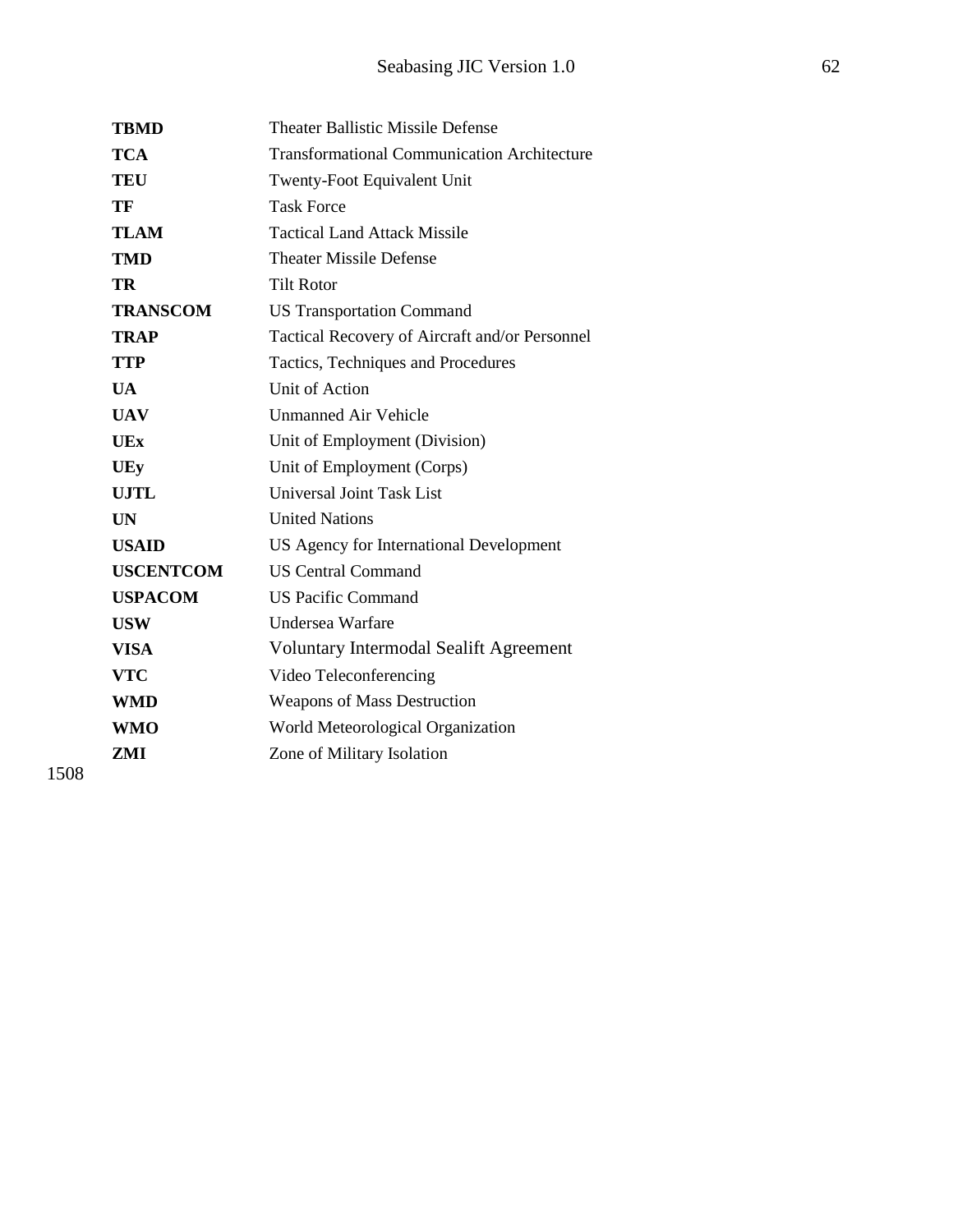<span id="page-62-0"></span>

| 1509<br>1510<br>1511 | <b>ANNEX C</b><br>LINES OF OPERATION, ASSOCIATED TASKS, ATTRIBUTES,<br><b>STANDARDS AND CONDITIONS</b>        |  |
|----------------------|---------------------------------------------------------------------------------------------------------------|--|
| 1512<br>1513<br>1514 | <b>C.1 INTRODUCTION.</b>                                                                                      |  |
| 1515                 | Seabasing capabilities and associated tasks are based on information contained in the                         |  |
| 1516                 | Universal Joint Task List (UJTL), the Naval Operational Concept, the Joint Logistics                          |  |
| 1517                 | (Distribution) JIC, the C2 JIC, the IAMD JIC, the JFEO JIC, the Joint Undersea Superiority JIC,               |  |
| 1518                 | and the Global Strike JIC, and have been organized into tables <sup>16</sup> using the five overarching lines |  |
| 1519                 | of operation.                                                                                                 |  |
| 1520                 | $CLOSE$ – the rapid closure of joint force capability to an area of crisis<br>$\bullet$                       |  |
| 1521                 | <b>ASSEMBLE</b> – seamless integration of scalable joint force capabilities on and around                     |  |
| 1522                 | secure sea-based assets                                                                                       |  |
| 1523                 | <b>EMPLOY</b> – flexible employment of joint force capabilities to meet mission objectives<br>$\bullet$       |  |
| 1524                 | supported from the sea base                                                                                   |  |
| 1525                 | <b>SUSTAIN</b> – persistent sustainment of selected joint forces afloat and ashore, through<br>$\bullet$      |  |
| 1526                 | transition to decisive combat operations ashore                                                               |  |
| 1527                 | <b>RECONSTITUTE</b> – the capability to rapidly recover, reconstitute and redeploy joint<br>$\bullet$         |  |
| 1528                 | combat capabilities within and around the maneuverable sea base for subsequent                                |  |
| 1529                 | operations                                                                                                    |  |
| 1530                 |                                                                                                               |  |
| 1531                 | To assist in identifying general standards, conditions, measures of effectiveness and measures                |  |
| 1532                 | of performance that could be used in assessing Seabasing capabilities and tasks, the following                |  |
| 1533                 | attributes have been defined and used in the tables of this Annex:                                            |  |
| 1534                 | <b>INFRASTRUCTURE</b> – the physical requirements and facilities needed to support and<br>$\bullet$           |  |
| 1535                 | sustain joint force capability                                                                                |  |
| 1536                 | <b>CAPACITY</b> – the measure of how much joint force capability can be supported                             |  |
| 1537                 | RATE - how fast things can be accomplished to support joint force capability over a<br>$\bullet$              |  |
| 1538                 | given time under standard sets of conditions                                                                  |  |
| 1539                 | <b>INTEROPERABILITY</b> – the degree to which Seabasing can seamlessly integrate and                          |  |
| 1540                 | support joint force capability                                                                                |  |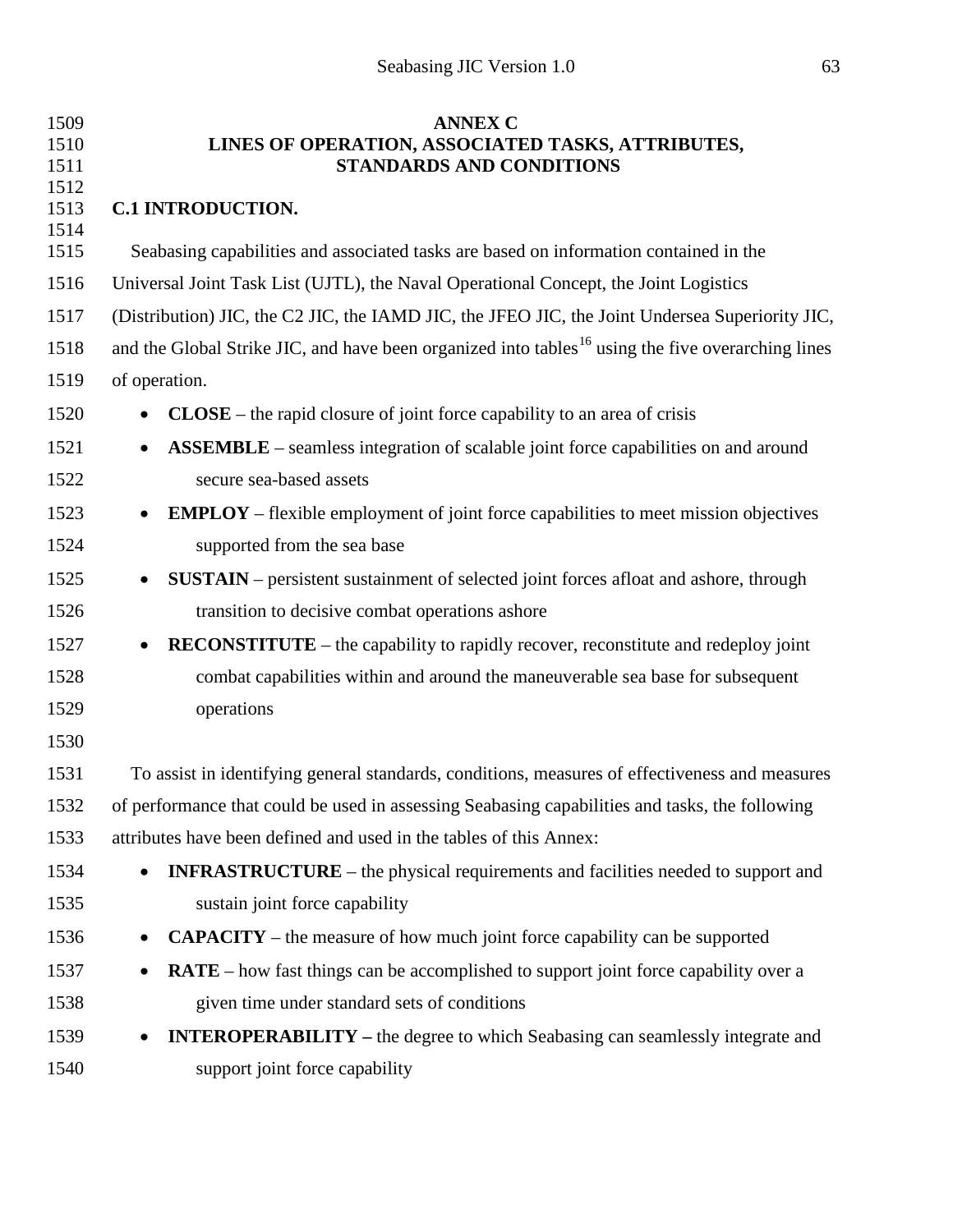- **1542 ACCESSIBILITY** the flexibility to bypass or operate within the physical constraints
- 1543 presented by terrain, hydrography, weather, depth of operations, and threat

*Note: Metrics used in defining Standards and Conditions were taken from other documents (e.g. ICDs, JICs, etc), or were derived from the development of the Illustrative CONOP – Annex D. Identified metrics are not intended to be definitive or binding, but are intended only as guides to give a range of values to assist in future capabilities based assessments.*

1545

1546

1547

- 1548 The following general definitions are applicable:
- 1549

### **DEFINITIONS**

| <b>LINES OF</b><br><b>OPERATION</b>        | Lines that define the directional orientation of the force in time and space in relation to the<br>enemy. They connect the force with its base of operations and its objectives.                                      |
|--------------------------------------------|-----------------------------------------------------------------------------------------------------------------------------------------------------------------------------------------------------------------------|
| <b>CAPABILITY</b>                          | The ability to achieve an effect to a standard under specified conditions through multiple<br>combinations of means and ways to perform a set of tasks.                                                               |
| <b>ATTRIBUTE</b>                           | A testable or measurable characteristic that describes an aspect of a system or capability                                                                                                                            |
| <b>METRIC</b>                              | A quantitative measure associated with an attribute.                                                                                                                                                                  |
| <b>TASK</b>                                | An action or activity based upon doctrine, standard procedures, mission analysis or concepts<br>that may be assigned to an individual or organization.                                                                |
| <b>CONDITION</b>                           | A variable of the environment that affects performance of a task.                                                                                                                                                     |
| <b>STANDARD</b>                            | The minimum proficiency required in the performance of a task. For mission-essential tasks of<br>joint forces, each task standard is defined by the joint force commander and consists of a<br>measure and criterion. |
| <b>MEASURE</b>                             | Quantitative or qualitative basis for describing the quality of task performance.                                                                                                                                     |
| <b>MEASURES OF</b><br><b>PERFORMANCE</b>   | <b>Measures</b> designed to quantify the degree of perfection in accomplishing functions or tasks.                                                                                                                    |
| <b>MEASURES OF</b><br><b>EFFECTIVENESS</b> | <b>Measures</b> designed to correspond to accomplishment of mission objectives and achievement of<br>desired effects.                                                                                                 |
| 1550<br>1551<br>1552                       |                                                                                                                                                                                                                       |

<sup>&</sup>lt;sup>16</sup> Seabasing lines of operation, associated tasks, attributes, standards and conditions for Annex C are located in an associated Excel spreadsheet named Seabasing JIC Annex C Rev 15.xls. This spreadsheet is best viewed when printed on 11 X 17 paper.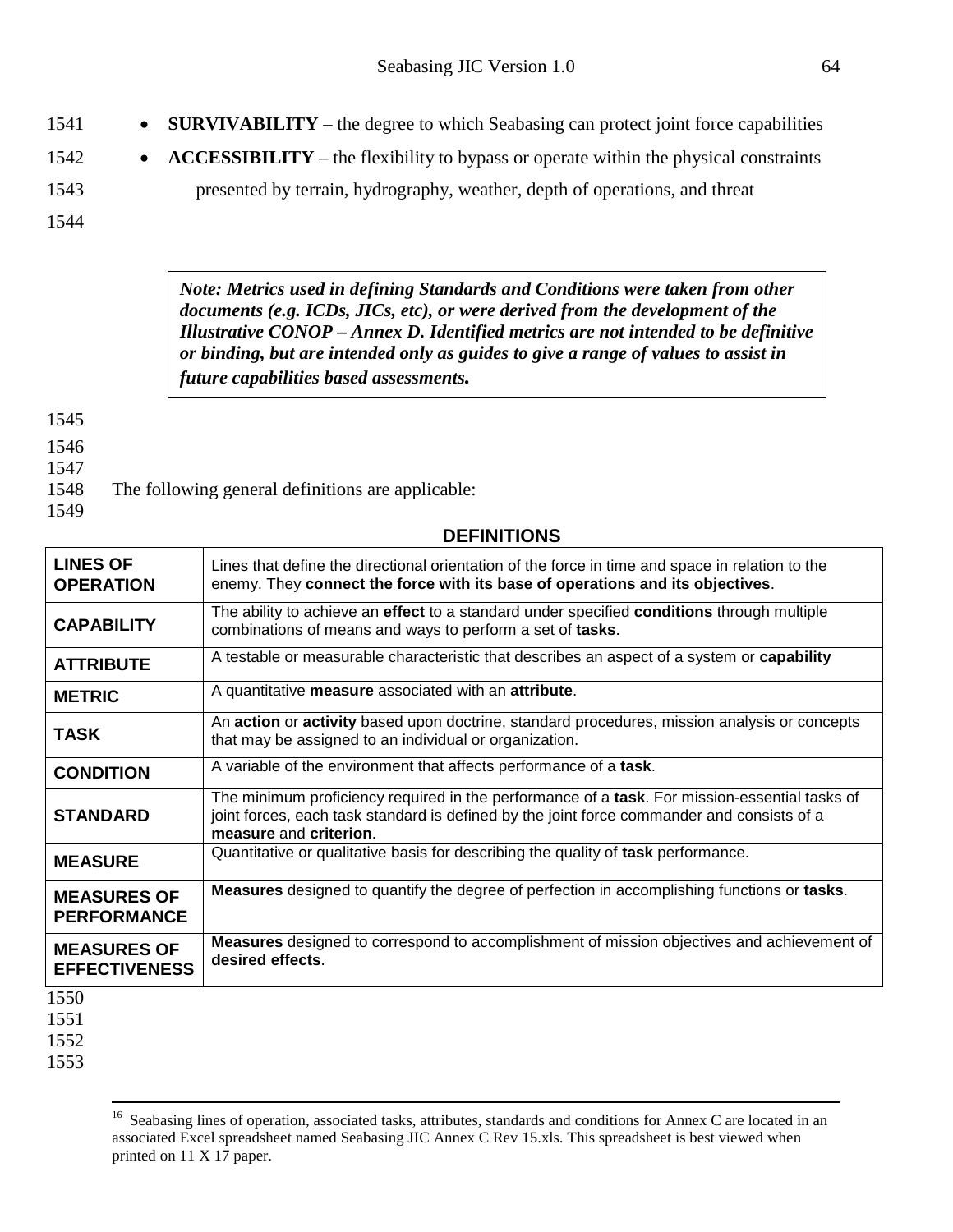| 1554 | <b>ANNEX D. Illustrative CONOPS</b>                                                                |
|------|----------------------------------------------------------------------------------------------------|
| 1555 |                                                                                                    |
| 1556 | <b>Executive Summary.</b> The requirement for the United States to maintain global freedom of      |
| 1557 | action is a consistent theme throughout the National Security Strategy, National Defense           |
| 1558 | Strategy, and the National Military Strategy. Seabasing consists of a flexible and scalable set of |
| 1559 | capabilities required to support a full range of future military operations, ranging from presence |
| 1560 | and deterrence through stability operations.                                                       |
| 1561 |                                                                                                    |
| 1562 | A notional Seabasing CONOPS is outlined in the unclassified main body of the JIC, with the         |
| 1563 | primary purpose of identifying critical Seabasing capabilities and tasks in an unclassified        |
| 1564 | medium, outside of the context of an operational scenario. This annex illustrates detailed         |
| 1565 | Seabasing CONOPS <sup>17</sup> for the following scenarios <sup>18</sup> :                         |
| 1566 |                                                                                                    |
| 1567 | Appendix 1: MCO-1 SDTE $2012^{19}$ .                                                               |
| 1568 | Appendix 2: MCO-1 Preemptive 2012<br>$\bullet$                                                     |
| 1569 | Appendix 3: Defense Planning Scenarios Illustrative Baseline Security Postures (BSP                |
| 1570 | #12) for 2012 Humanitarian Assistance / Disaster Relief Operations.                                |
| 1571 | <b>Appendix 4: Defense Planning Scenarios Illustrative Baseline Security Postures (BSP</b>         |
| 1572 | #18) for 2012 Counterinsurgency Operations (COIN).                                                 |
| 1573 | <b>Appendix 5:</b> Supporting Data and Assumptions.                                                |
| 1574 |                                                                                                    |
| 1575 | These CONOPS are addressed in separate classified appendices, with the intent that CONOPS          |
| 1576 | for additional scenarios can be added later to expand the portfolio. Future CONOPS should be       |
| 1577 | based on approved Defense Planning Scenarios.                                                      |
| 1578 |                                                                                                    |
| 1579 | CONOPS and capabilities that are specific to a complementary JIC (IAMD, JUSS, JFEO, Global         |
| 1580 | Strike, C2 and Joint Logistics (Distribution)) are not discussed in detail within this Annex;      |
| 1581 | however, where necessary, these CONOPS discuss the relationship of these JICs to Seabasing.        |
| 1582 |                                                                                                    |

<span id="page-64-0"></span><sup>&</sup>lt;sup>17</sup> The scope of these CONOPS will be limited to Seabasing. It is understood that the actual COCOM's CONPLAN

<span id="page-64-1"></span>for each scenario will be much larger in scope and extend beyond Seabasing operations.<br><sup>18</sup> HA and COIN scenarios are conducted near-simultaneously with either MCO-1 SDTE or MCO-1 Preemptive.

<span id="page-64-2"></span><sup>&</sup>lt;sup>19</sup> Incorporating insights from joint Seabasing wargame Nimble Viking 04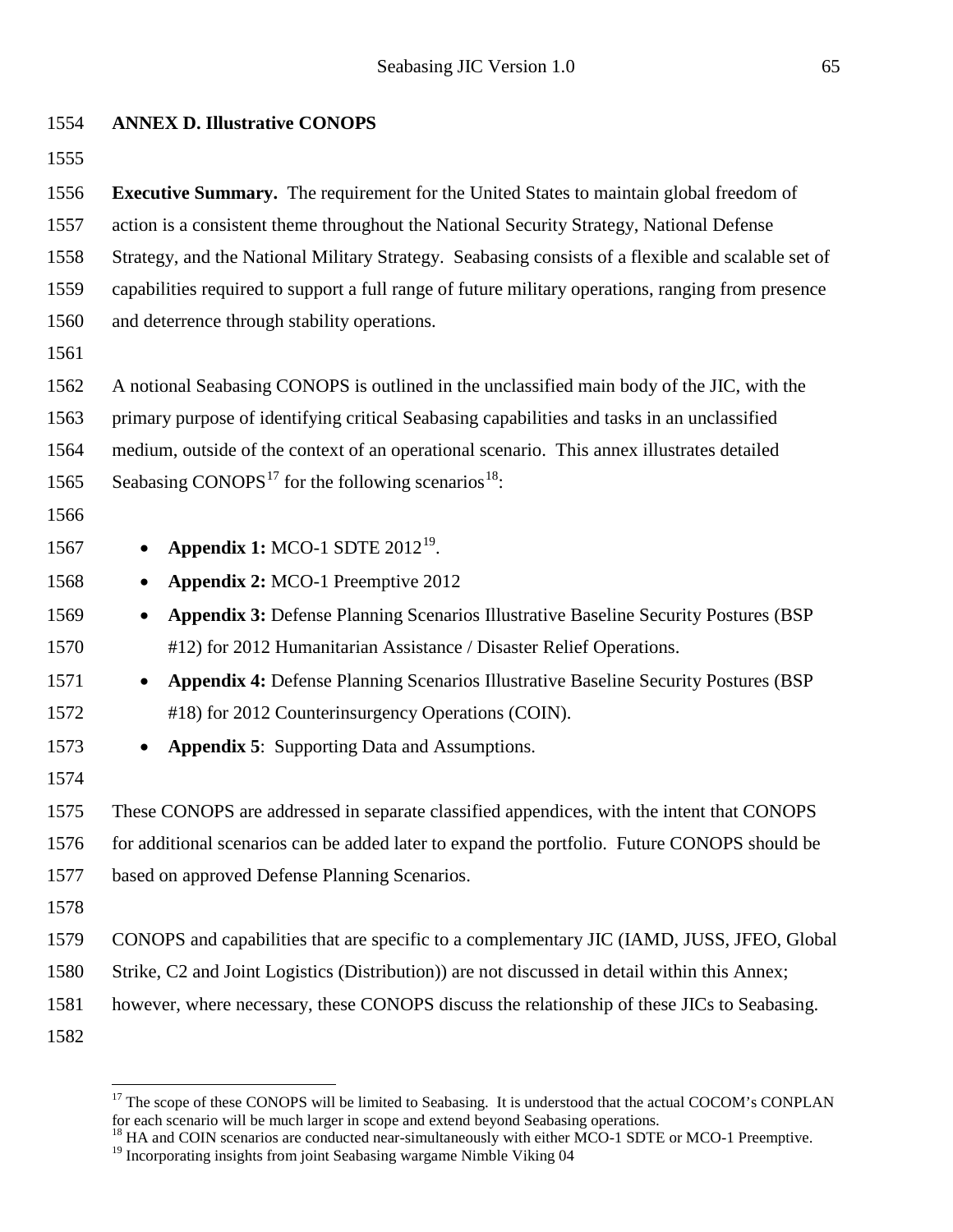| 1583 | Each CONOPS develops Commander's Intent and Planning Guidance, shapes a baseline Course                |
|------|--------------------------------------------------------------------------------------------------------|
| 1584 | of Action (COA), and then traces the five Seabasing lines of operation (Close, Assemble,               |
| 1585 | Employ, Sustain and Reconstitute) and supporting tasks through the applicable phases of the            |
| 1586 | campaign. Where applicable, branches will be identified to fully explore Seabasing capabilities.       |
| 1587 | At the end of each CONOPS, preliminary findings and insights are presented.                            |
| 1588 |                                                                                                        |
| 1589 | The following overarching assumptions are common to all CONOPS discussed in this Annex <sup>20</sup> : |
| 1590 |                                                                                                        |
| 1591 | US Army Unit of Action/Employment Forces will be operationally capable and deployable<br>$\bullet$     |
| 1592 | US Air Force AETF forces will be operationally capable and deployable.<br>$\bullet$                    |
| 1593 | USMC Baseline 2015 Marine Expeditionary Brigade (MEB) will be operationally capable<br>$\bullet$       |
| 1594 | and deployable.                                                                                        |
| 1595 | By 2015, use of globally sourced forces, along with evolving Flexible Deterrent Options<br>$\bullet$   |
| 1596 | (FDO), will affect deployment timelines and permit the COCOM(s) more flexibility.                      |
| 1597 | Capability to support Deployable Joint Command and Control (DJC2) from forward<br>$\bullet$            |
| 1598 | deployed sea-based platforms will be operationally capable and deployable.                             |
| 1599 | Defense Logistics Agency (DLA) Support Concepts will be operationally capable and<br>$\bullet$         |
| 1600 | deployable.                                                                                            |
| 1601 | The following future Seabasing systems, platforms and capabilities are available $21$ :<br>$\bullet$   |
| 1602 | Maritime Pre-positioning Force (Future)<br>$\circ$                                                     |
| 1603 | Afloat Forward Staging Base (AFSB)<br>$\circ$                                                          |
| 1604 | o High-Speed Inter-Theater Connector (Air/Surface)                                                     |
| 1605 | High-Speed Intra-Theater Connector (Air/Surface)<br>$\circ$                                            |
| 1606 | Selective Onload/Offload<br>O                                                                          |
| 1607 | Inter-Ship Trans-load through sea state 4<br>O                                                         |
| 1608 | Total Asset Visibility/In-transit Visibility<br>O                                                      |
| 1609 | <b>Intermodal Packaging</b><br>O                                                                       |
| 1610 | Net-Centric Operational Environment (OTM/OTH) communications,<br>O                                     |
| 1611 | Transformational Communications Architecture (TCA) and Enroute Collaborative                           |
| 1612 | Planning)                                                                                              |

<span id="page-65-1"></span><span id="page-65-0"></span><sup>&</sup>lt;sup>20</sup> Unique assumptions for a specific CONOPS are discussed in the applicable appendix.<br><sup>21</sup> Programs are listed for illustrative purposes only. Notional capabilities are listed in Appendix 5.